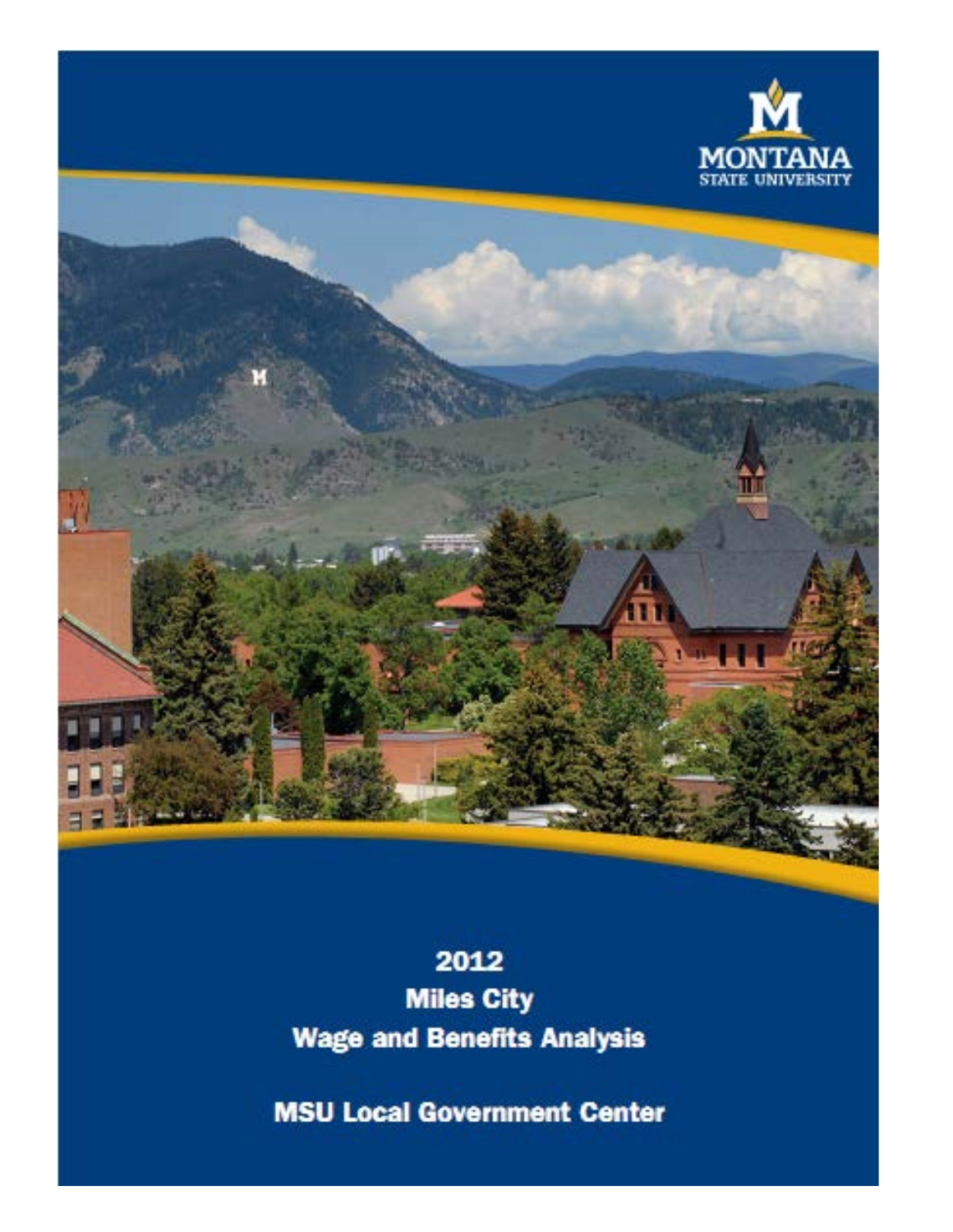## **2012 Wage and Benefits Study MSU Local Government Center**



To: Mayor Grenz, Chief Colombik, City of Miles City Wage and Benefits Analysis Committee

From: Betsy Webb, Associate Director, MSU Local Government Center

Re: 2012 City of Miles City Wage and Benefits Analysis

We are pleased to submit for review, the 2012 City of Miles City Wage and Benefits Analysis, commissioned by the City of Miles City Wage and Benefits Analysis Committee in January 2012.

Enclosed you will find an introduction to the wage and benefits analysis along with salary, benefits, and additional information for police, fire, public works, and other municipal titles.

Municipalities participating in this survey included Miles City, Anaconda, Havre, Belgrade, Livingston, Laurel, Whitefish, Lewistown, Sidney, Glendive, Columbia Falls, Hamilton, Kalispell (fire only), and Lockwood (fire only). Each municipality that shared their information and participated in the study will receive two complimentary copies of the 2012 Wage and Benefits Analysis.

An inherent challenge in this type of wage and benefits analysis occurs in the comparison of one municipality's job titles and job duties to similar titles and positions in other municipalities. While a significant effort has been made to align like positions, there is no guarantee that the comparisons are entirely aligned. The study's researcher has added extensive notes to the salary pages to explain how specific wages or benefits were determined. These notes should assist in explaining discrepancies and to assist the reader in understanding the data.

Information gathered from other municipalities included collective bargaining agreements, wage matrices, benefits summaries, job titles, and personal phone calls for clarification. Even with data from a variety of sources, assumptions had to be made to place jobs and titles in certain categories.

Along with differences in duties and level of responsibilities, regional effects of cost of living and other variables can also affect wages and benefits.

With the knowledge that a comparison wage and benefits survey is a best effort summary of the data received, the survey can be a useful tool when looking at compensation packages for municipal employees. We thank you for the opportunity to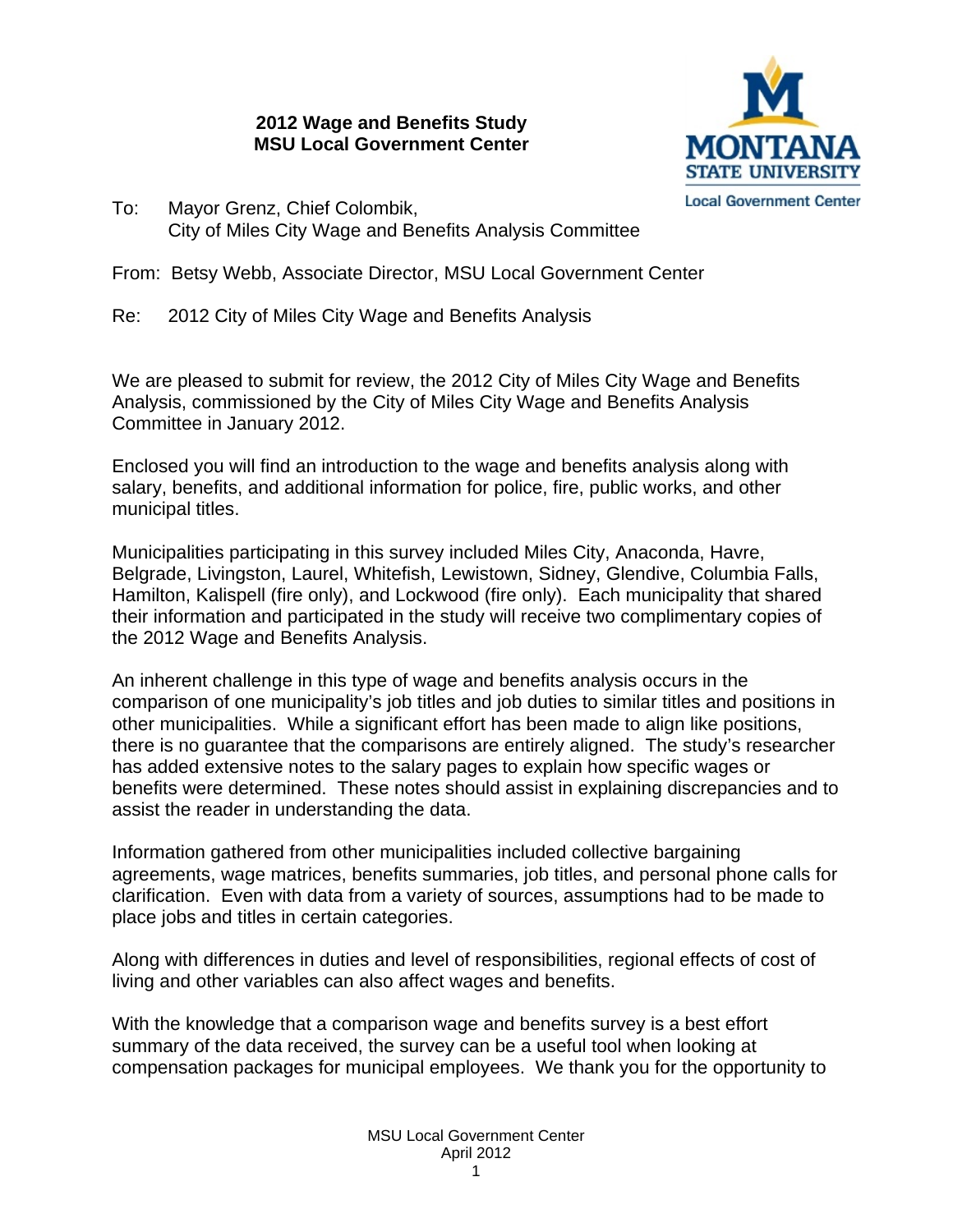perform this research for the City of Miles City. Special thanks to Deborah McAtee, Magpie Techwriting, for her diligent work on this project.

Best wishes as you embark on a new budgeting cycle and setting optimal wage and benefits packages for your staff.

Please feel free to direct any questions or comments to Betsy Webb, Associate Director, or Dan Clark, Director, MSU Local Government Center, at (406) 994-6694.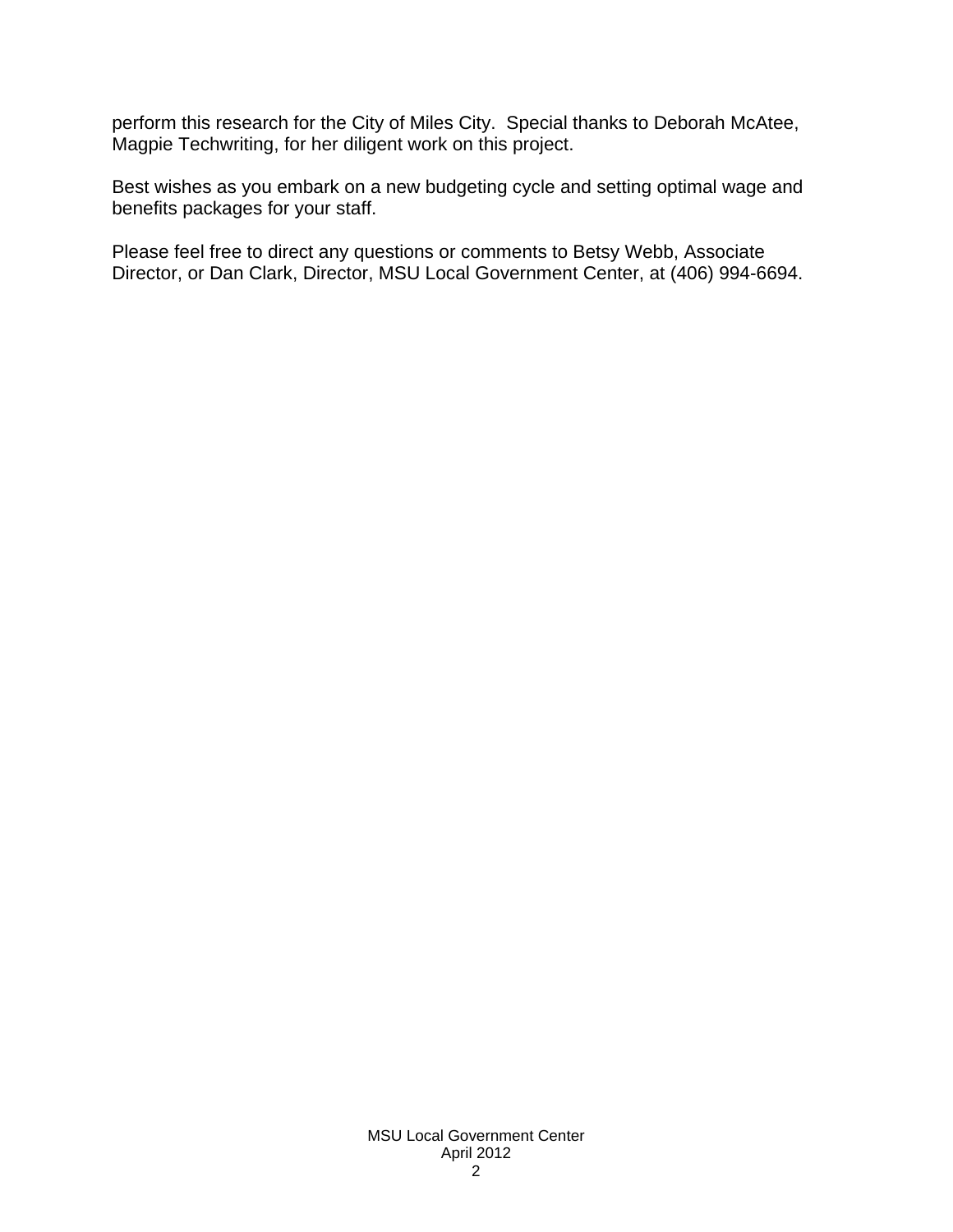## **Municipalities Included**

The following cities, with populations between 4300 and 9300, were included in this study. Two other fire departments, Kalispell and Lockwood, were also included.

| <b>City</b>              | <b>Population</b> | <b>Taxable</b><br>Valuation, \$ | <b>Total Funds</b><br><b>Appropriation</b> | <b>Per Capita</b><br><b>Appropriation</b> | #FTE | <b>Notes</b>                                     |
|--------------------------|-------------------|---------------------------------|--------------------------------------------|-------------------------------------------|------|--------------------------------------------------|
| <b>Miles City</b>        | 8400              | 6829                            | 5,362,277                                  | 638                                       | 77   |                                                  |
| Anaconda                 | 9300              | 11,372                          | 7,169,220                                  | 771                                       | 114  | <b>Combined with Deer</b><br><b>Lodge County</b> |
| <b>Havre</b>             | 9300              | 7828                            | 4,840,909                                  | 494                                       | 93   |                                                  |
| <b>Belgrade</b>          | 7400              | 9983                            | 3,698,638                                  | 501                                       | 39   | No fire dept.                                    |
| Livingston               | 7000              | 10,514                          | 5,278,548                                  | 749                                       | 92   |                                                  |
| Laurel                   | 6700              | 6794                            | 4,281,759                                  | 637                                       | 63   |                                                  |
| <b>Whitefish</b>         | 6300              | 20,103                          | 4,515,539                                  | 710                                       | 101  |                                                  |
| Lewistown                | 5900              | 5750                            | 3,107,240                                  | 527                                       | 54   |                                                  |
| <b>Sidney</b>            | 5200              | 3983                            | 2,149,779                                  | 414                                       | 36   |                                                  |
| <b>Glendive</b>          | 4935              | 4437                            | 2,909,225                                  | 590                                       | 46   |                                                  |
| Columbia<br><b>Falls</b> | 4688              | 5851                            | 2,806,389                                  | 599                                       | 36   |                                                  |
| <b>Hamilton</b>          | 4348              | 9494                            | 3,850,871                                  | 886                                       | 43   |                                                  |
| Kalispell                | 19,000            | 37,982                          | 11,557,353                                 | 580                                       | 190  | Fire dept. only                                  |
| Lockwood                 |                   |                                 |                                            |                                           |      | Unincorporated area. Fire<br>dept. only.         |

These numbers are from FY2010.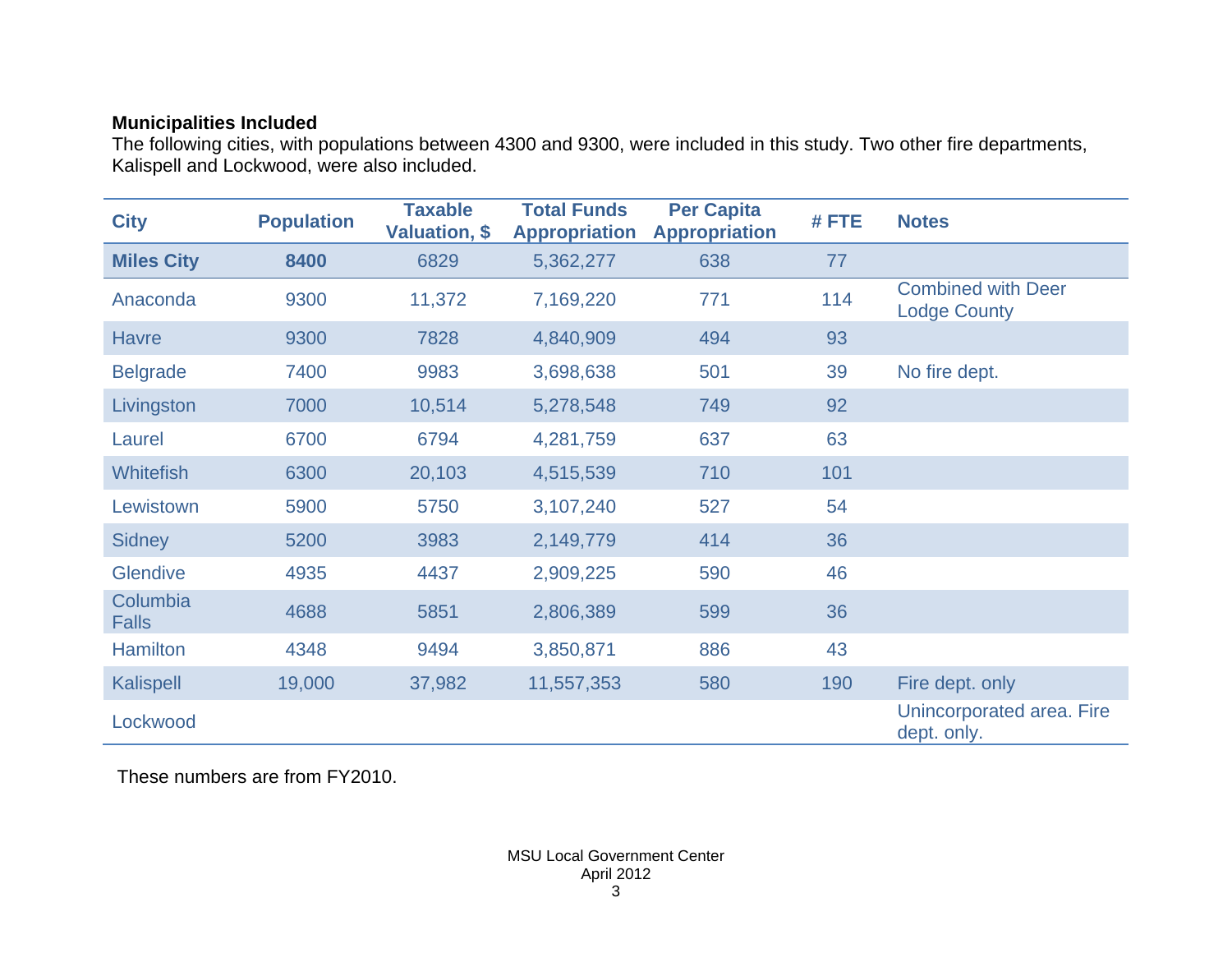## **Sources of Salaries and Other Data**

Wage and benefits sources for each city are listed below. The sources are generally collective bargaining agreements (CBA) for union positions, base salary schedules for supervisors, and current employee wages. Laurel provided "if hired today" numbers.

The study used CBA and base salary schedules when possible, but they were not always available; sometimes the matrices were available but too little information as provided to make use of them. Where there were multiple wages for a position, the entry-level wage was used.

| <b>City</b>           | <b>Sources of Data</b>                                                                                                                                  |
|-----------------------|---------------------------------------------------------------------------------------------------------------------------------------------------------|
| <b>Miles City</b>     | Fire: CBA except current Chief<br>Police: CBA except current Chief; base salaries<br>approved 2/8/2012.<br>Municipal: current employees except as noted |
| Anaconda              | <b>CBAs plus Base Salary Schedule for supervisors</b>                                                                                                   |
| <b>Havre</b>          | Fire and Police: CBA plus Salary Schedule for<br>supervisors and non-union<br>Municipal: CBA and current employees                                      |
| <b>Belgrade</b>       | <b>Police: Current employees</b><br>Municipal: Matrices supplied by City                                                                                |
| Livingston            | Fire and Police: CBA except Police Chief<br>Municipal: Mostly current employees. Some from<br>Addendum A of Public Works CBA.                           |
| Laurel                | <b>Police: Current employees</b><br>Municipal: CBA and "If hired today"                                                                                 |
| Whitefish             | <b>Fire: Current employees</b><br>Police: CBA and current employees Municipal: Current<br>employees                                                     |
| Lewistown             | <b>CBAs</b>                                                                                                                                             |
| <b>Sidney</b>         | <b>Police and Municipal: Current employees</b>                                                                                                          |
| <b>Glendive</b>       | <b>CBAs</b>                                                                                                                                             |
| <b>Columbia Falls</b> | Police: CBA, some current employees<br><b>Municipal: Current employees</b>                                                                              |
| <b>Hamilton</b>       | Police: CBA except current Chief and Lieutenant<br>Municipal: CBA.                                                                                      |
| <b>Kalispell</b>      | <b>Salary Range Table</b>                                                                                                                               |
| Lockwood              | <b>CBA</b>                                                                                                                                              |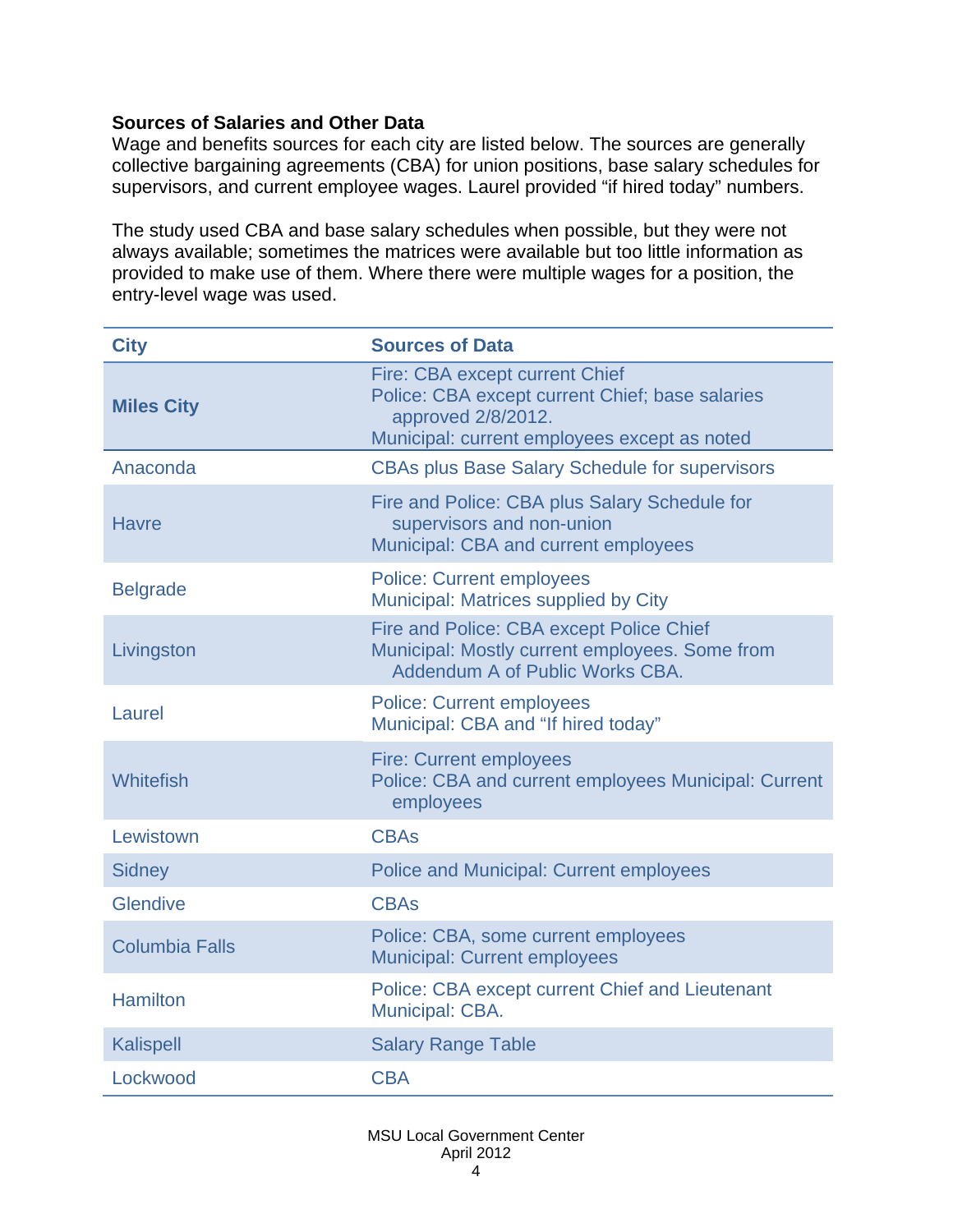Current salaries will be higher than CBA or base salaries because they include longevity and stipends.

Positions listed for only one city are not included in the study.

For management positions, an annual salary is also shown.

In the Fire and Police charts, wages after 3, 5, and 10 years are shown as a way to express comparable numbers from the variety of longevity programs among cities. These wages were calculated from the longevity formula, if available, or by working up the steps of the pay matrix as directed. In some cases, current employee wages were used when the date of hire was available. Not all cities provided sufficient information to calculate these wages.

Survey City Averages do not include Miles City.

O\*Net OnLine<http://www.onetonline.org/> offers some salary data for position categories. Where available, these figures are listed at the bottom of each position table as O\*Net Montana Median.

In the Police Chief table, the Crime Index numbers come from [http://mbcc.mt.gov/CrimeReport/countytable.asp,](http://mbcc.mt.gov/CrimeReport/countytable.asp%20-%20for%202004) Note that the data is from 2004.

## **Salary Conversions**

In converting annual salaries to hourly wages, 2080 hours/year was used. Monthly salaries were converted to hourly wages by dividing by 173.33 (=2080/12).

Fire departments generally work more than 2080 hours in a year; 2184 hours/year is most common. Monthly salaries in the Fire tables were converted to hourly wages using a conversion factor of 182. Some exceptions are noted in the Notes at the end of the Fire section.

## **Stipends**

Stipends vary widely among municipalities, depending on how jobs are defined. For instance, fire inspections might merit a stipend or might be part of the job. In many cases, only one municipality offered a stipend for any category, such as Instructor or Pesticide Applicator. The most common stipends are included in this study.

## **Vacation and Sick Leave**

All study cities use the state standard for Vacation and Sick Leave, as specified in MCA:

**2-18-611. Annual vacation leave.** (1) Each permanent full-time employee shall earn annual vacation leave credits from the first day of employment. Vacation leave credits earned must be credited at the end of each pay period. However, employees are not entitled to any vacation leave with pay until they have been continuously employed for a period of 6 calendar months.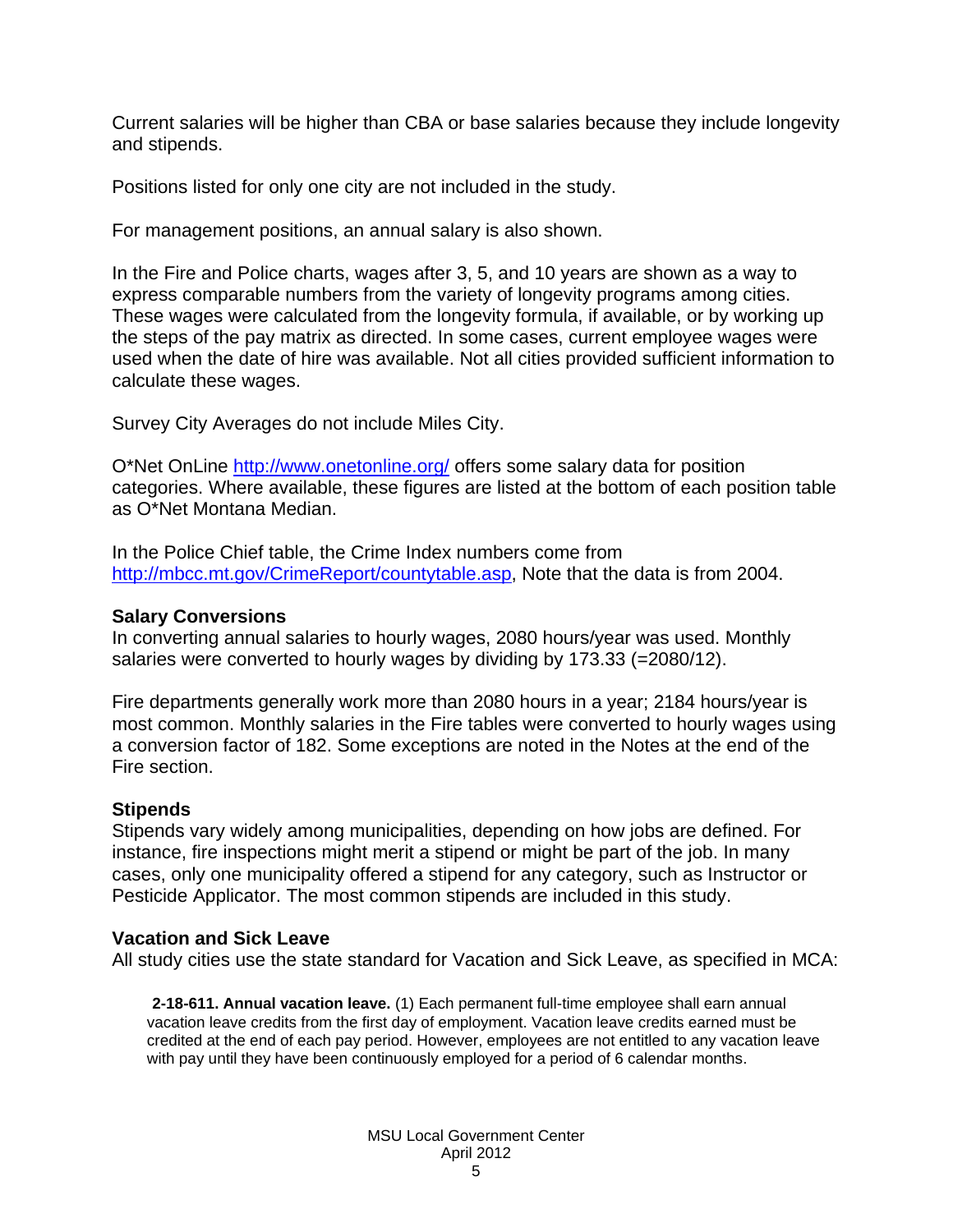**2-18-612. Rate earned.** (1) Vacation leave credits are earned at a yearly rate calculated in accordance with the following schedule, which applies to the total years of an employee's employment with any agency whether the employment is continuous or not:

| Years of employment       | Working days credit |
|---------------------------|---------------------|
| 1 day through 10 years    | 15                  |
| 10 years through 15 years | 18                  |
| 15 years through 20 years | 21                  |
| 20 years or more          | 24                  |

MCA 2-18-618: A permanent full-time employee earns sick leave credits from the first day of employment. For calculating sick leave credits, 2,080 hours (52 weeks x 40 hours) equals 1 year. Sick leave credits must be credited at the end of each pay period. Sick leave credits are earned at the rate of 12 working days for each year of service without restriction as to the number of working days that may be accumulated. Employees are not entitled to be paid sick leave until they have been continuously employed 90 days.

In Anaconda, Police officers also receive 2 days of personal leave per year; if the employee loses no time to an on-the-job injury, 2 additional days of personal leave are granted at the end of the year.

## **Lunch and Rest Breaks**

All cities that specify meal and rest breaks use a lunch break of 30-60 minutes for an 8 hour shift, as close to the middle of the shift as possible; two 15-minute rest breaks are to be distributed one in each half of the shift. In Hamilton, police officers get two 20 minute breaks. Anaconda and Livingston include provisions that employees will have clean-up times at the end of the shift.

## **Retirement/Pension**

Anaconda contributes to several pension funds for the various unions: Machinists: \$2.85/hour to IAM National Pensions Fund, Benefit Plan Operating Engineers: \$1.75/hour to Central Pension Fund of International Union of Operating Engineers

Road Department: \$2.50 to Western Conference of Teamsters Pension Trust Other cities that refer to pensions contribute to PERS, either 6.9% or \$.72/hour.

## **Insurance Contributions**

Insurance contributions take two forms:

- a fixed amount for all employees
- Varying amounts depending on the number of people on the policy.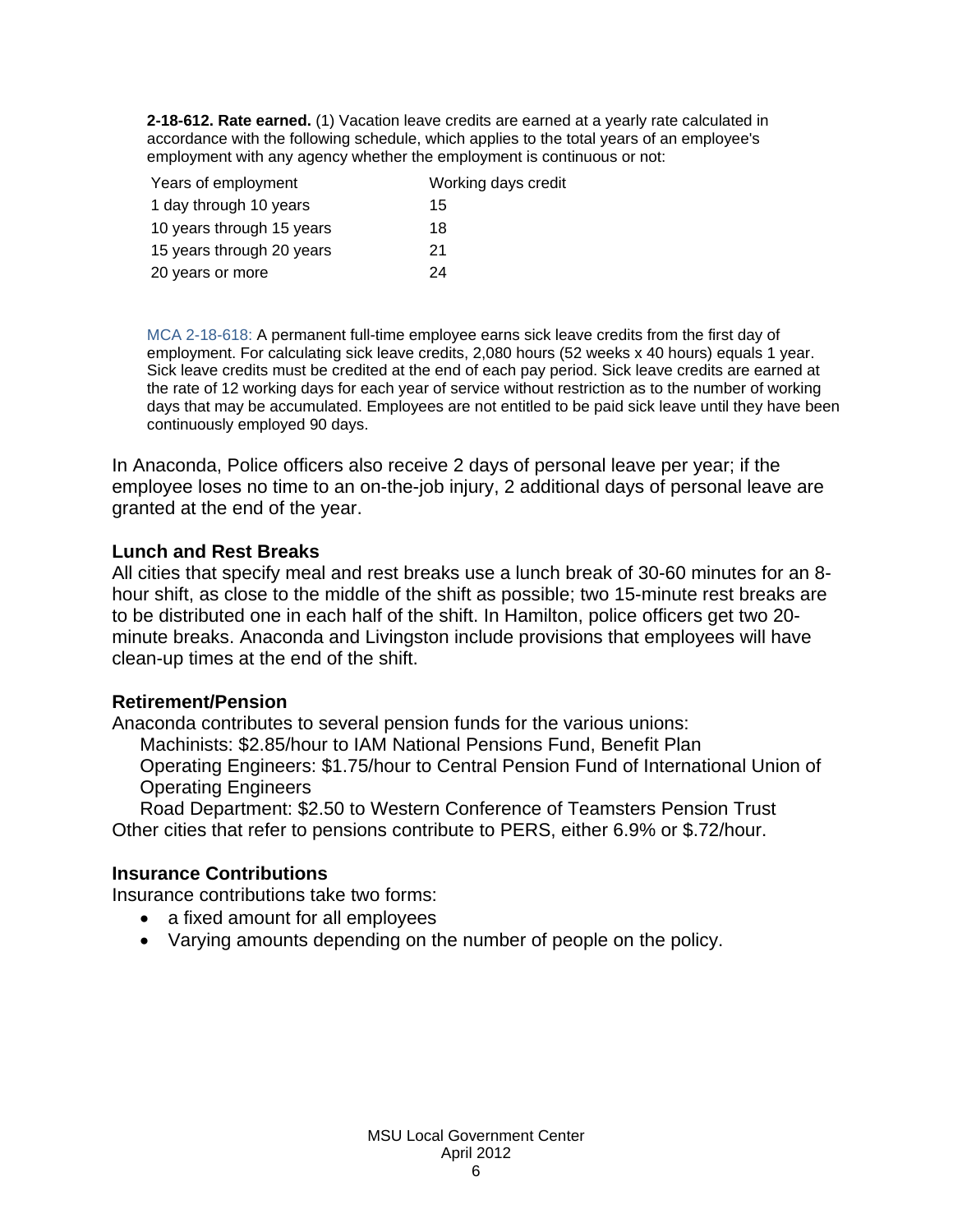| <b>Medical</b><br><b>Insurance</b> | <b>City</b>                   | <b>Paid by City, Monthly</b>                                                    | <b>Life</b>           |
|------------------------------------|-------------------------------|---------------------------------------------------------------------------------|-----------------------|
|                                    | <b>Miles City</b>             | \$578+ \$250 for other insurance                                                |                       |
|                                    | Anaconda                      | \$576                                                                           | Included <sup>1</sup> |
|                                    | Belgrade <sup>2</sup>         | \$800                                                                           |                       |
|                                    | Livingston                    | Non-union: \$634 <sup>3</sup><br><b>Muni: \$600</b><br>Fire: \$661 <sup>4</sup> |                       |
|                                    | Lewistown                     | \$457                                                                           |                       |
|                                    | <b>Glendive</b>               | \$369                                                                           |                       |
|                                    | <b>Hamilton</b>               | \$474                                                                           | <b>Yes</b>            |
|                                    | <b>Survey City</b><br>Average | \$556.73                                                                        |                       |

## <span id="page-7-9"></span>The following cities contribute a fixed amount.

## The following cities pay varied amounts.

| <b>Medical</b><br>Insurance <sup>5</sup> | <b>Paid by</b><br>City,<br>Monthly, \$ | <b>Employee</b><br>Only | <b>Couple</b> | <b>Employee</b><br>and<br><b>Child(ren)</b> | <b>Family</b> | Dental,<br><b>Vision, Life</b>        |
|------------------------------------------|----------------------------------------|-------------------------|---------------|---------------------------------------------|---------------|---------------------------------------|
|                                          | <b>Havre</b>                           | 543.35                  | 943.60        | 794.60                                      | 1304.55       | Dental, Life<br>Included <sup>6</sup> |
|                                          | Laurel <sup>7</sup>                    | 700.00                  | 1100.00       | 700.0                                       | 1100.00       |                                       |
|                                          | Whitefish <sup>8</sup>                 | 477.65                  | 870.15        | 844.30                                      | 1233.00       |                                       |
|                                          | <b>Sidney</b>                          | 441.93                  | 876.95        | 768.35                                      | 1203.36       |                                       |
|                                          | Columbia<br>Falls <sup>9</sup>         | 608.00                  |               |                                             | 1090.00       |                                       |
|                                          | Kalispell <sup>10</sup>                | 608.00                  | 964.91        | 863.05                                      | 1295.96       |                                       |

## Of the municipalities that specified their insurance policies, most carry MMIA policies.

 $1$  Required \$20,000 policy. Family can be added at employee's expense.

<span id="page-7-0"></span><sup>&</sup>lt;sup>2</sup> Maximum amount city will pay.

<span id="page-7-1"></span><sup>&</sup>lt;sup>3</sup> Non-union employees receive this amount to buy group health insurance.<br>
<sup>4</sup> Flex plan<br>
<sup>5</sup> See also health insurance by department.

<span id="page-7-2"></span>

<span id="page-7-4"></span><span id="page-7-3"></span><sup>&</sup>lt;sup>6</sup> \$10,000 policy covering employee only

<span id="page-7-5"></span><sup>7</sup> Maximum amounts city will pay. Municipal: City contributes \$600 per employee to a flex medical account in the 2011-2012 fiscal year.<br> $8$  FY2011

<span id="page-7-7"></span><span id="page-7-6"></span><sup>9</sup> Includes \$416 for Flexible Benefit Plan.

<span id="page-7-8"></span> $10$  FY2012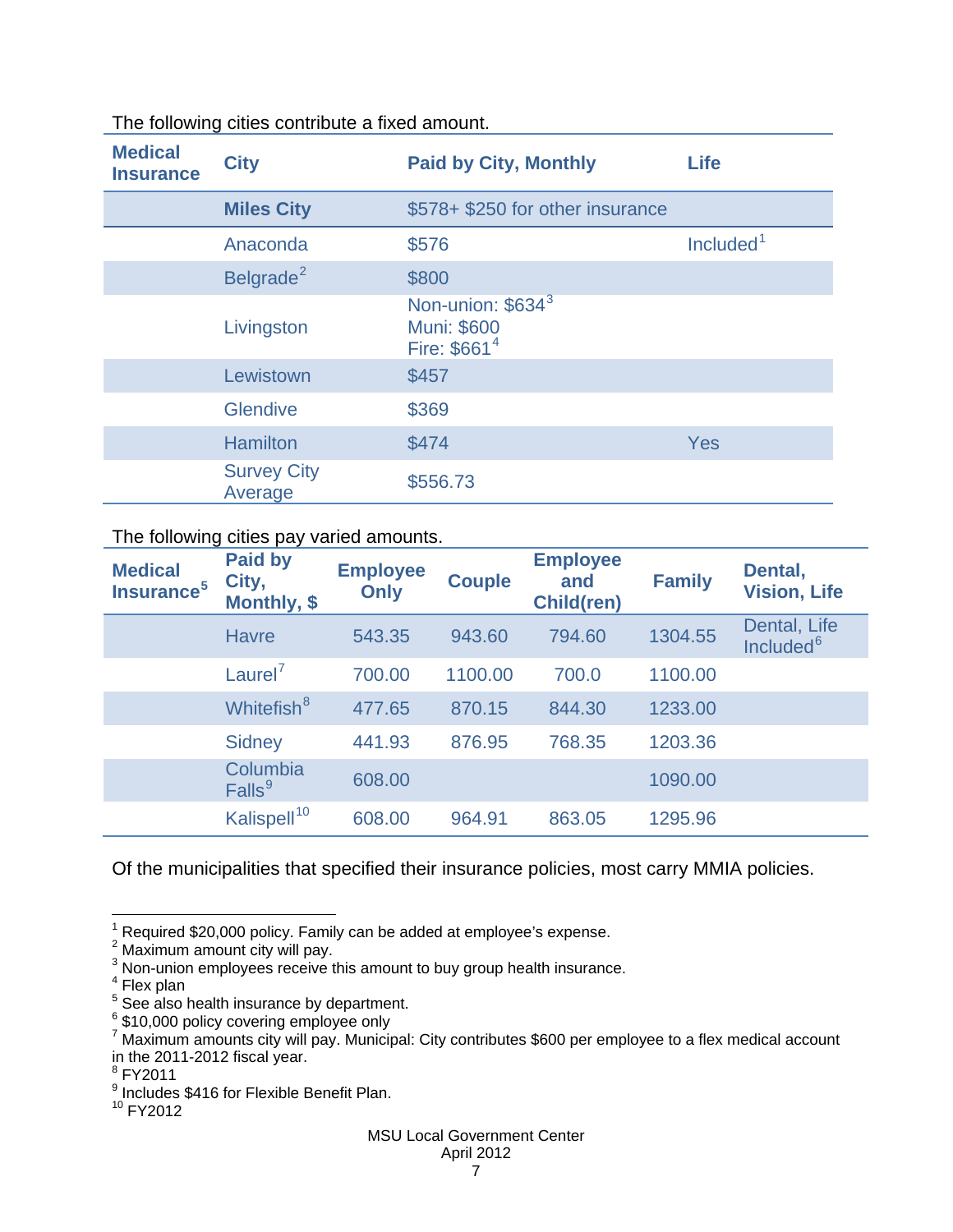<span id="page-8-6"></span><span id="page-8-5"></span><span id="page-8-4"></span><span id="page-8-3"></span><span id="page-8-2"></span><span id="page-8-1"></span><span id="page-8-0"></span>

| <b>Job Title</b> | <b>Fire Chief</b>                 | Hourly Wage, \$ | <b>Annual Salary, \$</b> | 5 years,<br>hourly | 10 years |
|------------------|-----------------------------------|-----------------|--------------------------|--------------------|----------|
|                  | <b>Miles City</b>                 | 19.8111         | 43,265.04                |                    |          |
|                  | Anaconda                          | 24.67           | 53,885.92                | 25.26              | 25.85    |
|                  | <b>Havre</b>                      | 22.9612         | 50,136.00                | 23.42              | 24.01    |
|                  | Livingston                        | 27.02           | 59,400.00                |                    |          |
|                  | Laurel (VFD)                      |                 | 19,700.0013              |                    |          |
|                  | <b>Whitefish</b>                  | 39.6914         | 86,682.96                |                    |          |
|                  | Lewistown                         | 24.19           | 52,841.68                | 24.79              | 25.40    |
|                  | <b>Glendive</b>                   | 24.33           | 53,136.00                |                    |          |
|                  | <b>Columbia Falls (VFD)</b>       | 24.49           | 55,660.00                |                    |          |
|                  | Hamilton (VFD)                    |                 | 7200.00 <sup>15</sup>    |                    |          |
|                  | Kalispell                         | $35.55^{16}$    | 77,641.20                | 36.72              | 37.89    |
|                  | Lockwood                          | 32.78           | 71,594.00                |                    |          |
|                  | Survey City Average <sup>17</sup> | 28.54           | 62,331.36                |                    |          |
|                  | O*Net Montana Median              | $25.37^{18}$    |                          |                    |          |

 $\frac{11}{12}$  Base salary. Current chief makes \$23.79.<br> $\frac{12}{12}$  Current Chief makes \$27.58/hour, hired 11/1984.

 $^{13}$  Annual stipend to oversee volunteers<br> $^{14}$  Current Chief

<sup>&</sup>lt;sup>15</sup> Monthly stipend of \$600 to oversee volunteers<br><sup>16</sup> Acting Fire Chief. Annual salary range: \$65,400 - \$102,500.

<sup>&</sup>lt;sup>17</sup> Does not include Laurel or Hamilton

<sup>&</sup>lt;sup>18</sup> First Line Supervisors of Firefighting and Prevention Workers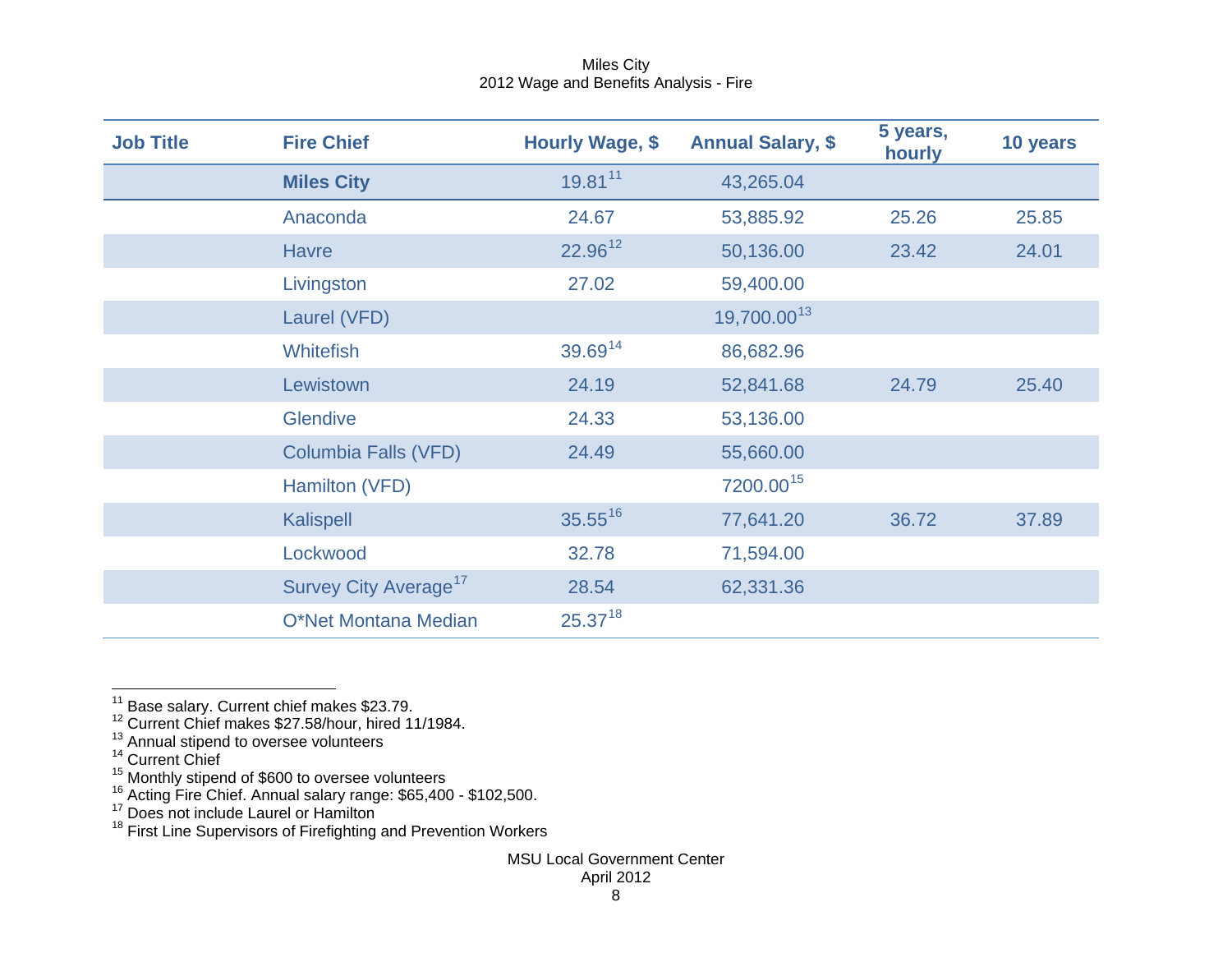<span id="page-9-2"></span><span id="page-9-1"></span><span id="page-9-0"></span>

| <b>Job Title</b> |                            | <b>Assistant Fire Chief,</b><br><b>Hourly Wage, \$</b> | <b>Fire Marshal</b> |
|------------------|----------------------------|--------------------------------------------------------|---------------------|
|                  | <b>Miles City</b>          | $15.94^{19}$                                           |                     |
|                  | Anaconda                   |                                                        |                     |
|                  | <b>Havre</b>               | 20.81                                                  |                     |
|                  | Livingston                 |                                                        |                     |
|                  | <b>Whitefish</b>           |                                                        |                     |
|                  | Lewistown                  | $19.33^{20}$                                           | 21                  |
|                  | Sidney                     |                                                        | 17.14               |
|                  | Kalispell                  | $27.02^{22}$                                           |                     |
|                  | Lockwood                   |                                                        |                     |
|                  | <b>Survey City Average</b> | 22.39                                                  |                     |

<sup>19</sup> Battalion Chief

<sup>&</sup>lt;sup>20</sup> Senior Captain<br><sup>21</sup> Add \$100 monthly to salary of fire fighter acting as Fire Marshal<br><sup>22</sup> Middle of range for Asst. Fire Chief: \$58,500 - \$82,000 = \$72,500. Position unfilled.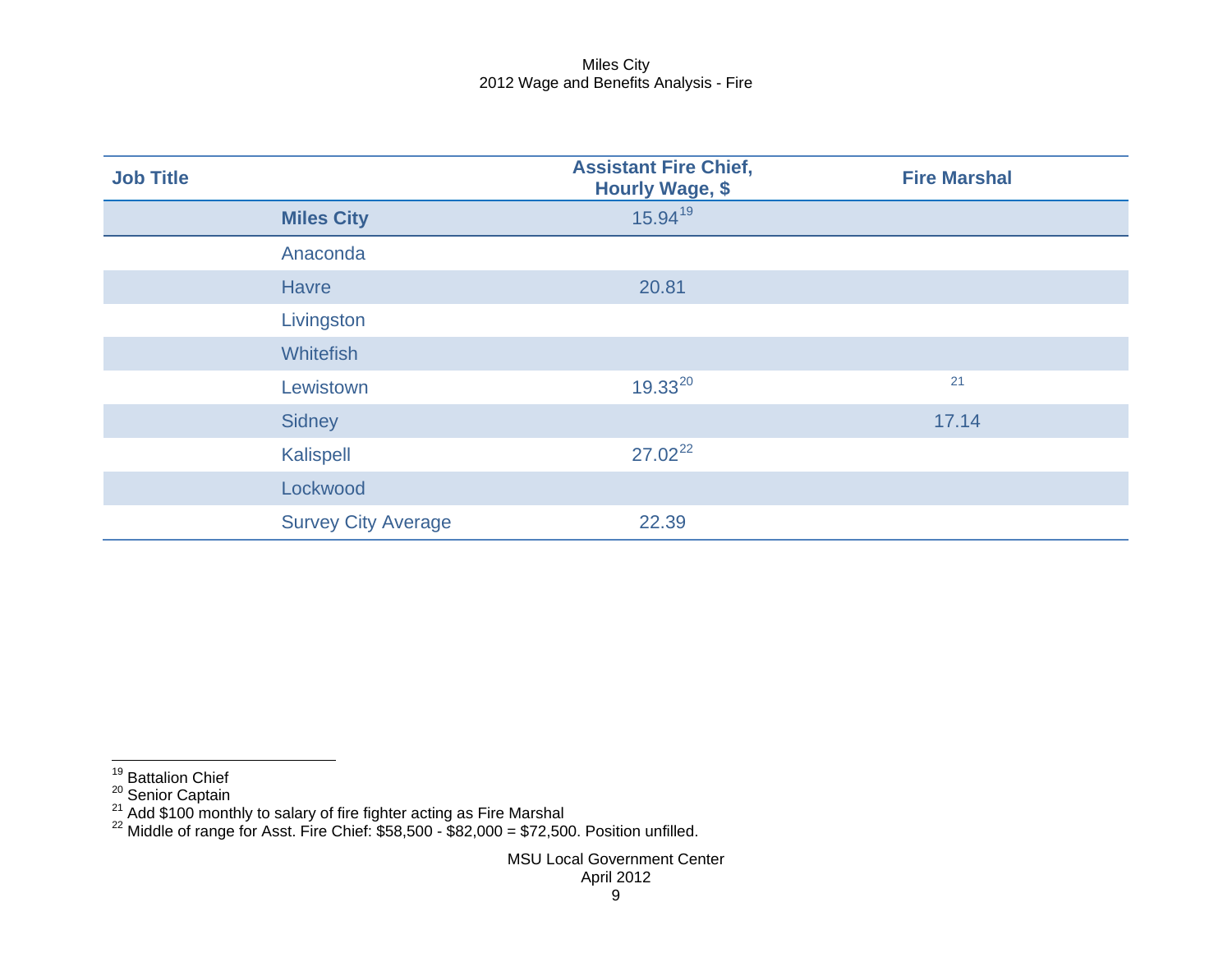<span id="page-10-2"></span><span id="page-10-1"></span><span id="page-10-0"></span>

| <b>Job Title</b> | <b>Fire Captain</b>        | Hourly Wage, \$ | <b>Annual Salary, \$</b> | 5 years | 10 years     |
|------------------|----------------------------|-----------------|--------------------------|---------|--------------|
|                  | <b>Miles City</b>          | 15.53           | 33,923.16                | 16.31   | 17.09        |
|                  | Anaconda                   | 18.04           | 39,396.48                | 18.63   | 19.22        |
|                  | <b>Havre</b>               | 18.45           | 40,293.51                | 18.82   | 19.30        |
|                  | Livingston                 | 19.64           | 42,896.16                | 20.13   | 20.62        |
|                  | <b>Whitefish</b>           |                 |                          |         | $26.34^{23}$ |
|                  | Lewistown                  | 18.71           | 38,916.80 <sup>24</sup>  | 19.18   | 19.65        |
|                  | <b>Glendive</b>            |                 |                          |         |              |
|                  | Kalispell                  | 21.60           | 56,160.00                | 22.77   | 23.94        |
|                  | Lockwood                   | 20.01           | 45,318.84                | 20.27   | 20.54        |
|                  | <b>Survey City Average</b> | 19.41           | 42,391.44                |         |              |
|                  | O*Net Montana Median       | $25.37^{25}$    |                          |         |              |

| <b>Job Title</b> | <b>Fire Lieutenant</b> |       | Hourly Wage, \$ Annual Salary, \$ | 5 years | 10 years |
|------------------|------------------------|-------|-----------------------------------|---------|----------|
|                  | <b>Miles City</b>      | 15.12 | 33,023.16                         | 15.88   | 16.63    |
|                  | Kalispell              | 19.80 | 51,480.00                         | 20.97   | 22.14    |

<sup>&</sup>lt;sup>23</sup> Current Captain with EMT, hired 1996.<br><sup>24</sup> 2080 hours/year<br><sup>25</sup> First Line Supervisors of Firefighting and Prevention Workers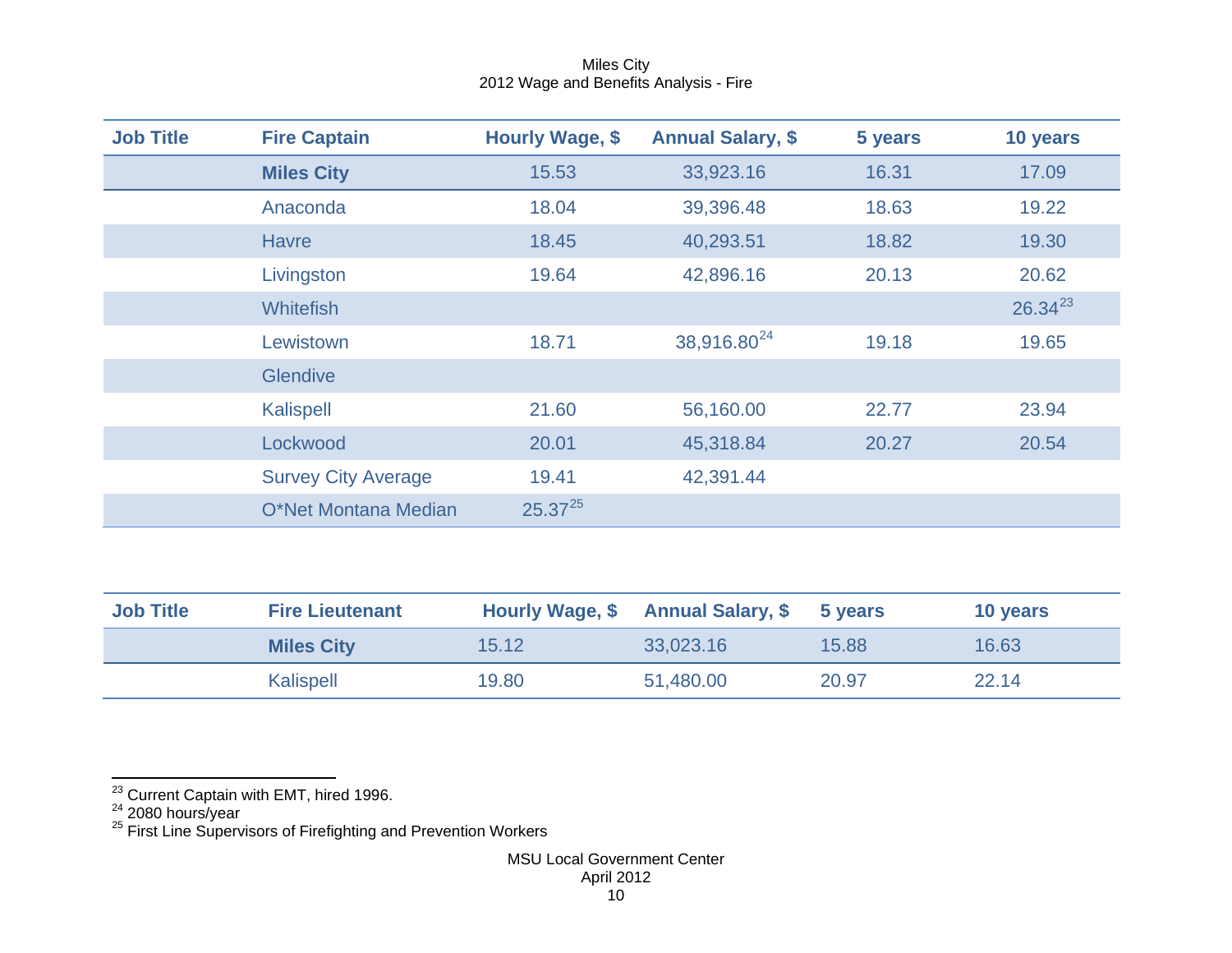<span id="page-11-2"></span><span id="page-11-1"></span><span id="page-11-0"></span>

| <b>Job Title</b> |                            | Firefighter I,<br><b>Hourly Wage, \$</b> | <b>Firefighter II</b> | <b>Firefighter III/Engineer</b> |
|------------------|----------------------------|------------------------------------------|-----------------------|---------------------------------|
|                  | <b>Miles City</b>          | 14.19                                    | 14.32                 | 14.46                           |
|                  | Anaconda                   | $17.75^{26}$                             |                       |                                 |
|                  | <b>Havre</b>               | $16.07^{27}$                             | $16.67^{28}$          | 17.54                           |
|                  | Livingston                 |                                          |                       |                                 |
|                  | <b>Whitefish</b>           |                                          |                       |                                 |
|                  | Lewistown                  |                                          |                       |                                 |
|                  | <b>Glendive</b>            |                                          |                       |                                 |
|                  | <b>Kalispell</b>           | 18.00                                    | 18.54                 | 18.90                           |
|                  | Lockwood                   | 14.83                                    | 15.47                 | 18.28                           |
|                  | <b>Survey City Average</b> | 16.66                                    | 16.89                 | 18.24                           |

 $\frac{26}{27}$  Firefighter First Class<br>
<sup>27</sup> First Class Firefighter<br>
<sup>28</sup> Driver Operator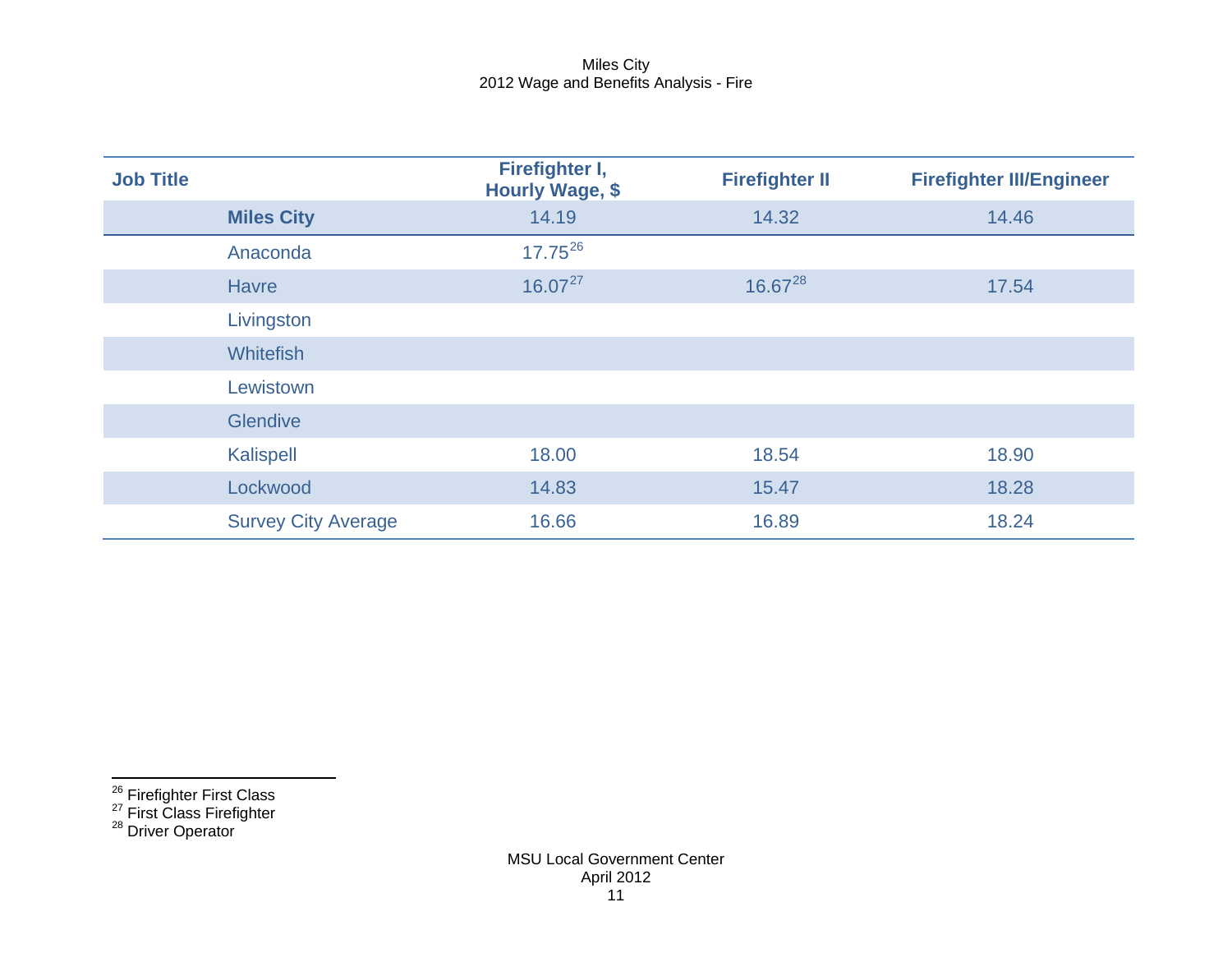<span id="page-12-1"></span><span id="page-12-0"></span>

| <b>Job Title</b> | <b>Firefighter</b>         | <b>Probation, \$</b> | <b>Hourly Wage</b> | 5 years | 10 years     |
|------------------|----------------------------|----------------------|--------------------|---------|--------------|
|                  | <b>Miles City</b>          | 13.72                | 14.02              | 14.72   | 15.42        |
|                  | Anaconda                   | 16.01                | 17.48              | 18.07   | 18.66        |
|                  | <b>Havre</b>               | 13.10                | 15.78              | 16.10   | 16.50        |
|                  | Livingston                 | 15.73                | 16.28              | 16.68   | 17.09        |
|                  | <b>Whitefish</b>           |                      | $18.50^{29}$       |         | $19.64^{30}$ |
|                  | Lewistown                  |                      | 16.70              | 17.12   | 17.54        |
|                  | <b>Glendive</b>            | 15.86                | 17.15              | 17.51   | 17.87        |
|                  | Kalispell                  | 16.20                | 18.00              | 18.54   |              |
|                  | Lockwood                   | 13.57                | 14.83              | 15.09   | 15.36        |
|                  | <b>Survey City Average</b> | 15.08                | 15.86              |         |              |
|                  | O*Net Montana Median       |                      | 20.90              |         |              |

<sup>&</sup>lt;sup>29</sup> Current firefighter with EMT<br><sup>30</sup> Based on 2 Firefighters with Paramedic, hired 6/01 and 4/02. (Another FF w/Paramedic, hired 2/01, makes less). Backed out Paramedic cert at 10% base pay.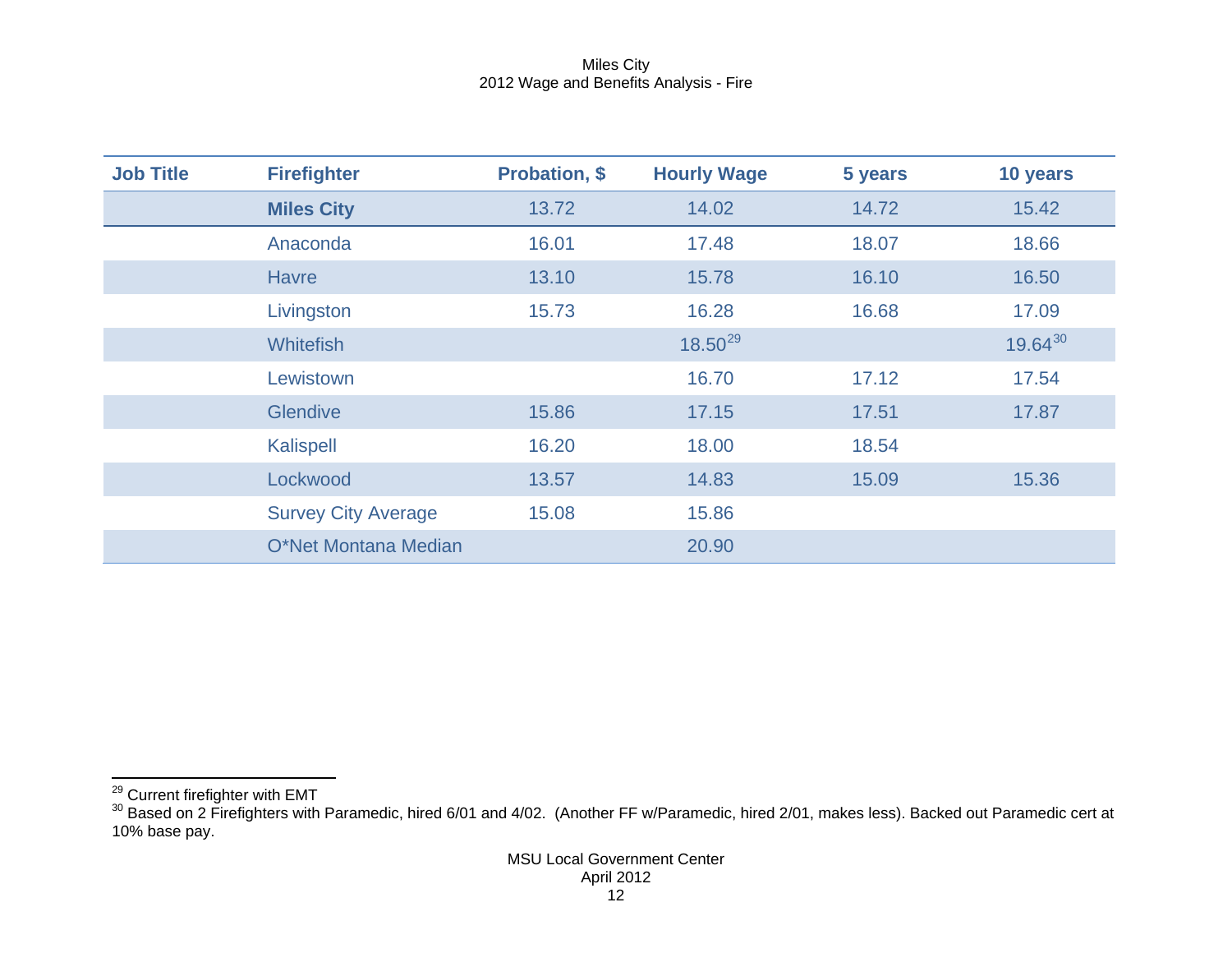| <b>Stipends - Fire</b> |                            | <b>Clothing Stipend (annual) \$</b> | <b>Training Officer (monthly)</b> |
|------------------------|----------------------------|-------------------------------------|-----------------------------------|
|                        | <b>Miles City</b>          | 540.00                              | 145.00                            |
|                        | Anaconda                   | 470.00                              | 576.00                            |
|                        | <b>Havre</b>               | 500.00                              | 25.00                             |
|                        | Livingston                 | 600.00                              |                                   |
|                        | <b>Whitefish</b>           |                                     |                                   |
|                        | Lewistown                  | 500.00                              |                                   |
|                        | <b>Glendive</b>            |                                     |                                   |
|                        | <b>Kalispell</b>           | <b>City provides</b>                |                                   |
|                        | Lockwood                   | 350.00                              |                                   |
|                        | <b>Survey City Average</b> | 484.00                              |                                   |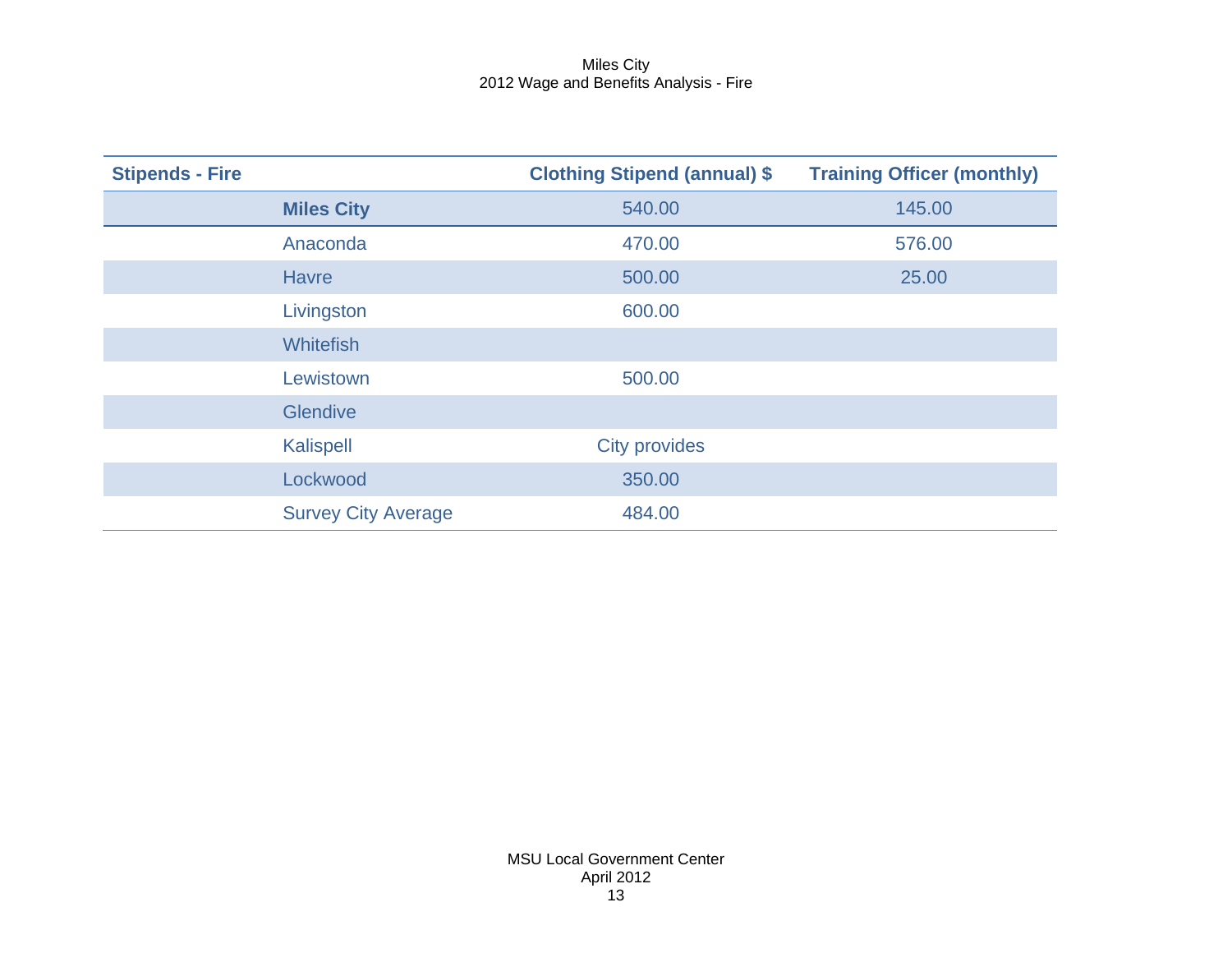<span id="page-14-4"></span><span id="page-14-3"></span><span id="page-14-2"></span><span id="page-14-1"></span><span id="page-14-0"></span>

| <b>Training</b><br><b>Stipends - Fire</b> |                   | <b>EMT-Basic</b>          | $EMT - I$                   | <b>Paramedic</b>            |
|-------------------------------------------|-------------------|---------------------------|-----------------------------|-----------------------------|
| Monthly, \$                               | <b>Miles City</b> | 50.00                     | 75.00                       | 195.00                      |
|                                           | Anaconda          |                           | $115.00^{31}$               |                             |
|                                           | <b>Havre</b>      | 82.40                     | 133.90                      |                             |
|                                           | Livingston        | 40.00-80.00 <sup>32</sup> | 155.00-195.00 <sup>33</sup> | 250.00-290.00 <sup>34</sup> |
|                                           | <b>Whitefish</b>  |                           | 4% of base pay              | 10% of base pay             |
|                                           | Lewistown         |                           |                             |                             |
|                                           | <b>Sidney</b>     |                           |                             |                             |
|                                           | <b>Kalispell</b>  | 136.50                    |                             | 273.00                      |
|                                           | Lockwood          | 100.00                    | 200.00-250.00 <sup>35</sup> | 300.00                      |

 $31$  EMT with 5 endorsements

 $\frac{32}{10}$  \$40 plus \$10/endorsement to max of \$80 total

 $\frac{33}{1}$  \$155 plus \$10/endorsement to max of \$195 total

 $34$  \$250 plus \$10/endorsement to max of \$290 total

 $35$  EMT-185 = \$200/month; EMT-199 = \$250/month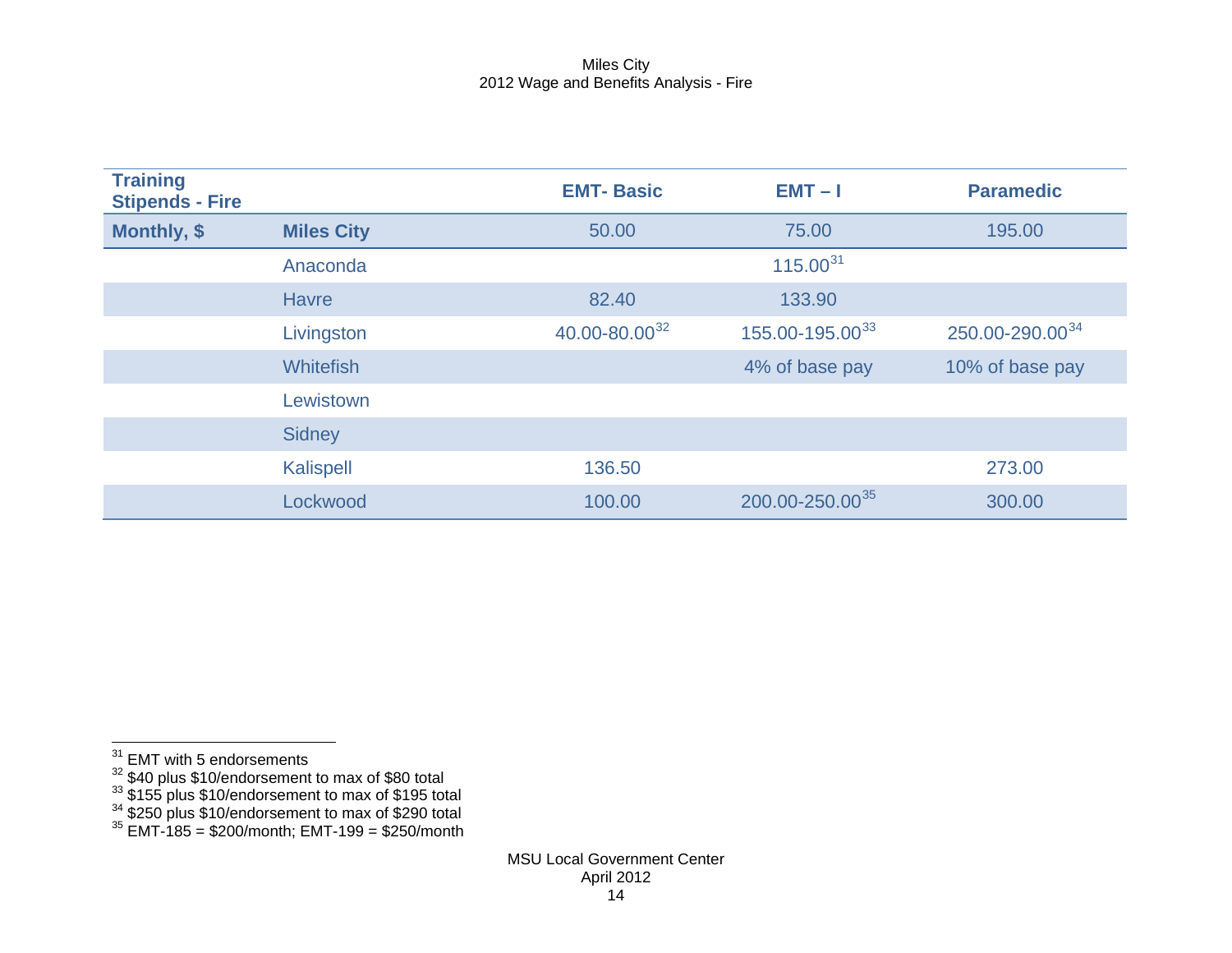| <b>Longevity</b> |                       | <b>Paid Monthly</b>                                                                                                  |
|------------------|-----------------------|----------------------------------------------------------------------------------------------------------------------|
|                  | <b>Miles City</b>     | 1% of base pay per year of service                                                                                   |
|                  | Anaconda              | \$21.50 per year of service                                                                                          |
|                  | <b>Havre</b>          | .5% of previous matrix step                                                                                          |
|                  | Livingston            | .5% of base pay per year of service                                                                                  |
|                  | Laurel                | [VFD]                                                                                                                |
|                  | <b>Whitefish</b>      | Per matrix                                                                                                           |
|                  | Lewistown             | .5% of base pay per year of service                                                                                  |
|                  | <b>Sidney</b>         | [VFD]                                                                                                                |
|                  | <b>Glendive</b>       | \$12.50 per year of service                                                                                          |
|                  | <b>Columbia Falls</b> | [VFD]                                                                                                                |
|                  | <b>Hamilton</b>       | [VFD]                                                                                                                |
|                  | Kalispell             | 1.3% of Firefighter base pay per year of service                                                                     |
|                  | Lockwood              | \$10 per year of service, 1-10 years; \$12 per year of service, 11-<br>15 years; \$15 per year of service, 16+ years |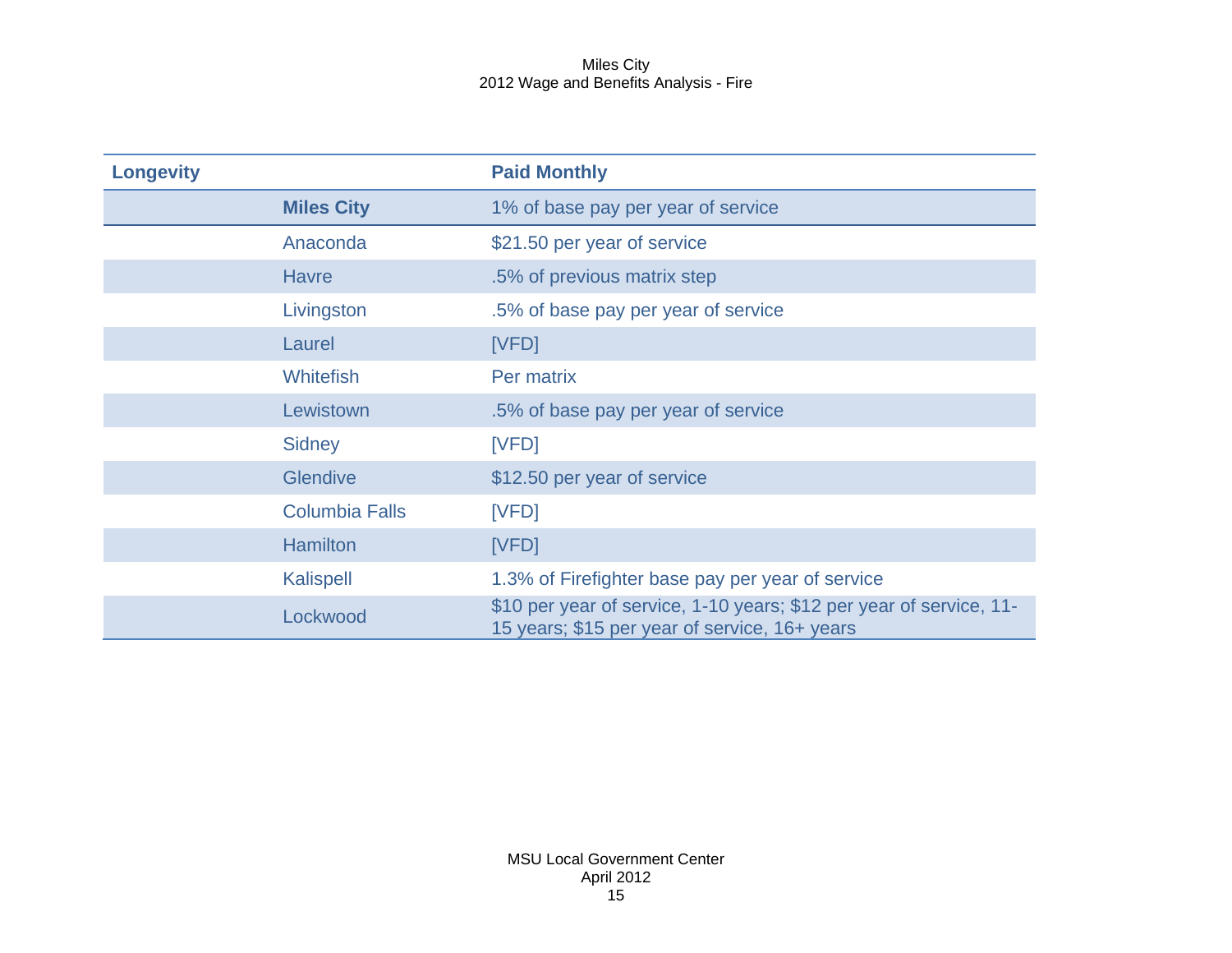| <b>Notes</b> |                       |                                                                                                             |
|--------------|-----------------------|-------------------------------------------------------------------------------------------------------------|
|              | <b>Miles City</b>     | Part-paid firefighters receive \$7.35-\$9.75/hour.                                                          |
|              | Anaconda              |                                                                                                             |
|              | <b>Havre</b>          |                                                                                                             |
|              | <b>Belgrade</b>       | Covered by an independent volunteer fire dept. No employees related to fire.                                |
|              | Livingston            |                                                                                                             |
|              | Laurel                | Volunteer Fire Dept. Fire chief receives an annual stipend; firefighters receive<br>\$8/hour while on duty. |
|              | <b>Whitefish</b>      | Firefighters work 212 hours every 28 days.                                                                  |
|              | Lewistown             | Firefighters work 2080 hours/year.                                                                          |
|              | <b>Sidney</b>         | Independent volunteer fire dept. City has a Fire Marshal.                                                   |
|              | Glendive              |                                                                                                             |
|              | <b>Columbia Falls</b> | Volunteer Fire Dept. Fire Chief receives annual salary.                                                     |
|              | <b>Hamilton</b>       | Volunteer Fire Dept. Fire Chief receives monthly stipend.                                                   |
|              | <b>Kalispell</b>      | Kalispell's population is 19,000. Firefighters work 2600 hours/year.                                        |
|              | Lockwood              | Unincorporated community with Fire Dept. Firefighters average 43.56<br>hours/week or 2265 hours per year.   |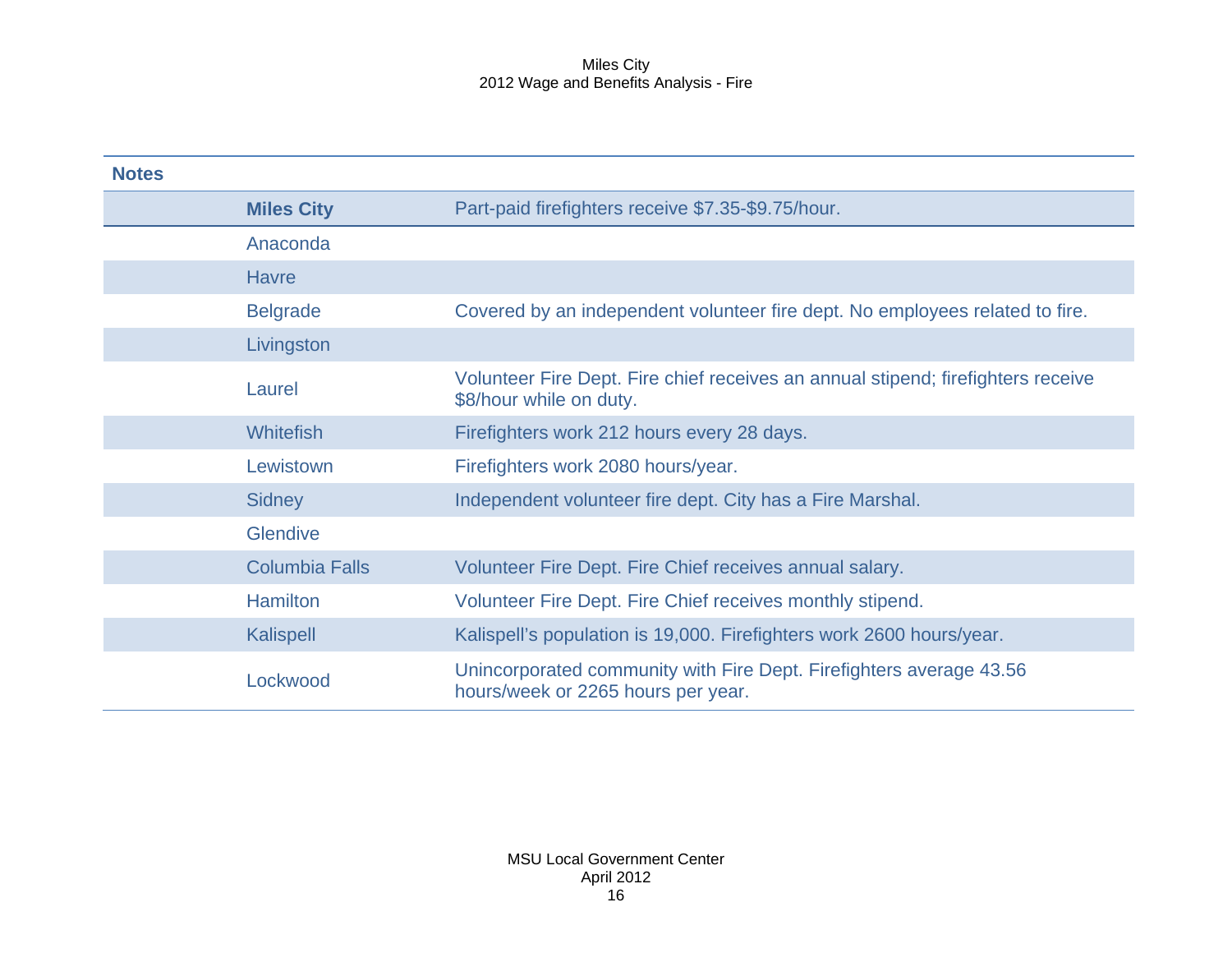<span id="page-17-6"></span><span id="page-17-5"></span><span id="page-17-4"></span><span id="page-17-3"></span><span id="page-17-2"></span><span id="page-17-1"></span><span id="page-17-0"></span>

| <b>Job Title</b> | <b>Police Chief</b>            | <b>Crime Index</b><br>2004 | Wage, \$     | <b>Annual Salary,</b> | 5 years | 10 years     |
|------------------|--------------------------------|----------------------------|--------------|-----------------------|---------|--------------|
|                  | <b>Miles City</b>              | 464                        | $27.17^{36}$ | 56,513.64             |         |              |
|                  | Anaconda                       | 268                        | 28.76        | 59,821.64             |         |              |
|                  | <b>Havre</b>                   | 612                        | 24.58        | 51,120.00             | 25.07   | 25.71        |
|                  | <b>Belgrade</b>                | 312                        | $33.58^{37}$ | 69,846.40             |         |              |
|                  | Livingston                     | 217                        | $28.03^{38}$ | 58,306.20             |         |              |
|                  | Laurel                         | 290                        | $25.00^{39}$ | 52,000.00             |         | $27.54^{40}$ |
|                  | <b>Whitefish</b>               | 346                        | 42.12        | 87,609.60             |         |              |
|                  | Lewistown                      | 153                        | 25.40        | 52,841.68             |         |              |
|                  | <b>Sidney</b>                  | 171                        | $25.53^{41}$ | 53,102.40             |         |              |
|                  | Glendive                       | 18                         | 24.77        | 51,516.00             | 25.13   | 31.98        |
|                  | <b>Columbia Falls</b>          | 189                        | 27.95        | 58,136.00             |         | $27.95^{42}$ |
|                  | <b>Hamilton</b>                | 344                        | 30.01        | 62,420.80             |         |              |
|                  | <b>Survey City</b><br>Average  |                            | 28.70        | 59,696.00             |         |              |
|                  | O*Net Montana<br><b>Median</b> |                            | $31.58^{43}$ | 65,700.00             |         |              |

 $36$  As of 2/8/2012

 $\frac{37}{3}$  Current Chief, also gets 7% deferred comp for PERS<br> $\frac{38}{10}$  Current Chief

<sup>39</sup> Starting wage if hired today<br><sup>40</sup> Current Chief, hired 1982

 $141$  Current Chief

<sup>42</sup> Current Chief, hired 1990

<sup>43</sup> First-Line Supervisors of Police and Detectives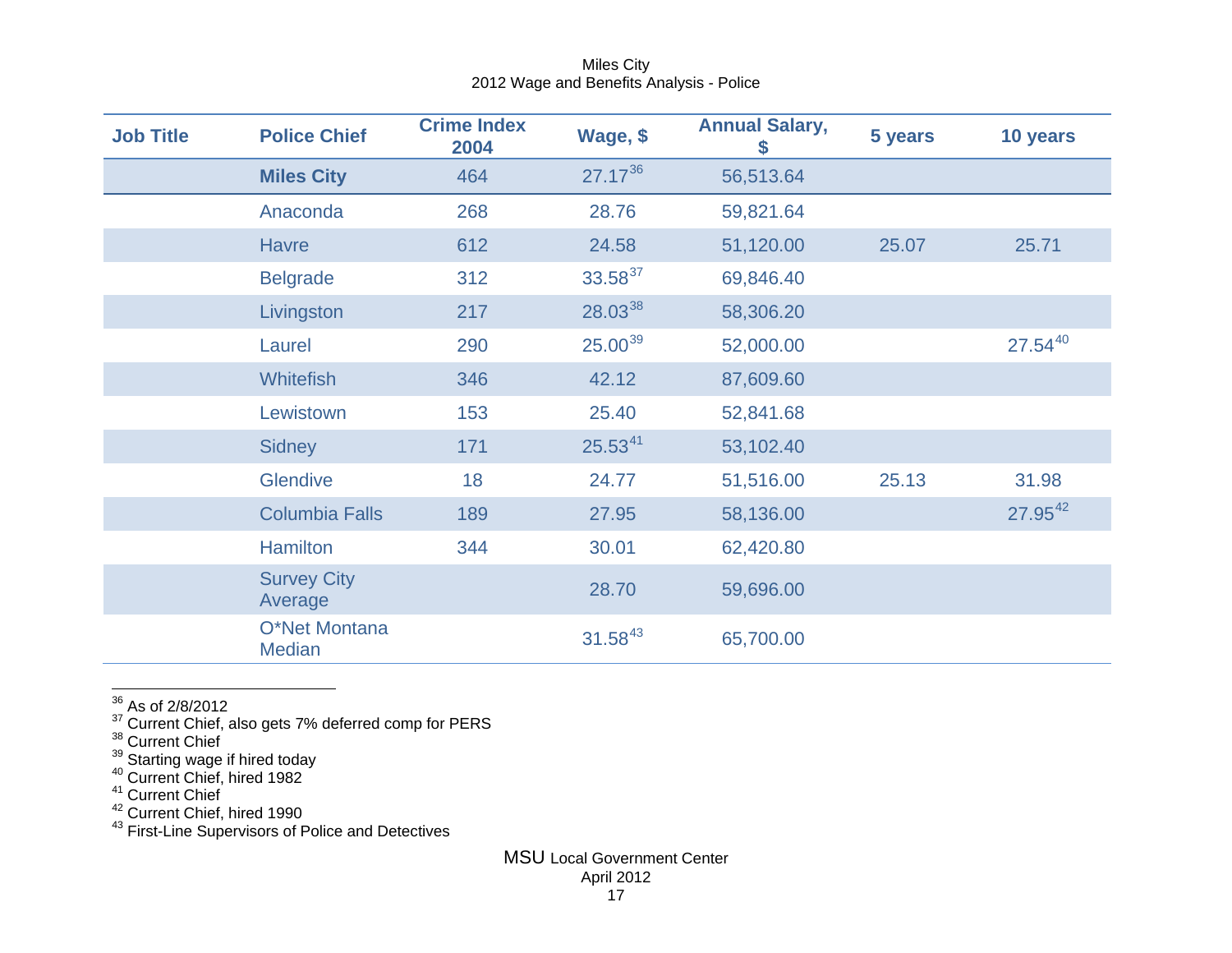| <b>Job Title</b> | <b>Assistant Police Chief</b> | Wage, \$ | <b>Annual Salary, \$</b> |
|------------------|-------------------------------|----------|--------------------------|
|                  | <b>Miles City</b>             |          |                          |
|                  | Anaconda                      | 26.27    | 54,651.09                |
|                  | <b>Havre</b>                  | 21.85    | 45,444.00                |
|                  | <b>Belgrade</b>               |          |                          |
|                  | Livingston                    | 25.11    | 52,218.36                |
|                  | Laurel                        |          |                          |
|                  | <b>Whitefish</b>              | 33.30    | 69,264.00                |
|                  | Lewistown                     | 24.67    | 51,319.67                |
|                  | <b>Sidney</b>                 | 24.21    | 50,346.36                |
|                  | <b>Glendive</b>               | 23.04    | 47,916.00                |
|                  | <b>Columbia Falls</b>         |          |                          |
|                  | <b>Hamilton</b>               |          |                          |
|                  | <b>Survey City Average</b>    | 25.49    | 53,019.20                |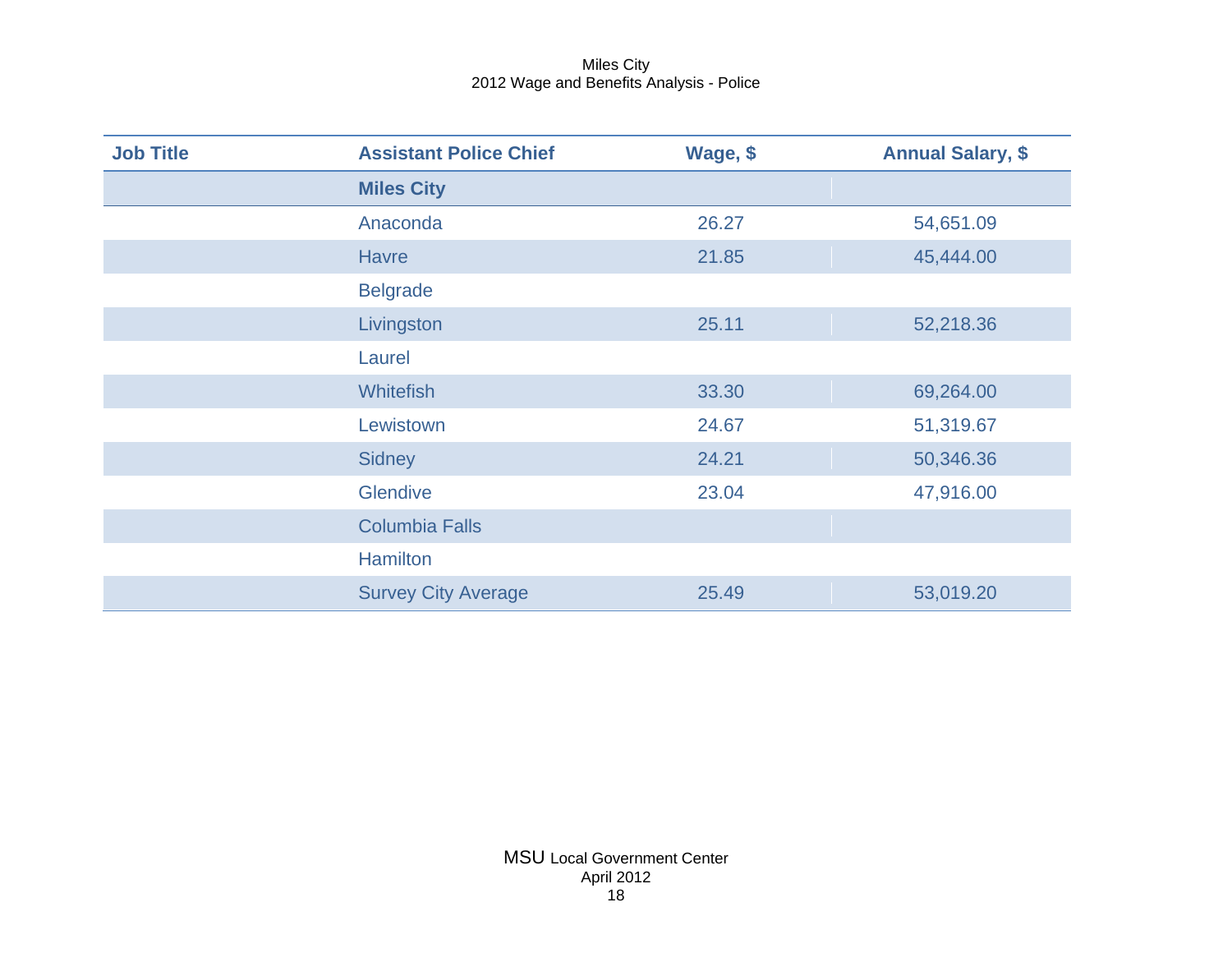<span id="page-19-1"></span><span id="page-19-0"></span>

| <b>Job Title</b> | <b>Police Captain</b>      | Wage, \$ | <b>Annual Salary, \$</b> |
|------------------|----------------------------|----------|--------------------------|
|                  | <b>Miles City</b>          | 25.0044  | 52,000.00                |
|                  | Anaconda                   | 20.17    | 41,953.60                |
|                  | Lewistown                  | 21.30    | 44,304.00                |
|                  | <b>Glendive</b>            | 20.37    | 42,360.00                |
|                  | <b>Survey City Average</b> | 20.61    | 42,868.80                |

| <b>Job Title</b> | <b>Police Lieutenant</b>   | Wage, \$ | <b>Annual Salary, \$</b> |
|------------------|----------------------------|----------|--------------------------|
|                  | <b>Miles City</b>          | 23.5045  | 48,880.00                |
|                  | Anaconda                   | 19.53    | 40,622.40                |
|                  | <b>Havre</b>               | 21.23    | 44,164.02                |
|                  | <b>Whitefish</b>           | 27.91    | 58,052.80                |
|                  | Lewistown                  | 19.49    | 40,539.20                |
|                  | <b>Hamilton</b>            | 25.09    | 52,187.20                |
|                  | <b>Survey City Average</b> | 22.65    | 47,115.00                |

 $44$  As of 2/8/2012

<sup>45</sup> Detective Lieutenant, as of 2/8/2012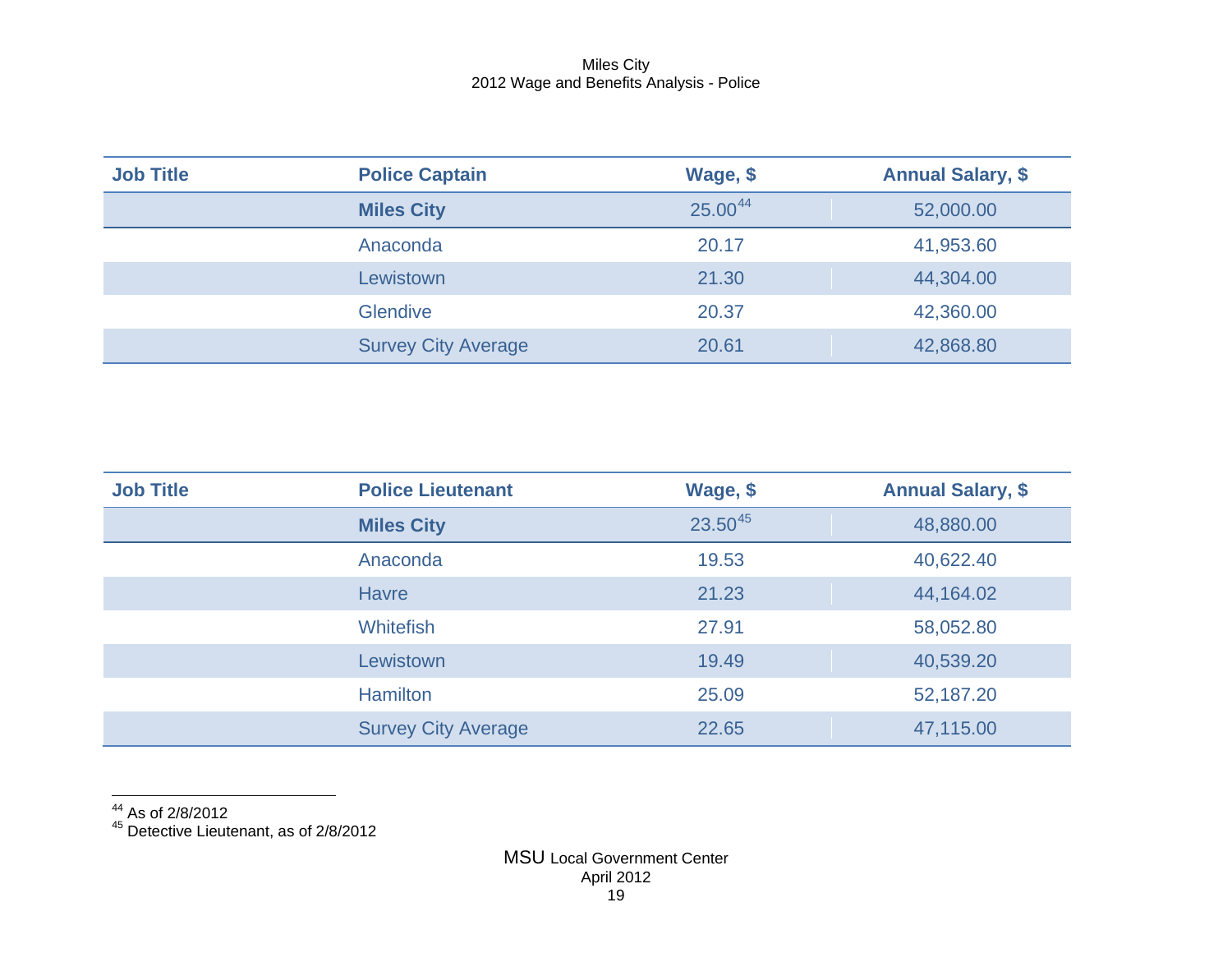<span id="page-20-3"></span><span id="page-20-2"></span><span id="page-20-1"></span><span id="page-20-0"></span>

| <b>Job Title</b> | <b>Sergeant</b>               | Wage, \$     | 3 years | 5 years | 10 years |
|------------------|-------------------------------|--------------|---------|---------|----------|
|                  | <b>Miles City</b>             | $21.53^{46}$ | 21.66   | 21.75   | 21.96    |
|                  | Anaconda                      | 19.01        | 19.38   | 19.63   | 20.25    |
|                  | <b>Havre</b>                  | 20.16        | 20.36   | 20.56   | 21.08    |
|                  | <b>Belgrade</b>               | 26.50        |         |         |          |
|                  | Livingston                    | 22.25        |         |         |          |
|                  | Laurel                        | $22.00^{47}$ |         |         |          |
|                  | <b>Whitefish</b>              | 24.2948      |         |         |          |
|                  | Lewistown                     | 18.33        |         |         |          |
|                  | <b>Sidney</b>                 |              |         |         |          |
|                  | Glendive                      | 18.40        | 18.62   | 18.76   | 19.12    |
|                  | <b>Columbia Falls</b>         | $18.52^{49}$ | 19.27   | 19.85   | 20.99    |
|                  | <b>Hamilton</b>               | 20.63        | 21.25   | 21.60   | 22.78    |
|                  | <b>Survey City</b><br>Average | 21.01        |         |         |          |

- 
- 
- <sup>47</sup> If hired today<br><sup>48</sup> Current employees<br><sup>49</sup> Bottom step Grade 12

 $\frac{46}{10}$  As of 2/8/2012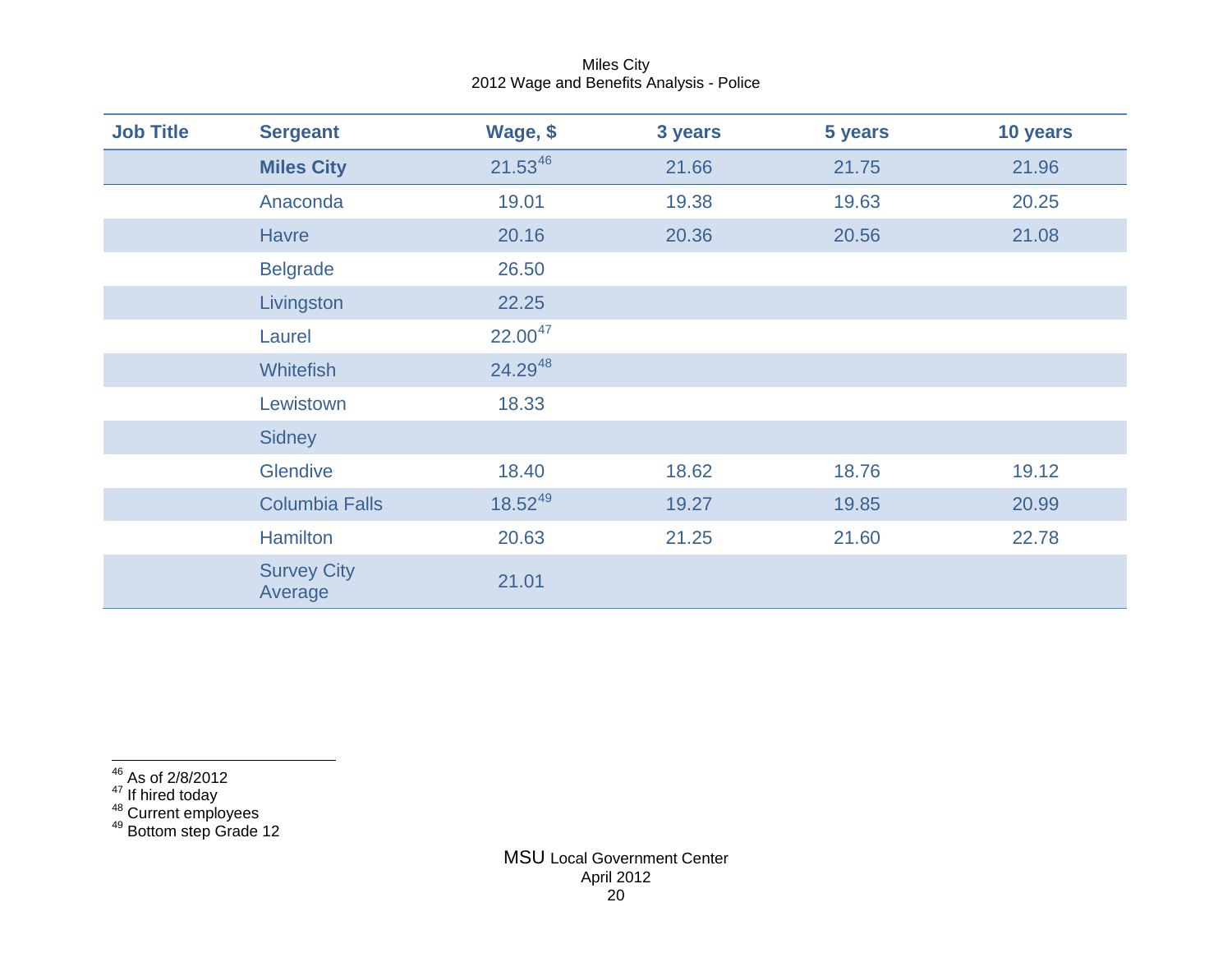<span id="page-21-3"></span><span id="page-21-2"></span><span id="page-21-1"></span><span id="page-21-0"></span>

| <b>Job Title</b> | <b>Master Patrol</b>          | Wage, \$     | 3 years | 5 years | 10 years |
|------------------|-------------------------------|--------------|---------|---------|----------|
|                  | <b>Miles City</b>             |              |         |         |          |
|                  | Anaconda                      |              |         |         |          |
|                  | Havre <sup>50</sup>           | 19.04        | 19.23   | 19.43   | 19.92    |
|                  | <b>Belgrade</b>               | 24.14        |         |         |          |
|                  | Livingston                    | $19.72^{51}$ |         |         |          |
|                  | Laurel <sup>52</sup>          |              |         |         |          |
|                  | <b>Whitefish</b>              | $25.30^{53}$ |         |         |          |
|                  | Lewistown                     |              |         |         |          |
|                  | Sidney                        |              |         |         |          |
|                  | Glendive                      |              |         |         |          |
|                  | <b>Columbia Falls</b>         |              |         |         |          |
|                  | Hamilton                      |              |         |         |          |
|                  | <b>Survey City</b><br>Average | 22.05        |         |         |          |

<sup>&</sup>lt;sup>50</sup> Senior Patrol, highest rank below Sergeant<br><sup>51</sup> Patrol Officer III

 $^{52}$  Requires 10 years as a police officer and 300 hours POST  $^{53}$  Officer I, current employee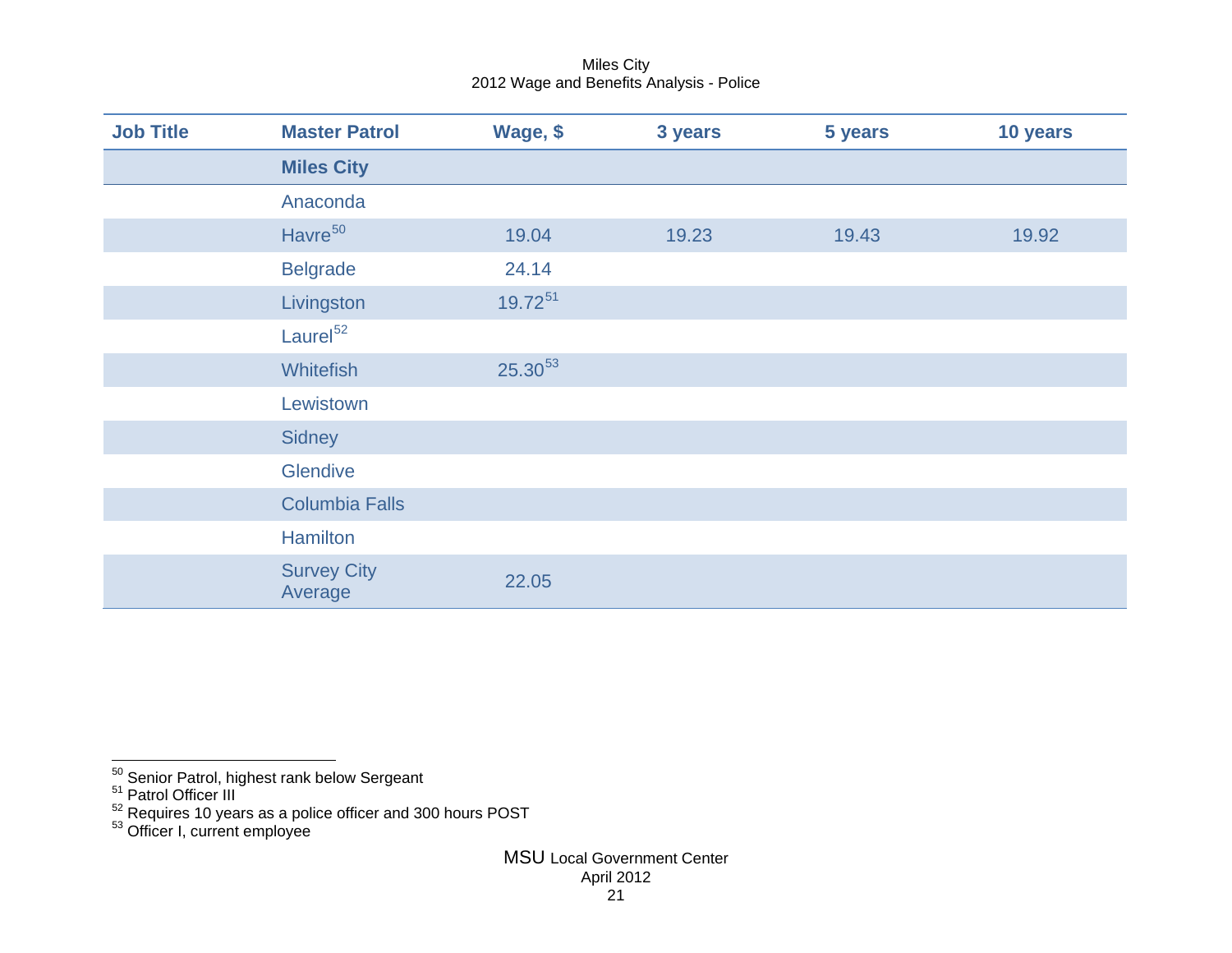<span id="page-22-4"></span><span id="page-22-3"></span><span id="page-22-2"></span><span id="page-22-1"></span><span id="page-22-0"></span>

| <b>Job Title</b> | <b>Senior Patrol</b>          | Wage, \$ | 3 years             | 5 years | 10 years |
|------------------|-------------------------------|----------|---------------------|---------|----------|
|                  | <b>Miles City</b>             |          |                     |         |          |
|                  | Anaconda                      |          |                     |         |          |
|                  | <b>Havre</b>                  | 18.50    | 18.68               | 18.87   | 19.35    |
|                  | <b>Belgrade</b>               |          |                     |         |          |
|                  | Livingston                    | 19.1554  |                     |         |          |
|                  | Laurel <sup>55</sup>          | 23.00    | 23.13               | 23.22   | 23.43    |
|                  | Whitefish                     | 21.9756  | 22.26 <sup>57</sup> | 23.3958 |          |
|                  | Lewistown                     | 17.78    |                     |         |          |
|                  | <b>Sidney</b>                 |          |                     |         |          |
|                  | <b>Glendive</b>               | 17.78    | 18.00               | 18.14   | 18.50    |
|                  | <b>Columbia Falls</b>         |          |                     |         |          |
|                  | <b>Hamilton</b>               |          |                     |         |          |
|                  | <b>Survey City</b><br>Average | 19.70    |                     |         |          |

<sup>&</sup>lt;sup>54</sup> Patrol Officer II

 $^{55}$  Requires 5 years as a police officer and 100 hours POST<br> $^{56}$  Officer II. Lowest Range/Step of three current Officer IIs.<br> $^{57}$  Rate of Officer II hired 10/1/08.

 $58$  Average of two Officer IIs hired 9/24/05 and 10/3/05.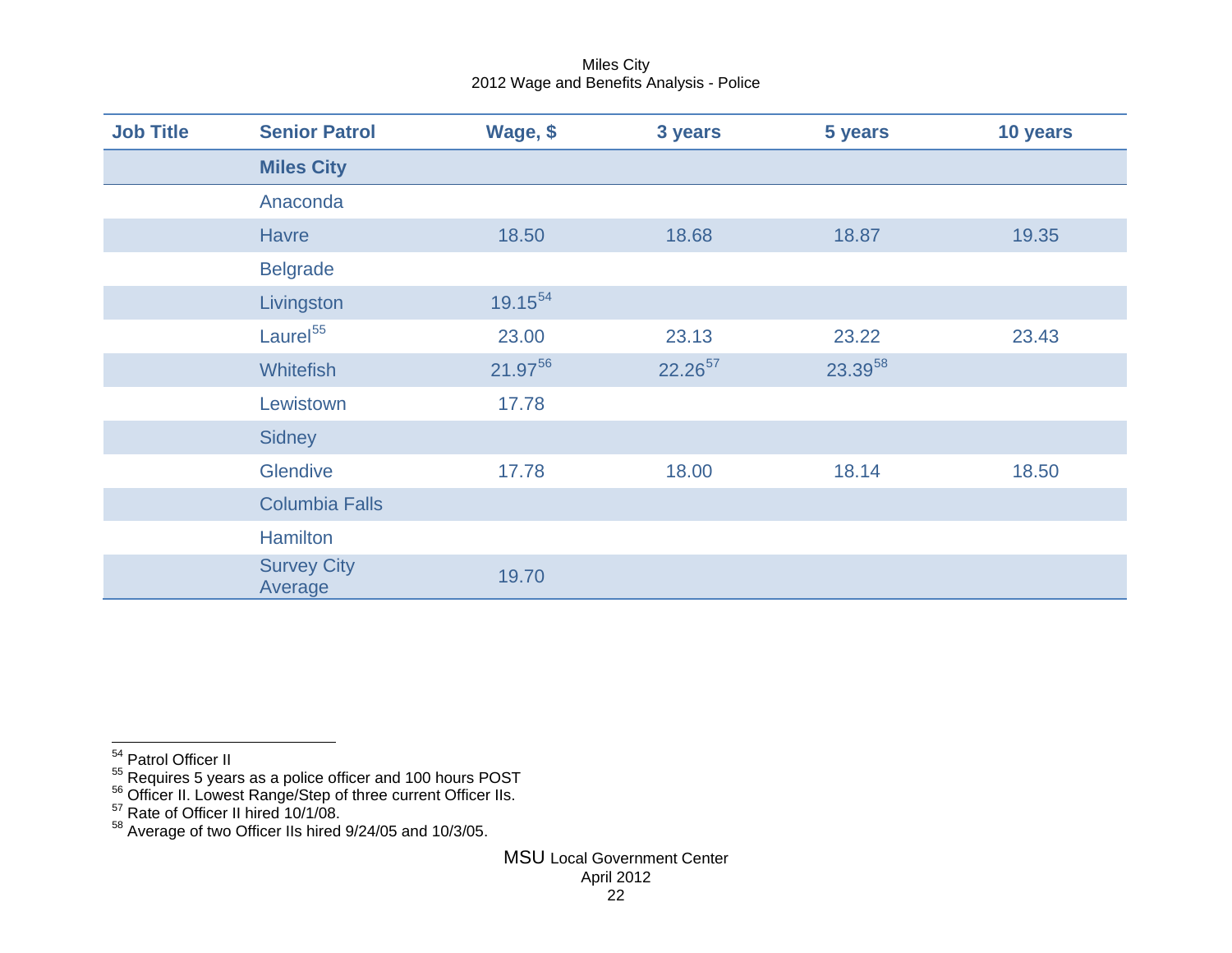| <b>Job Title</b> | <b>Patrol</b>              | <b>Probation, \$</b> | <b>Wage</b>  | 3 years | 5 years      | 10 years |
|------------------|----------------------------|----------------------|--------------|---------|--------------|----------|
|                  | Miles City <sup>59</sup>   | 17.07                | 19.60        | 19.73   | $N/A^{60}$   |          |
|                  | Anaconda                   | 15.19                | 18.54        | 18.86   | 19.07        | 19.61    |
|                  | <b>Havre</b>               | 15.81                | 17.39        | 17.57   | 17.74        | 18.19    |
|                  | <b>Belgrade</b>            | 19.03                | 22.5861      |         |              |          |
|                  | Livingston <sup>62</sup>   | 16.47                | 18.54        |         |              |          |
|                  | Laurel <sup>63</sup>       | 19.76                | 20.80        | 20.93   | 21.02        | 21.23    |
|                  | <b>Whitefish</b>           | 19.02                | 20.7864      |         | $21.62^{65}$ |          |
|                  | Lewistown                  |                      | 17.29        |         |              |          |
|                  | Sidney                     | 18.5466              | 19.0667      |         |              | 20.0968  |
|                  | Glendive                   | 14.76                | 17.25        | 17.74   | 17.61        | 17.97    |
|                  | <b>Columbia Falls</b>      | $16.39^{69}$         | 17.05        | 17.74   | 18.26        | 19.31    |
|                  | Hamilton                   | 18.92                | 19.11        | 19.50   | 19.89        | 20.91    |
|                  | <b>Survey City Average</b> | 17.39                | 18.95        |         |              |          |
|                  | O*Net Montana Median       |                      | $21.31^{70}$ |         |              |          |

<span id="page-23-10"></span><span id="page-23-9"></span><span id="page-23-8"></span><span id="page-23-7"></span><span id="page-23-6"></span><span id="page-23-5"></span><span id="page-23-4"></span><span id="page-23-3"></span><span id="page-23-2"></span><span id="page-23-1"></span><span id="page-23-0"></span>Miles City 2012 Wage and Benefits Analysis - Police

59 As of 2/8/2012

<sup>60</sup> Patrol converts to Senior Patrol after 3 years<br><sup>61</sup> First Class Patrol, Confirmed Patrol

- 
- $\frac{62}{1}$  Patrol Officer I

 $^{63}$  Based on current employees. Some patrol make \$21.80/hour<br> $^{64}_{12}$  Officer III. Based on lowest Officer III rate.

 $^{65}$  Based on three Officer IIIs hired 9/10/07 (2) and 12/31/07<br> $^{66}$  Three officers hired 6/24/11, 12/1/11 and 1/2/12. Starting wage listed as \$18/hour, with one-year probation.<br> $^{67}$  Average of four officers, hired

69 Grade 11, Step 2. Current Officers are all Grade 11, various steps <sup>70</sup> All levels of patrol officers

## MSU Local Government Center

April 2012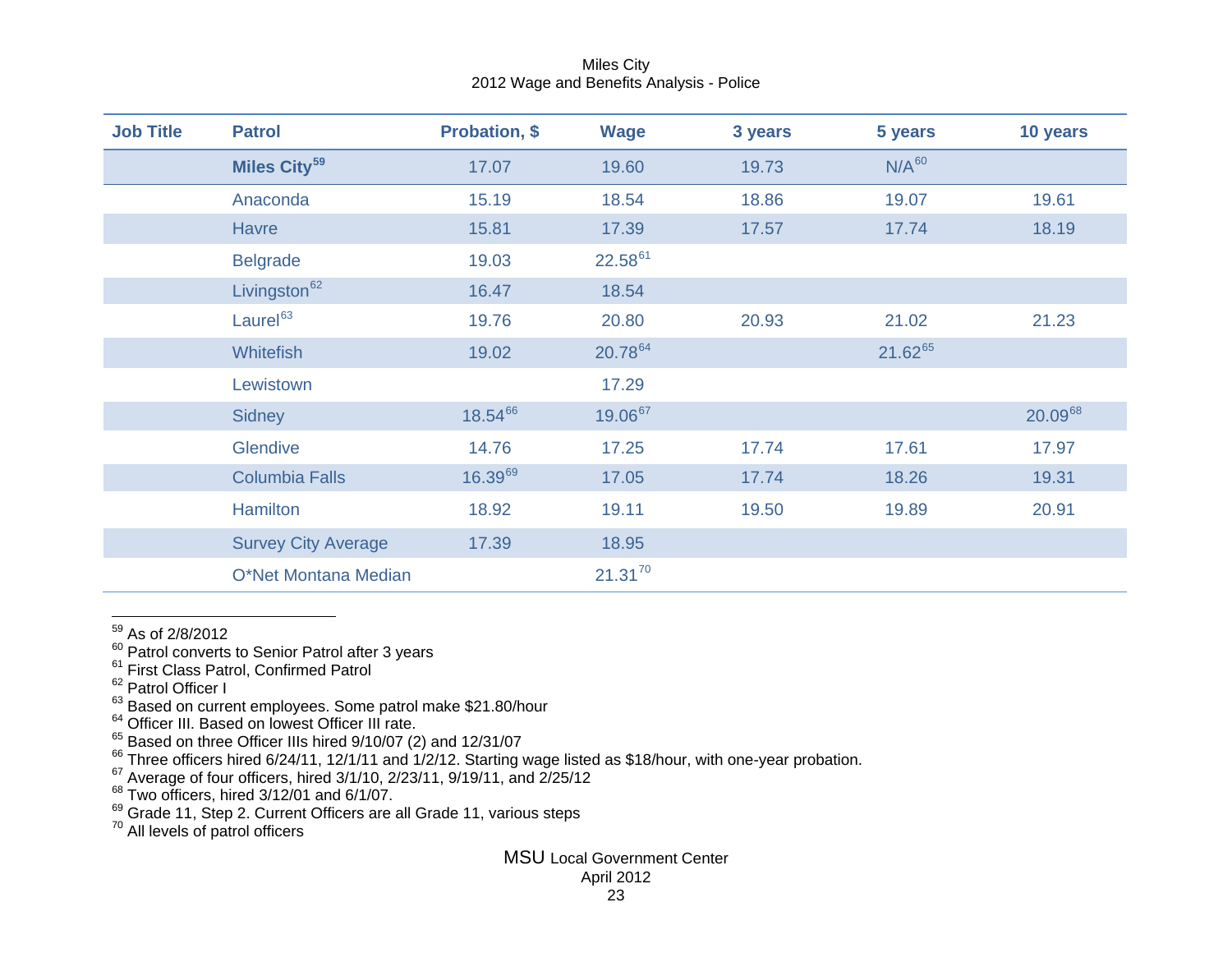<span id="page-24-2"></span><span id="page-24-1"></span><span id="page-24-0"></span>

| <b>Job Title</b> | <b>Lead Dispatcher/911</b><br><b>Coordinator</b> | Wage, \$     | <b>Annual Salary, \$</b> |
|------------------|--------------------------------------------------|--------------|--------------------------|
|                  | <b>Miles City</b>                                | $20.21^{71}$ | 42,036.80                |
|                  | Anaconda                                         | $15.37^{72}$ | 31,979.77                |
|                  | <b>Havre</b>                                     | 16.76        | 34,860.80                |
|                  | <b>Belgrade</b>                                  |              |                          |
|                  | Livingston                                       | $16.19^{73}$ | 33,675.20                |
|                  | Laurel                                           |              |                          |
|                  | <b>Whitefish</b>                                 |              |                          |
|                  | Lewistown                                        | 16.32        | 33,945.60                |
|                  | <b>Sidney</b>                                    |              |                          |
|                  | Glendive                                         | 16.26        | 33,820.80                |
|                  | <b>Columbia Falls</b>                            |              |                          |
|                  | <b>Hamilton</b>                                  |              |                          |
|                  | <b>Survey City Average</b>                       | 16.18        | 33,654.40                |

 $\frac{71}{71}$  Base salary<br><sup>72</sup> 911 Supervisor<br><sup>73</sup> Communications Officer II/Supervisor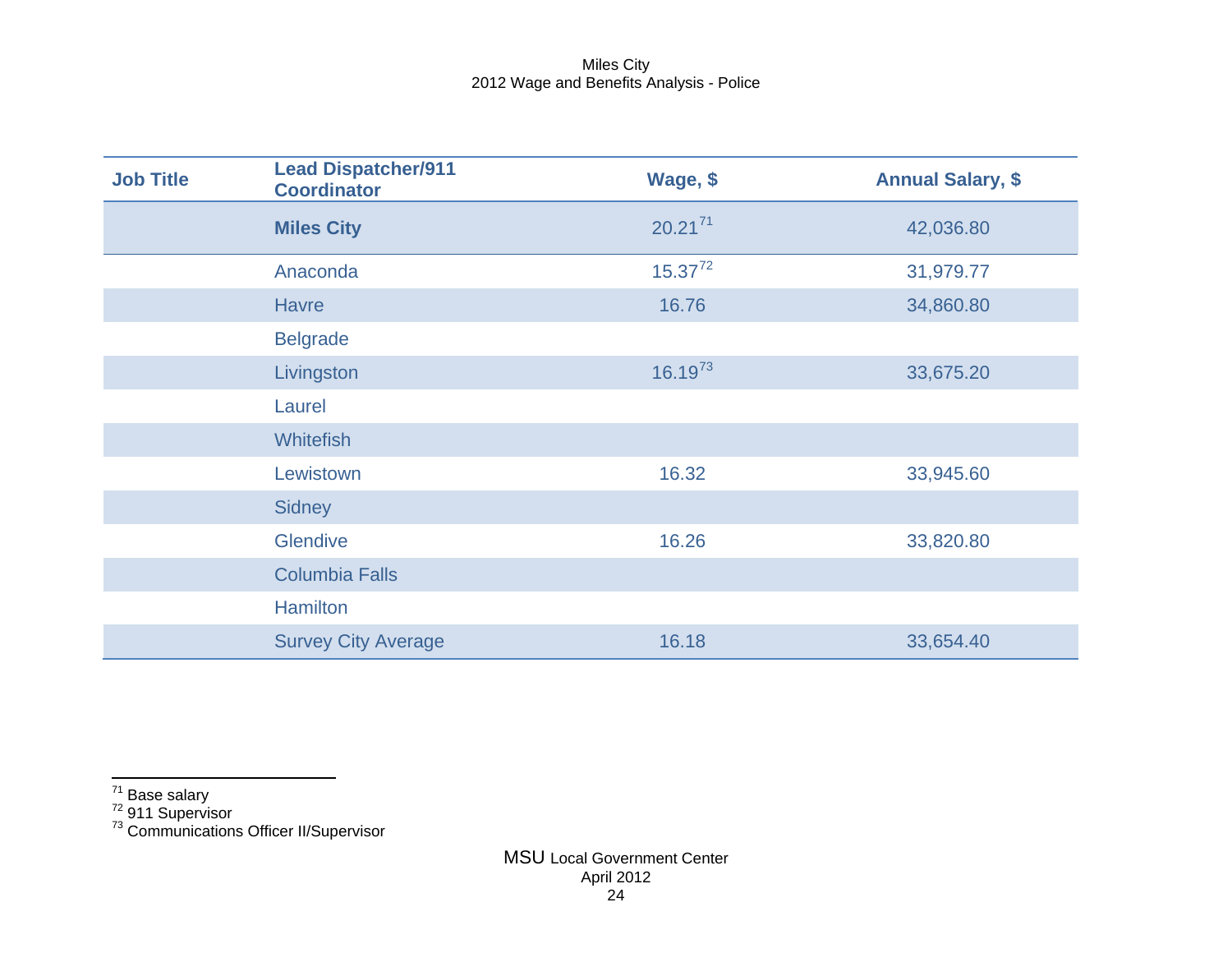<span id="page-25-1"></span><span id="page-25-0"></span>

| <b>Job Title</b> | <b>Dispatcher</b>              | <b>Probation, \$</b> | <b>Wage</b>         | 3 years | 5 years |
|------------------|--------------------------------|----------------------|---------------------|---------|---------|
|                  | <b>Miles City</b>              | 13.42                | 15.97               | 16.29   | 16.61   |
|                  | Anaconda                       | 11.94                | 13.14               | 14.52   | 14.74   |
|                  | <b>Havre</b>                   | 11.75                | 13.33               | 13.47   | 13.60   |
|                  | <b>Belgrade</b>                |                      |                     |         |         |
|                  | Livingston                     | 13.38                | 13.80 <sup>74</sup> | 14.01   | 14.15   |
|                  | Laurel                         | 18.96                | 19.9675             | 20.09   | 20.18   |
|                  | <b>Whitefish</b>               | 15.18                |                     | 20.36   | 21.39   |
|                  | Lewistown                      |                      | 14.6276             |         |         |
|                  | <b>Sidney</b>                  |                      |                     |         |         |
|                  | Glendive                       | 13.21                | 14.35               | 14.57   | 14.71   |
|                  | <b>Columbia Falls</b>          |                      |                     |         |         |
|                  | <b>Hamilton</b>                |                      |                     |         |         |
|                  | <b>Survey City</b><br>Average  | 14.07                | 14.87               |         |         |
|                  | O*Net Montana<br><b>Median</b> |                      | 14.58               |         |         |

<sup>75</sup> Communication Officer II

<sup>&</sup>lt;sup>74</sup> Communications Officer I

<sup>&</sup>lt;sup>76</sup> Dispatcher. Dispatcher II: \$15.46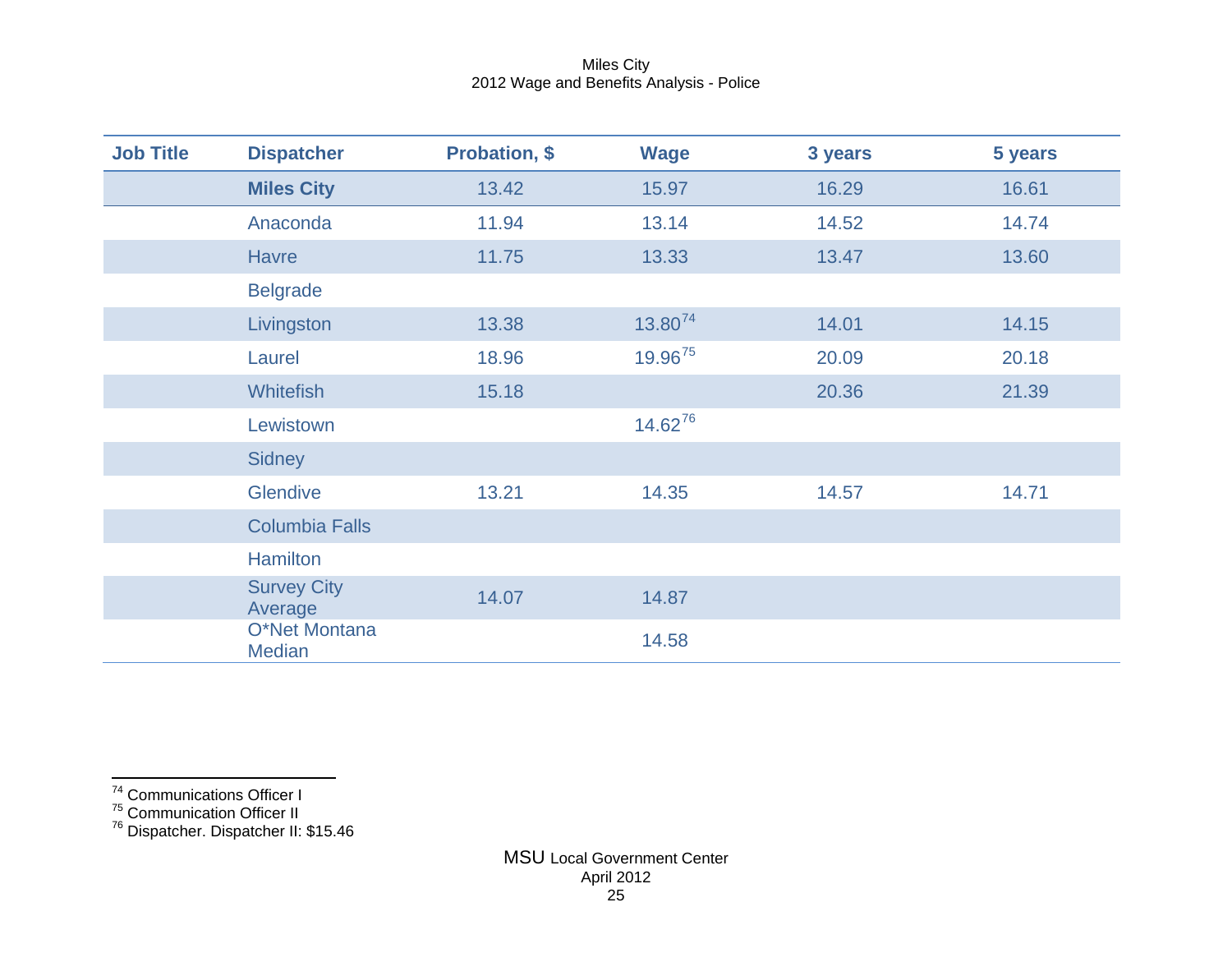<span id="page-26-0"></span>

| <b>Job Title</b> | <b>Animal Control Officer</b> | <b>Probation, \$</b> | <b>Wage</b>  |
|------------------|-------------------------------|----------------------|--------------|
|                  | <b>Miles City</b>             | 13.42                | 15.97        |
|                  | Anaconda                      |                      | $14.78^{77}$ |
|                  | <b>Havre</b>                  |                      | 18.16        |
|                  | <b>Belgrade</b>               |                      |              |
|                  | Livingston                    |                      |              |
|                  | Laurel                        | 19.14                | 20.15        |
|                  | <b>Whitefish</b>              |                      | 20.77        |
|                  | Lewistown                     |                      |              |
|                  | <b>Sidney</b>                 |                      |              |
|                  | Glendive                      |                      |              |
|                  | <b>Columbia Falls</b>         |                      |              |
|                  | Hamilton <sup>78</sup>        |                      | 11.43        |
|                  | <b>Survey City Average</b>    |                      | 17.06        |
|                  | O*Net Montana Median          |                      | 13.63        |

 <sup>77</sup> Animal Control Warden

<sup>&</sup>lt;sup>78</sup> Also does Parking Enforcement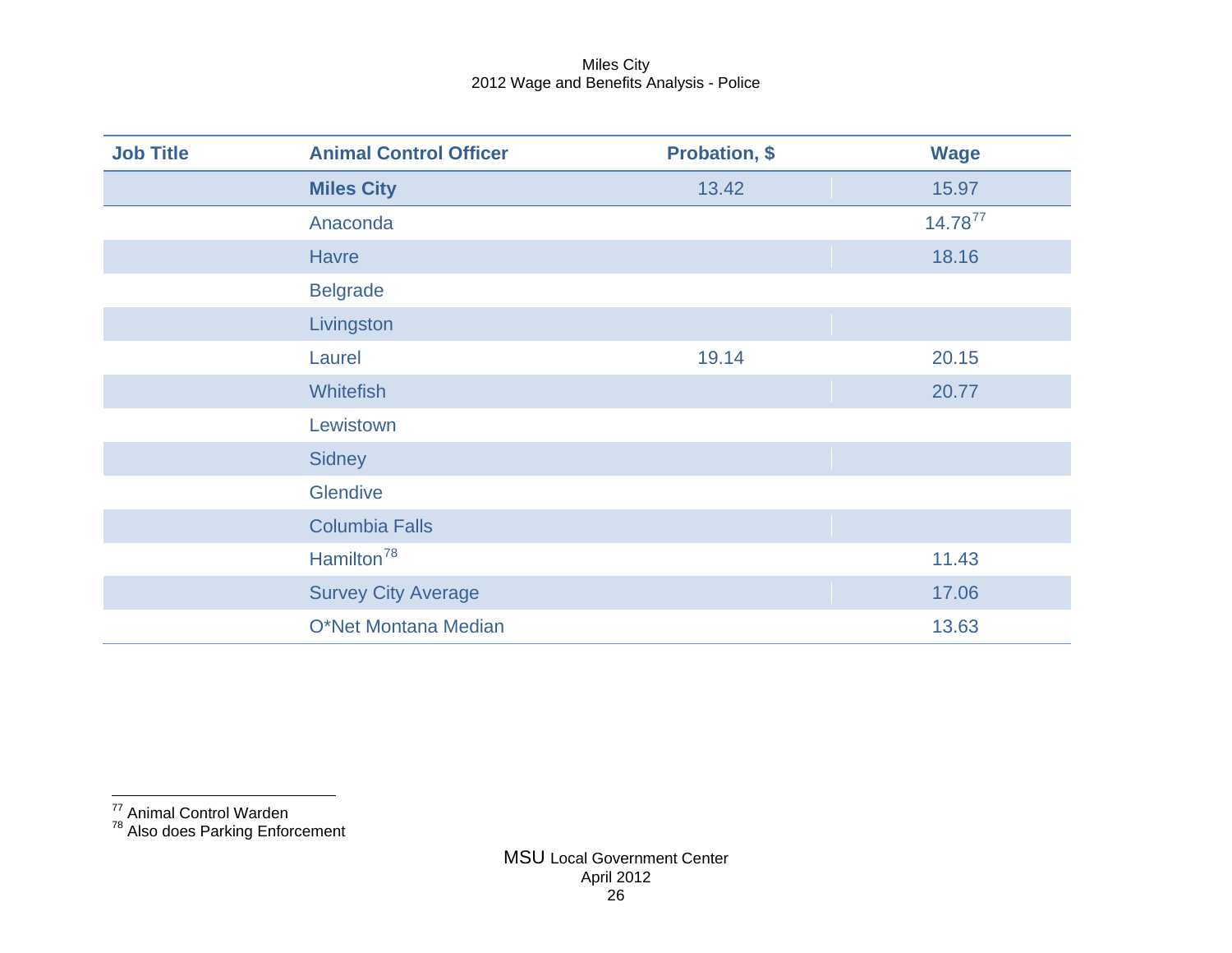<span id="page-27-0"></span>

| <b>Job Title</b> | <b>Police Receptionist/Secretary</b> | Wage, \$     |
|------------------|--------------------------------------|--------------|
|                  | <b>Miles City</b>                    | 15.97        |
|                  | Anaconda                             |              |
|                  | <b>Havre</b>                         | 13.33        |
|                  | <b>Belgrade</b>                      |              |
|                  | Livingston                           |              |
|                  | Laurel                               |              |
|                  | Whitefish                            | 15.31        |
|                  | Lewistown                            |              |
|                  | Sidney                               | 16.48        |
|                  | Glendive                             |              |
|                  | <b>Columbia Falls</b>                | $13.82^{79}$ |
|                  | <b>Hamilton</b>                      | 14.84        |
|                  | <b>Survey City Average</b>           | 14.76        |

 $\frac{1}{79}$  Current employee, hired 8/2010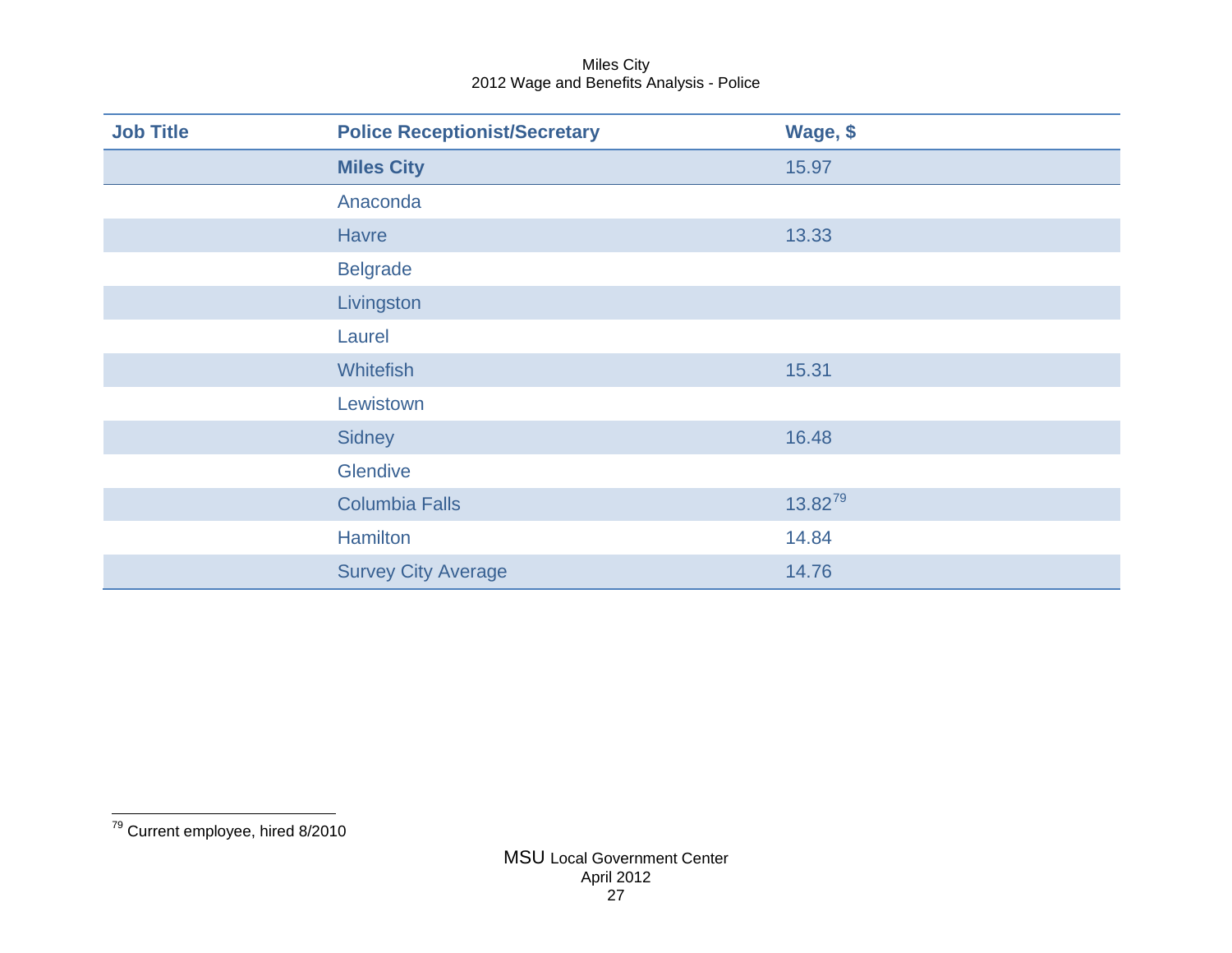| <b>Clothing</b><br><b>Stipends - Police</b> |                            | <b>Police</b> | <b>Dispatcher</b> | <b>Animal Control</b> |
|---------------------------------------------|----------------------------|---------------|-------------------|-----------------------|
| Annual, \$                                  | <b>Miles City</b>          | 700           | 125               |                       |
|                                             | Anaconda                   | 1300          | 750               |                       |
|                                             | <b>Havre</b>               | 1000          |                   | 550                   |
|                                             | <b>Belgrade</b>            | 600           |                   |                       |
|                                             | Livingston                 | 600           | 600               |                       |
|                                             | Laurel                     | 699           |                   | 349                   |
|                                             | <b>Whitefish</b>           | 1075          | 475               | 675                   |
|                                             | Lewistown                  | 500           | 270               | 270                   |
|                                             | <b>Sidney</b>              |               |                   |                       |
|                                             | Glendive                   | 599           |                   |                       |
|                                             | <b>Columbia Falls</b>      | 900           |                   |                       |
|                                             | <b>Hamilton</b>            | 1000          |                   | 450                   |
|                                             | <b>Survey City Average</b> | 827.30        | 523.75            | 458.80                |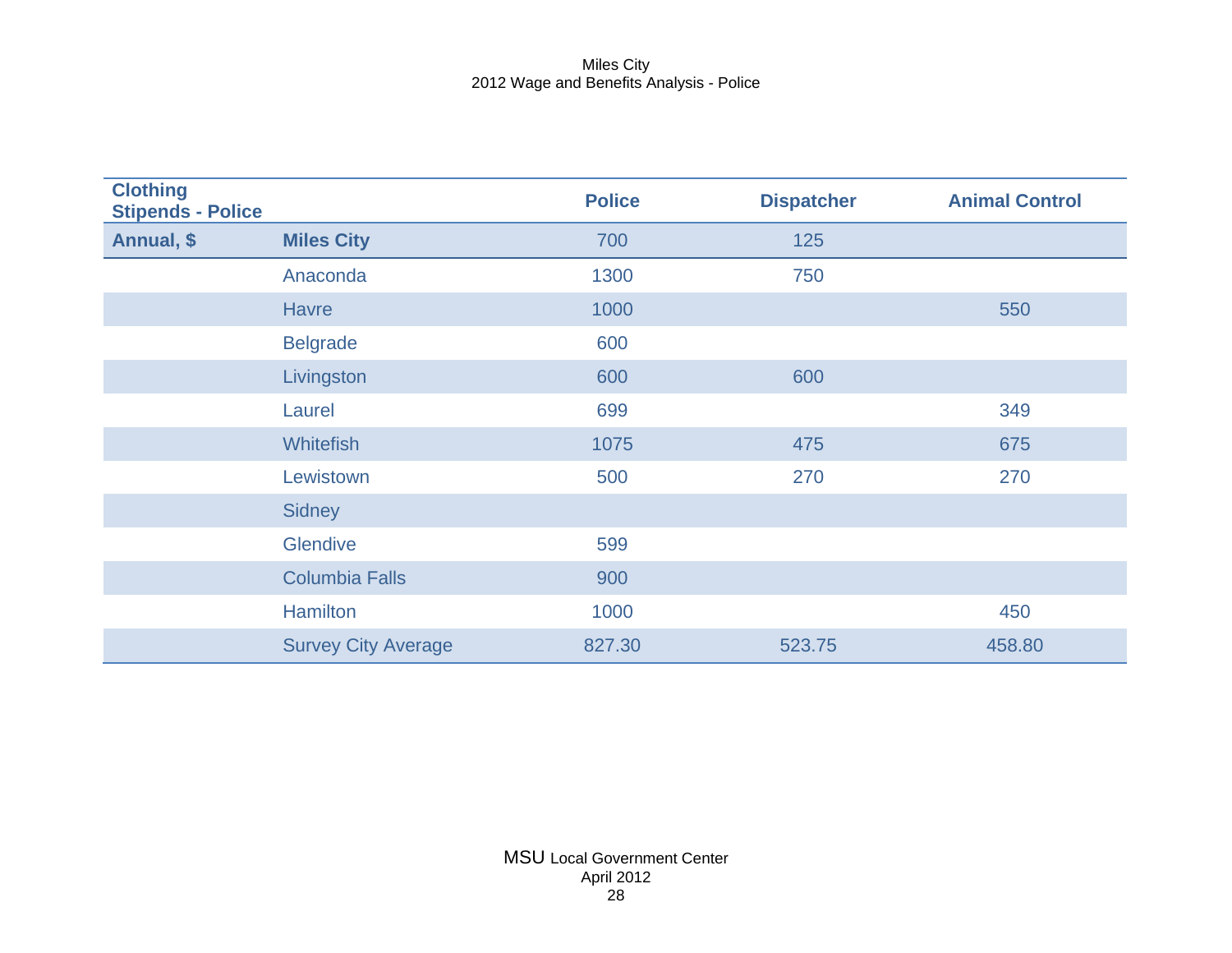| <b>Training</b><br><b>Stipends - Police</b> |                       | <b>First Responder</b> | <b>EMT-B</b> | <b>EMT-I</b> |
|---------------------------------------------|-----------------------|------------------------|--------------|--------------|
| Monthly, \$                                 | <b>Miles City</b>     | 20                     | 50           | 50           |
|                                             | Anaconda              |                        |              |              |
|                                             | <b>Havre</b>          | 15                     | 82.40        | 133.90       |
|                                             | <b>Belgrade</b>       |                        |              |              |
|                                             | Livingston            | 50                     | 80           | 80           |
|                                             | Laurel                |                        |              |              |
|                                             | <b>Whitefish</b>      |                        |              |              |
|                                             | Lewistown             |                        |              |              |
|                                             | <b>Sidney</b>         |                        |              |              |
|                                             | Glendive              |                        |              |              |
|                                             | <b>Columbia Falls</b> |                        |              |              |
|                                             | Hamilton              |                        |              |              |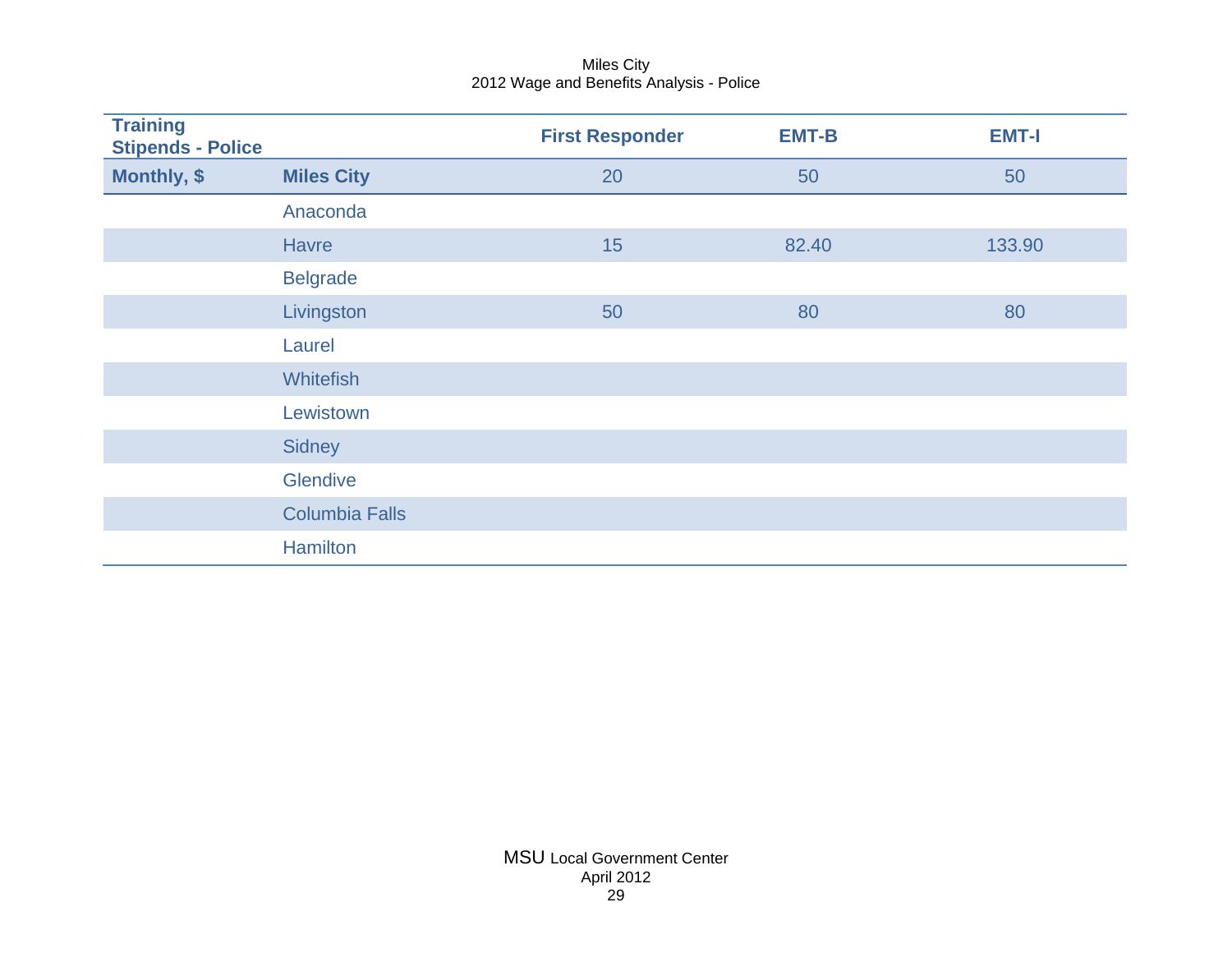| <b>Training</b><br><b>Stipends - Police</b> |                       | <b>POST Intermediate</b> | <b>POST Advanced</b> | <b>Bachelor's, related</b> |
|---------------------------------------------|-----------------------|--------------------------|----------------------|----------------------------|
| Monthly, \$                                 | <b>Miles City</b>     | 25                       | 50                   | 50                         |
|                                             | Anaconda              |                          |                      |                            |
|                                             | <b>Havre</b>          |                          |                      |                            |
|                                             | <b>Belgrade</b>       |                          |                      |                            |
|                                             | Livingston            |                          | 25                   | 15                         |
|                                             | Laurel                |                          |                      |                            |
|                                             | <b>Whitefish</b>      |                          |                      |                            |
|                                             | Lewistown             | 50                       | 75                   |                            |
|                                             | <b>Sidney</b>         |                          |                      |                            |
|                                             | Glendive              |                          |                      |                            |
|                                             | <b>Columbia Falls</b> |                          |                      |                            |
|                                             | <b>Hamilton</b>       |                          |                      |                            |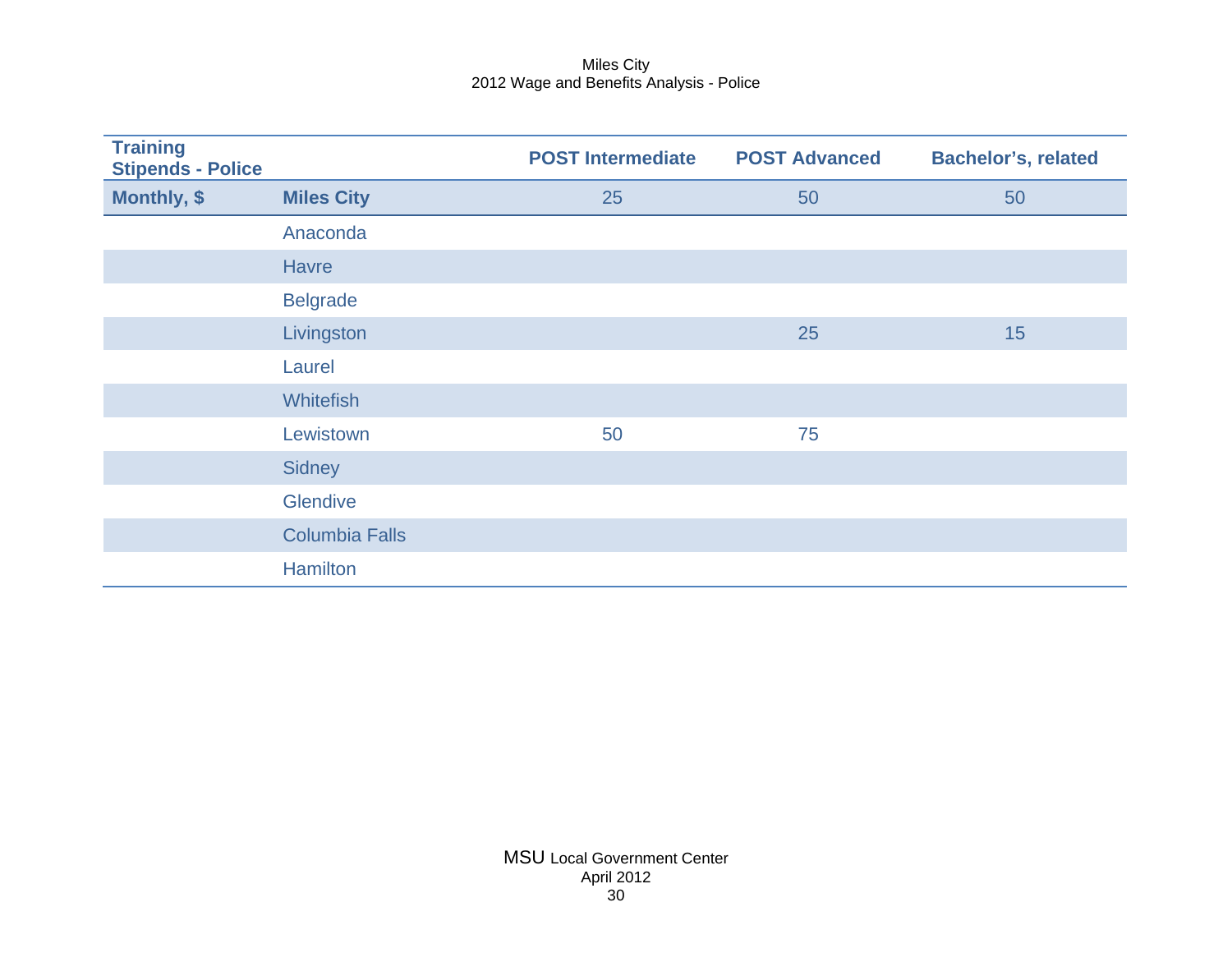| <b>Other Stipends</b> |                       |                                                                                                                                                       |  |  |
|-----------------------|-----------------------|-------------------------------------------------------------------------------------------------------------------------------------------------------|--|--|
|                       | <b>Miles City</b>     | Drug Task Force: \$1/hour                                                                                                                             |  |  |
|                       | Anaconda              | Detective and School Resource Officer (SRO): \$125 monthly                                                                                            |  |  |
|                       | <b>Havre</b>          | Annually: Instructor, Detective, Drug Task Force: \$200 each.<br>Per Hire: Primary Training Officer: \$600; Secondary Training<br>Officer \$300.      |  |  |
|                       | <b>Belgrade</b>       | Detective makes \$24.14/hour.                                                                                                                         |  |  |
|                       | Livingston            | Detective: \$200 monthly. SRO: \$100 monthly<br>Training Officer: additional \$0.35/hour<br>\$10/month for use of a personal cell phone while on duty |  |  |
|                       | Laurel                |                                                                                                                                                       |  |  |
|                       | <b>Whitefish</b>      | Training Officer: additional \$1/hour                                                                                                                 |  |  |
|                       | Lewistown             |                                                                                                                                                       |  |  |
|                       | <b>Sidney</b>         |                                                                                                                                                       |  |  |
|                       | <b>Glendive</b>       |                                                                                                                                                       |  |  |
|                       | <b>Columbia Falls</b> |                                                                                                                                                       |  |  |
|                       | <b>Hamilton</b>       | Training Officer: 2% of hourly wage                                                                                                                   |  |  |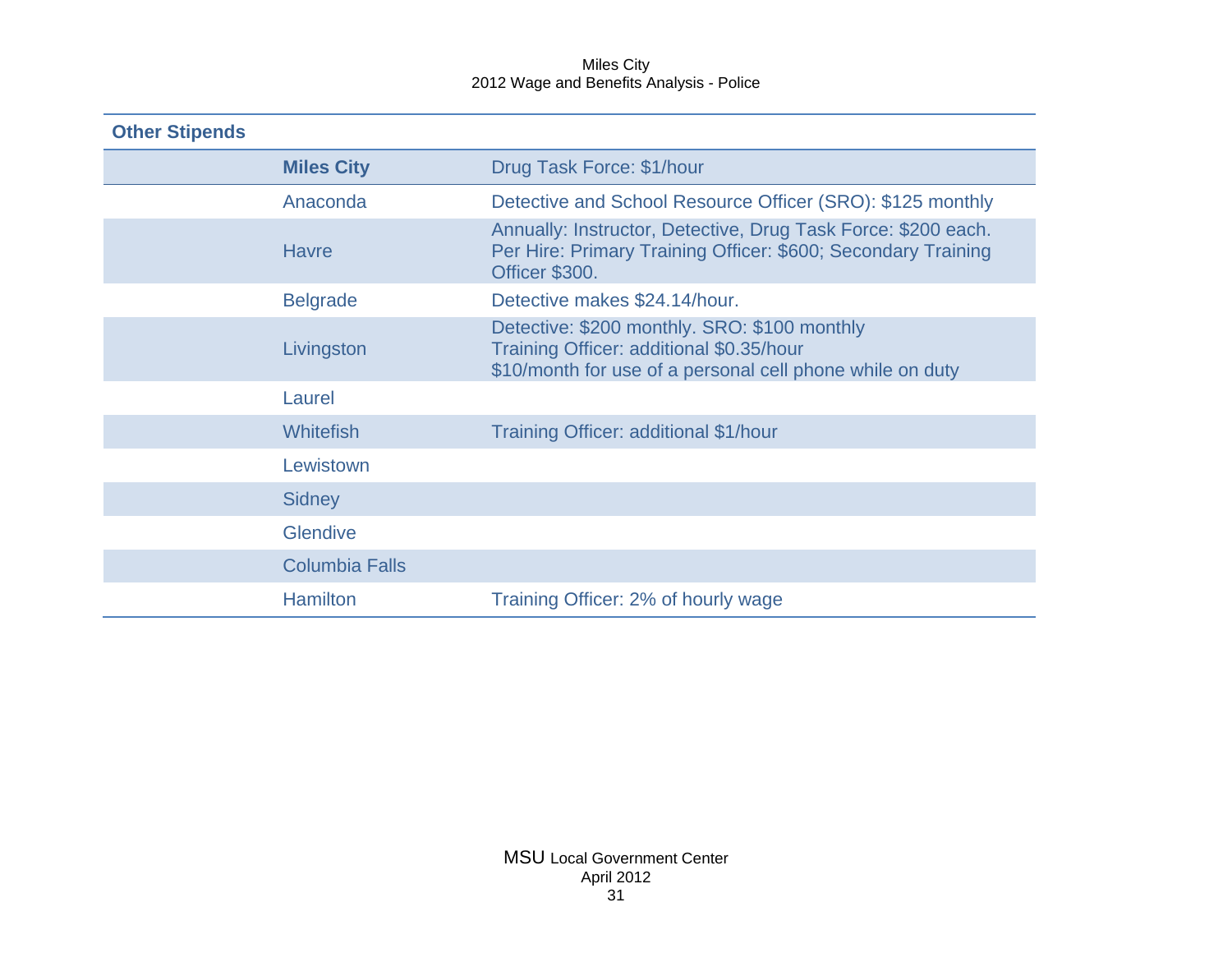| <b>Longevity</b> |                       | <b>Paid Monthly</b>                                                                      |
|------------------|-----------------------|------------------------------------------------------------------------------------------|
|                  | <b>Miles City</b>     | \$7.50 per year of service                                                               |
|                  | Anaconda              | Per year of service: Captain \$26.50, Lieutenant \$24, Patrol<br>\$18.50, Dispatch \$19. |
|                  | <b>Havre</b>          | .5% of previous matrix step                                                              |
|                  | <b>Belgrade</b>       | 1% of base pay per year, monthly                                                         |
|                  | Livingston            | .5% of base pay per year of service                                                      |
|                  | Laurel                | Per schedule: 1 year = $$90, 3 \text{ years} = $271, 5 \text{ years} = $451.$            |
|                  | <b>Whitefish</b>      |                                                                                          |
|                  | Lewistown             | .5% of entry level base pay per year, monthly                                            |
|                  | <b>Sidney</b>         | .5% of base pay + rank per year, monthly                                                 |
|                  | <b>Glendive</b>       | \$12.50 per year of service                                                              |
|                  | <b>Columbia Falls</b> | Step increases in step and range matrix, CBA                                             |
|                  | <b>Hamilton</b>       | Step increases in step and range matrix, CBA                                             |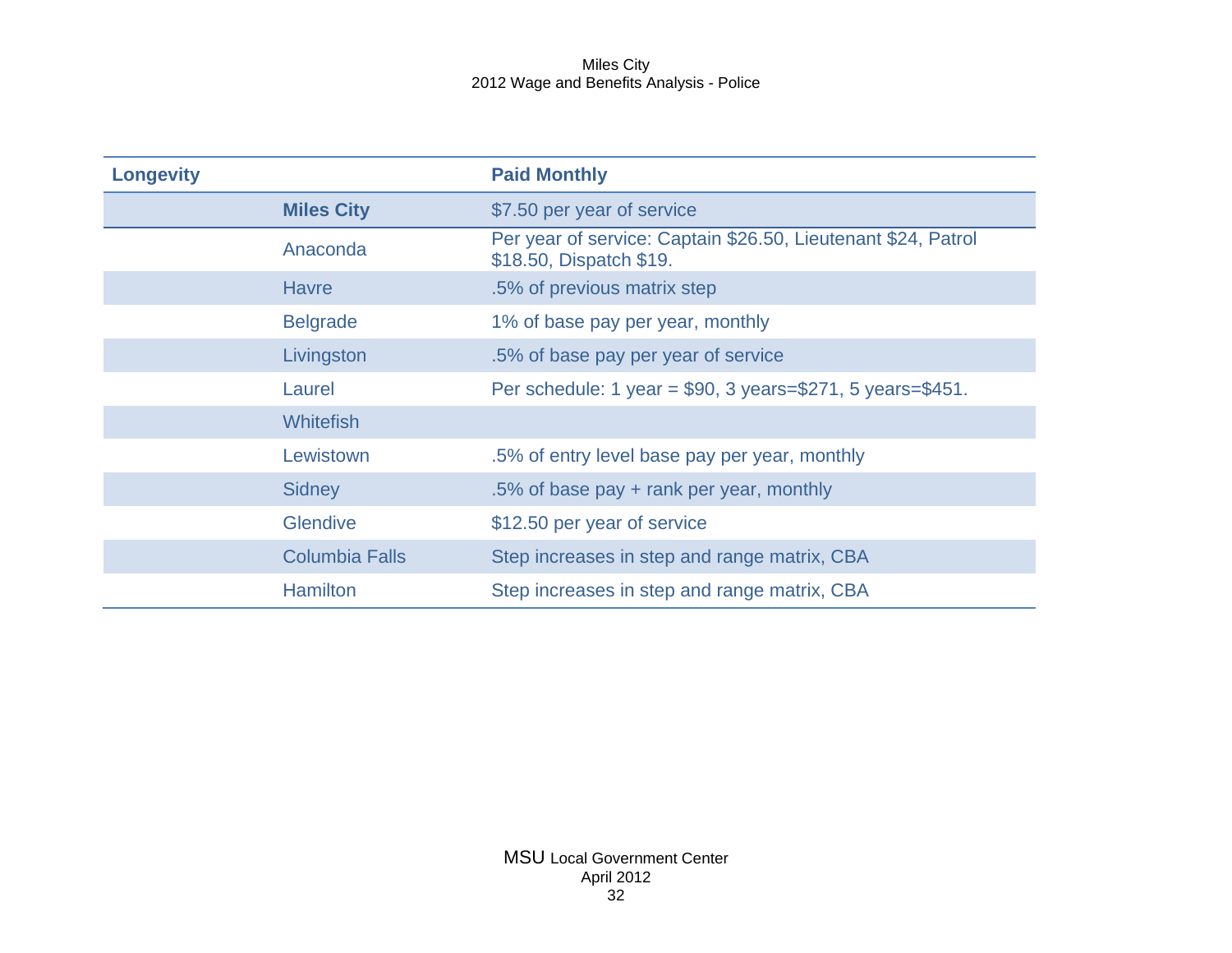| <b>Notes</b> |                       |                                                                                                                                                                                                  |
|--------------|-----------------------|--------------------------------------------------------------------------------------------------------------------------------------------------------------------------------------------------|
|              | <b>Miles City</b>     |                                                                                                                                                                                                  |
|              | Anaconda              | Has separate CBAs for Police and Dispatch                                                                                                                                                        |
|              | <b>Havre</b>          | Not done negotiating the union contract yet. Numbers reflect budget.                                                                                                                             |
|              | <b>Belgrade</b>       | Current employees are all at the same wage for a given position.                                                                                                                                 |
|              | Livingston            |                                                                                                                                                                                                  |
|              | Laurel                | Based on current employees.                                                                                                                                                                      |
|              | <b>Whitefish</b>      |                                                                                                                                                                                                  |
|              | Lewistown             |                                                                                                                                                                                                  |
|              | <b>Sidney</b>         | Based on current employees.                                                                                                                                                                      |
|              | <b>Glendive</b>       |                                                                                                                                                                                                  |
|              | <b>Columbia Falls</b> | Most numbers based on current employees. Longevity based on increasing<br>steps in the Step and Range matrix. The increases are not automatic but appear<br>to be normal; they are assumed here. |
|              | <b>Hamilton</b>       |                                                                                                                                                                                                  |

Crime Index: [http://mbcc.mt.gov/CrimeReport/countytable.asp.](http://mbcc.mt.gov/CrimeReport/countytable.asp) Numbers are from 2004, the latest year for which data is available.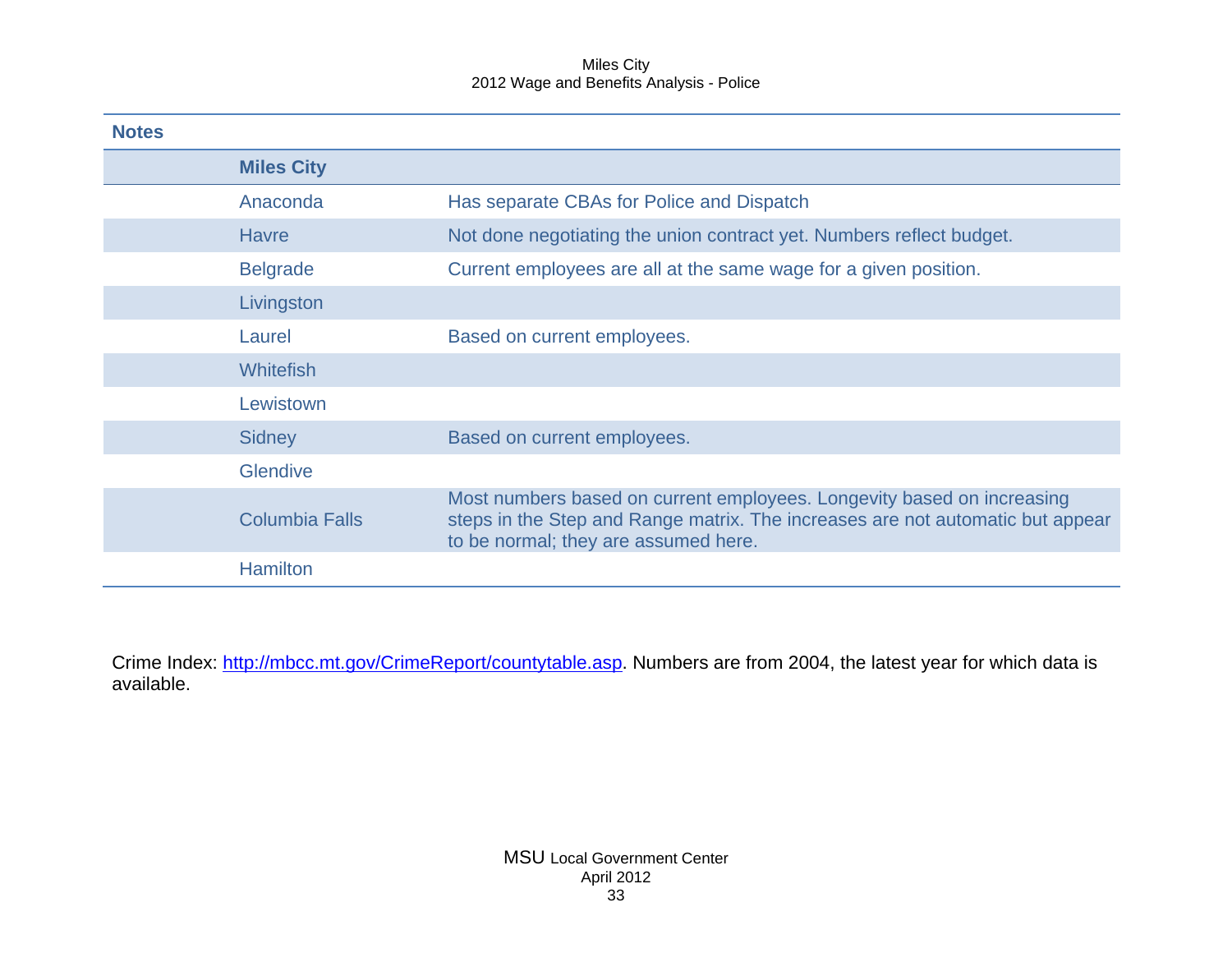<span id="page-34-8"></span><span id="page-34-7"></span><span id="page-34-6"></span><span id="page-34-5"></span><span id="page-34-4"></span><span id="page-34-3"></span><span id="page-34-2"></span><span id="page-34-1"></span><span id="page-34-0"></span>

| <b>Job Title</b> |                               | City Judge <sup>80</sup><br>Hourly, \$ | <b>Annual Salary</b> | City Attorney <sup>81</sup><br>Hourly, \$ | <b>Annual Salary</b> |
|------------------|-------------------------------|----------------------------------------|----------------------|-------------------------------------------|----------------------|
|                  | <b>Miles City</b>             |                                        |                      | $150.00^{82}$                             |                      |
|                  | Anaconda                      | $19.50^{83}$                           | 40,563.43            | 46.1184                                   | 95,899.26            |
|                  | <b>Havre</b>                  |                                        |                      |                                           |                      |
|                  | <b>Belgrade</b>               |                                        |                      |                                           |                      |
|                  | Livingston                    | 18.28                                  | 38,012.16            | 37.88                                     | 78,781.92            |
|                  | Laurel                        | 15.00 <sup>85</sup>                    | 31,200.00            |                                           |                      |
|                  | Whitefish                     | 33.42                                  | 69,513.60            | 45.67                                     | 95,000.00            |
|                  | Lewistown                     |                                        |                      | 45.7386                                   | 47,560.66            |
|                  | <b>Sidney</b>                 |                                        |                      |                                           |                      |
|                  | Glendive                      | $18.50^{87}$                           | 16,236.00            |                                           |                      |
|                  | <b>Columbia Falls</b>         | 25.22                                  | 52,457.60            |                                           |                      |
|                  | Hamilton                      | 21.59                                  | 44,907.20            | 28.85                                     | 59,467.20            |
|                  | <b>Survey City</b><br>Average | 21.64                                  | 45,011.20            | 40.85                                     | 84,968.00            |
|                  | <b>Montana Median</b>         | 19.2088                                |                      | 56.7389                                   |                      |

<sup>&</sup>lt;sup>80</sup> Judge is elected in Miles City and Havre. Judge is contracted from the county in Lewistown and Sidney.<br><sup>81</sup> City Attorney is contracted in Havre, Laurel, Sidney, Glendive, and Columbia Falls.

 $\frac{82}{3}$  On municipal payroll, not full time<br> $\frac{83}{3}$  Justice of the Peace

<sup>&</sup>lt;sup>84</sup> County Attorney<br><sup>85</sup> If hired today.<br><sup>86</sup> Base salary, half time<br><sup>87</sup> Roughly half time <sup>88</sup> O\*Net Montana Median

<sup>&</sup>lt;sup>89</sup> Source: http://www.indeed.com/salary?q1=City+Attorney&l1=Montana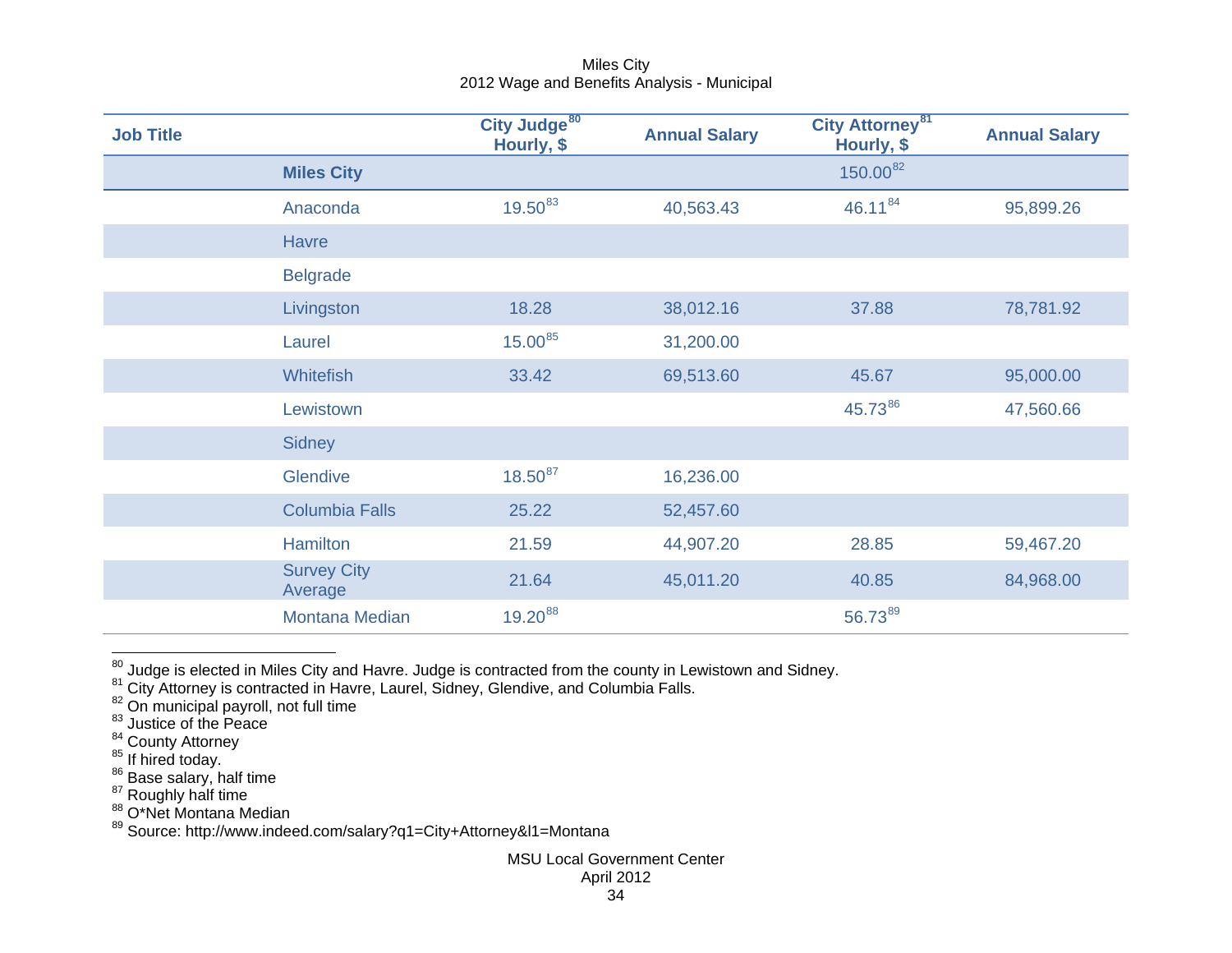<span id="page-35-3"></span><span id="page-35-2"></span><span id="page-35-1"></span><span id="page-35-0"></span>

| <b>Job Title</b> |                            | <b>Court Clerk</b> | <b>Deputy Court Clerk</b> |
|------------------|----------------------------|--------------------|---------------------------|
|                  | <b>Miles City</b>          | 16.83              | 16.63                     |
|                  | Anaconda                   | 16.38              | 12.73                     |
|                  | <b>Havre</b>               | 13.53              |                           |
|                  | <b>Belgrade</b>            | 14.56              |                           |
|                  | Livingston                 | 11.97              |                           |
|                  | Laurel                     | 16.44              | 15.24                     |
|                  | <b>Whitefish</b>           | 22.26 90           |                           |
|                  | Lewistown                  |                    |                           |
|                  | <b>Sidney</b>              |                    |                           |
|                  | Glendive                   | $12.06^{91}$       |                           |
|                  | <b>Columbia Falls</b>      | 18.7692            | 13.96 <sup>93</sup>       |
|                  | Hamilton                   | 14.26              |                           |
|                  | <b>Survey City Average</b> | 15.47              | 13.34                     |
|                  | O*Net Montana Median       | 13.54              |                           |

90<br><sup>90</sup> Court Admin/Lead Clerk

<sup>91</sup> Judge's Secretary<br><sup>92</sup> Lead Court Clerk, hired 4/01.

 $93$  Average of two Court Clerks, hired 2/2010 and 6/2010.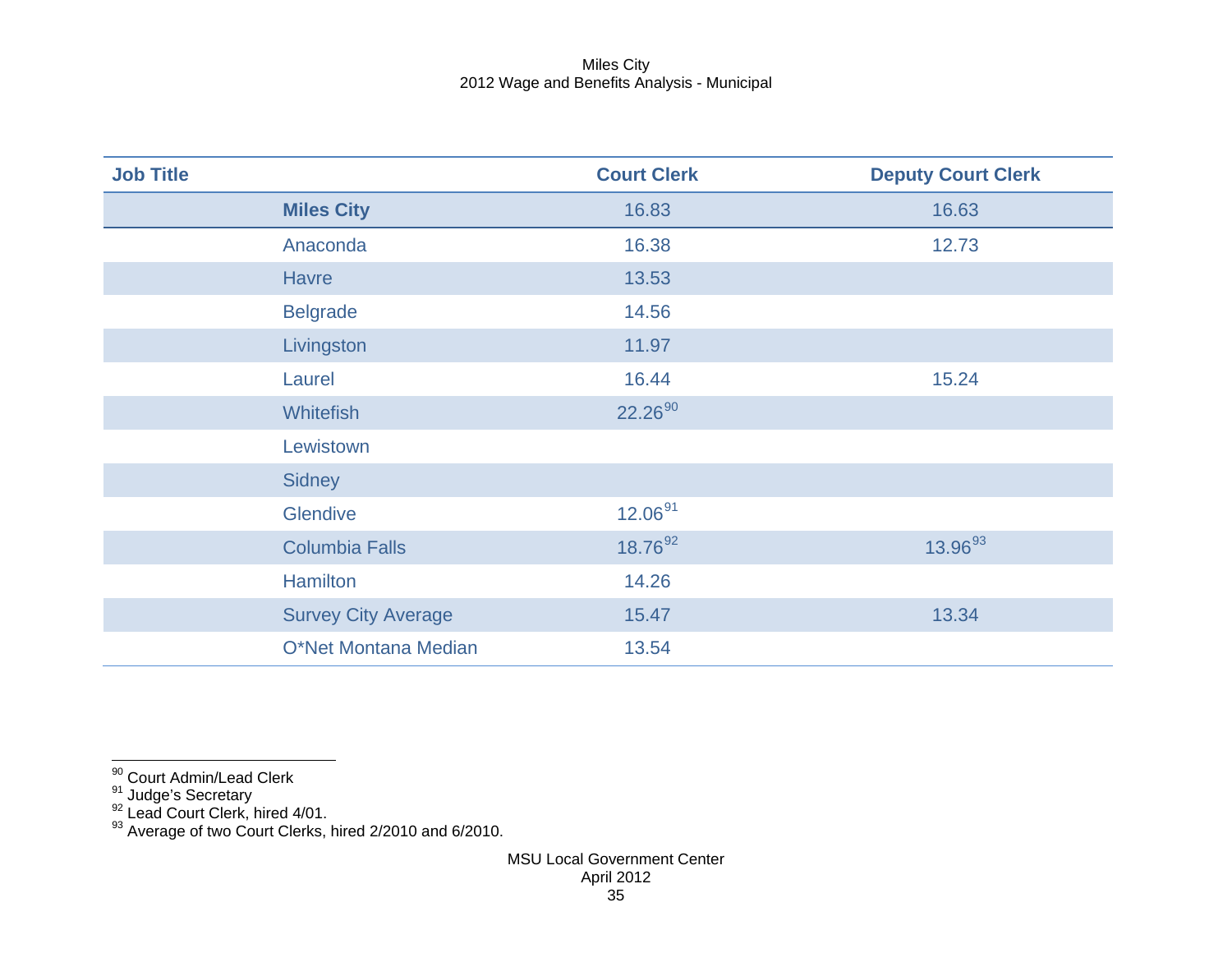<span id="page-36-10"></span><span id="page-36-9"></span><span id="page-36-8"></span><span id="page-36-7"></span><span id="page-36-6"></span><span id="page-36-5"></span><span id="page-36-4"></span><span id="page-36-3"></span><span id="page-36-2"></span><span id="page-36-1"></span><span id="page-36-0"></span>

| <b>Job Title</b> |                                | <b>City Manager</b><br>Hourly, \$ | <b>Annual Salary</b>    | <b>Finance Director</b><br>Hourly, \$ | <b>Annual Salary</b>    |
|------------------|--------------------------------|-----------------------------------|-------------------------|---------------------------------------|-------------------------|
|                  | <b>Miles City</b>              |                                   |                         |                                       |                         |
|                  | Anaconda                       |                                   |                         | 19.45 94                              | 40,454.00               |
|                  | <b>Havre</b>                   |                                   |                         | 29.2495                               | 60,819.20               |
|                  | <b>Belgrade</b>                |                                   |                         |                                       |                         |
|                  | Livingston                     | 38.45                             | 79,969.32               |                                       | 37,682.28 <sup>96</sup> |
|                  | Laurel                         |                                   |                         | $20.19^{97}$                          | 41,995.20               |
|                  | <b>Whitefish</b>               | 52.88                             | 110,000.00              | 37.02 98                              | 77,001.60               |
|                  | Lewistown                      | 39.88                             | 82,957.00 <sup>99</sup> | 24.77                                 | 51,529.58               |
|                  | <b>Sidney</b>                  |                                   |                         | $16.00^{100}$                         | 33,279.96               |
|                  | Glendive                       | 28.32                             | 58,905.00               | $16.33^{101}$                         | 33,960.00               |
|                  | <b>Columbia Falls</b>          | 38.94102                          | 80,995.20               | $26.75^{103}$                         | 55,640.00               |
|                  | <b>Hamilton</b>                |                                   |                         | 25.73                                 | 53,524.12               |
|                  | <b>Survey City</b><br>Average  | 39.70                             | 82,576.00               | 23.36                                 | 48,588.80               |
|                  | O*Net Montana<br><b>Median</b> |                                   |                         | 36.75104                              |                         |

<sup>94</sup> Treasurer/Financial Officer

<sup>95</sup> Current employee, hired 4/1985<br><sup>96</sup> Part-time

<sup>97</sup> Clerk/Treasurer. If hired today.<br><sup>98</sup> Asst. City Manager/Finance<br><sup>99</sup> Also gets vehicle allowance of \$7800 annually 100 City Treasurer 101 Admin Clerk/Finance Clerk

<sup>102</sup> Current employee, hired 1998<br><sup>103</sup> Chief of Finance, current employee hired 2009

<sup>104</sup> Treasurers and Controllers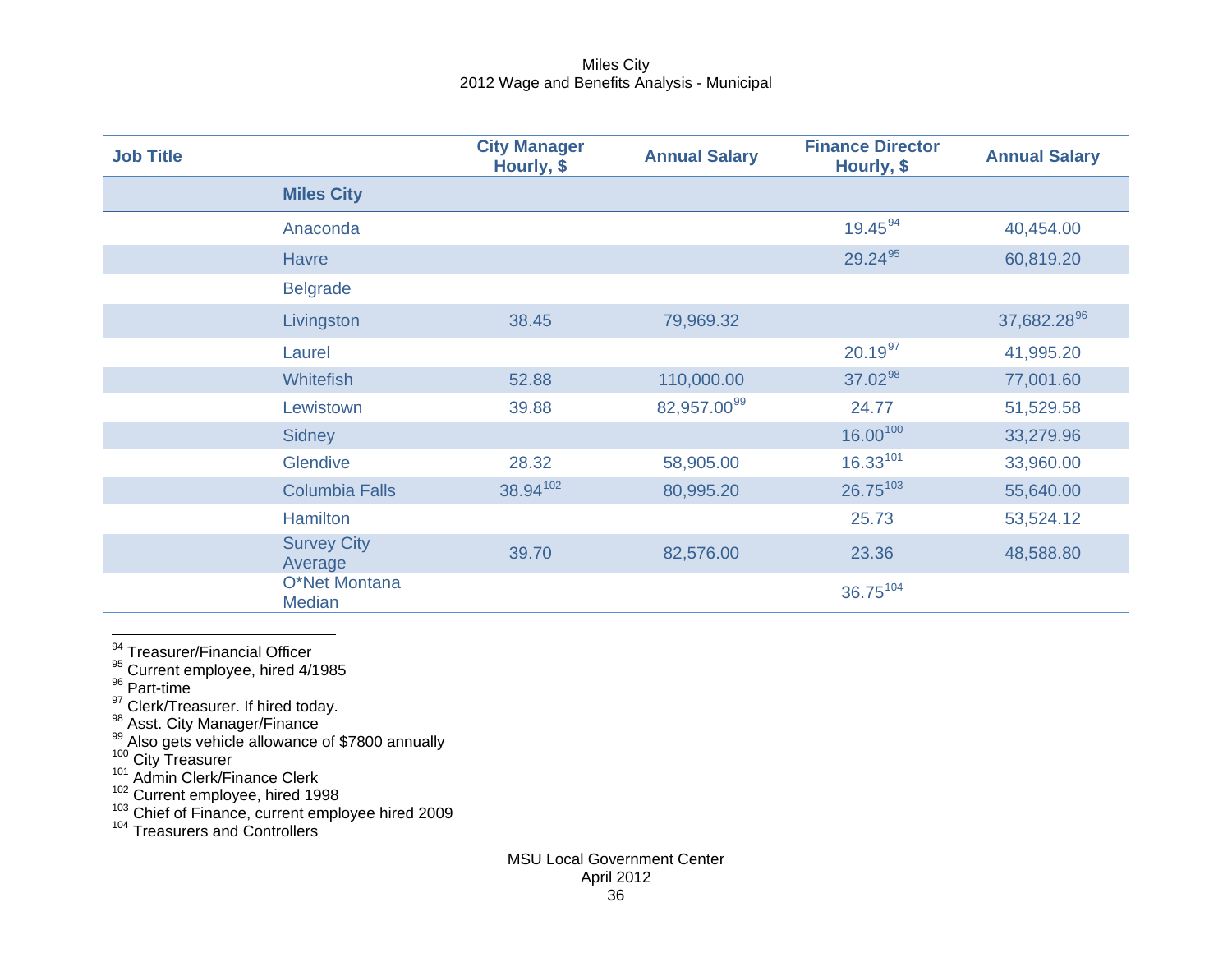<span id="page-37-9"></span><span id="page-37-8"></span><span id="page-37-7"></span><span id="page-37-6"></span><span id="page-37-5"></span><span id="page-37-4"></span><span id="page-37-3"></span><span id="page-37-2"></span><span id="page-37-1"></span><span id="page-37-0"></span>

| <b>Job Title</b> |                            | <b>City Clerk</b> | <b>Deputy City Clerk</b> | <b>Cashier</b> |
|------------------|----------------------------|-------------------|--------------------------|----------------|
|                  | <b>Miles City</b>          | 19.81105          | 25.00106                 | 16.12          |
|                  | Anaconda                   | 16.38107          |                          | 13.70108       |
|                  | <b>Havre</b>               |                   | 21.85                    | $13.33^{109}$  |
|                  | <b>Belgrade</b>            |                   |                          |                |
|                  | Livingston                 |                   |                          |                |
|                  | Laurel                     |                   | 15.00110                 | 14.00111       |
|                  | <b>Whitefish</b>           |                   |                          |                |
|                  | Lewistown                  |                   | 14.45 <sup>112</sup>     |                |
|                  | <b>Sidney</b>              | 15.75             |                          |                |
|                  | Glendive                   |                   |                          | $16.33^{113}$  |
|                  | <b>Columbia Falls</b>      | 23.00114          | 16.69115                 |                |
|                  | <b>Hamilton</b>            | 19.46             | 14.26                    |                |
|                  | <b>Survey City Average</b> | 18.65             | 16.45                    | 14.32          |
|                  | O*Net Montana Median       | 13.54             |                          |                |

- $\frac{105}{105}$  Base salary<br><sup>105</sup> Base salary<br>... High due to seniority; no benefits; less than half-time.
- $107$  Clerk and Recorder
- 
- 
- <sup>108</sup> Accounts Payable, current employee<br><sup>109</sup> Accounts Receivable/Payable<br><sup>110</sup> Deputy Clerk/Treasurer/Payroll. If hired today.<br><sup>111</sup> A/P Clerk
- 
- 
- <sup>112</sup> Assistant City Clerk<br><sup>113</sup> Admin Clerk/Finance Clerk
- <sup>114</sup> City Clerk/Treasurer. Current employee, hired 1/2012.<br><sup>115</sup> Current employees, hired 10/2002, 5/2006.
-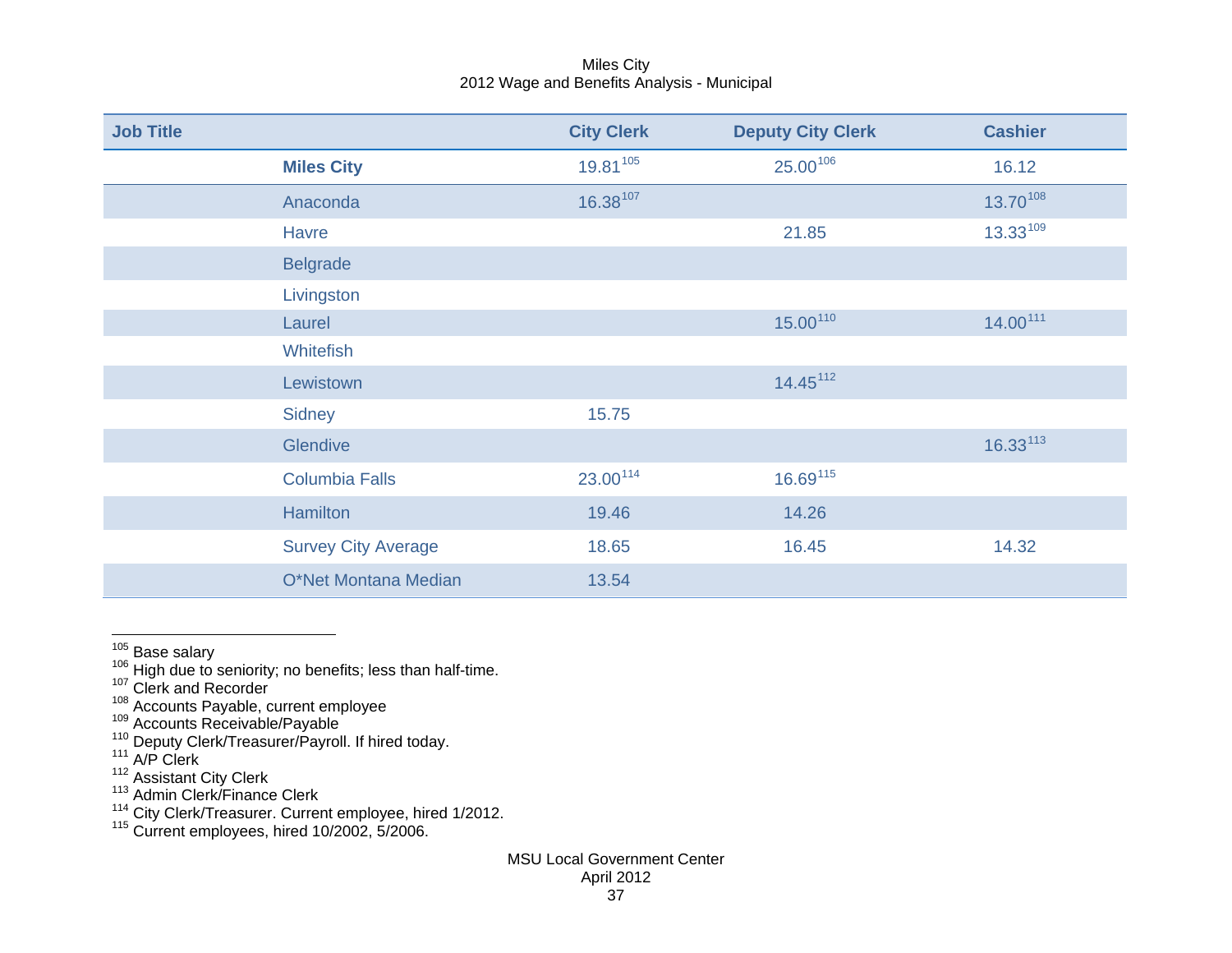<span id="page-38-5"></span><span id="page-38-4"></span><span id="page-38-3"></span><span id="page-38-2"></span><span id="page-38-1"></span><span id="page-38-0"></span>

| <b>Job Title</b> |                            | <b>Payroll/HR Officer</b> | <b>Bookkeeping/Clerk</b> |
|------------------|----------------------------|---------------------------|--------------------------|
|                  | <b>Miles City</b>          | 19.59116                  | $13.43^{117}$            |
|                  | Anaconda                   |                           |                          |
|                  | <b>Havre</b>               |                           |                          |
|                  | <b>Belgrade</b>            |                           | 14.56                    |
|                  | Livingston                 |                           | 18.30118                 |
|                  | Laurel                     |                           |                          |
|                  | <b>Whitefish</b>           |                           |                          |
|                  | Lewistown                  |                           | 14.45 <sup>119</sup>     |
|                  | <b>Sidney</b>              |                           |                          |
|                  | Glendive                   |                           |                          |
|                  | <b>Columbia Falls</b>      |                           |                          |
|                  | <b>Hamilton</b>            |                           | 14.26 <sup>120</sup>     |
|                  | <b>Survey City Average</b> |                           | 15.77                    |
|                  | O*Net Montana Median       | 36.64121                  |                          |

<sup>&</sup>lt;sup>116</sup> Base salary<br><sup>117</sup> Finance AP Clerk/Ambulance Billing Clerk<br><sup>118</sup> Payables/Payroll Clerk<br><sup>119</sup> Bookkeeper<br><sup>120</sup> Accounting Clerk<br><sup>121</sup> HR Managers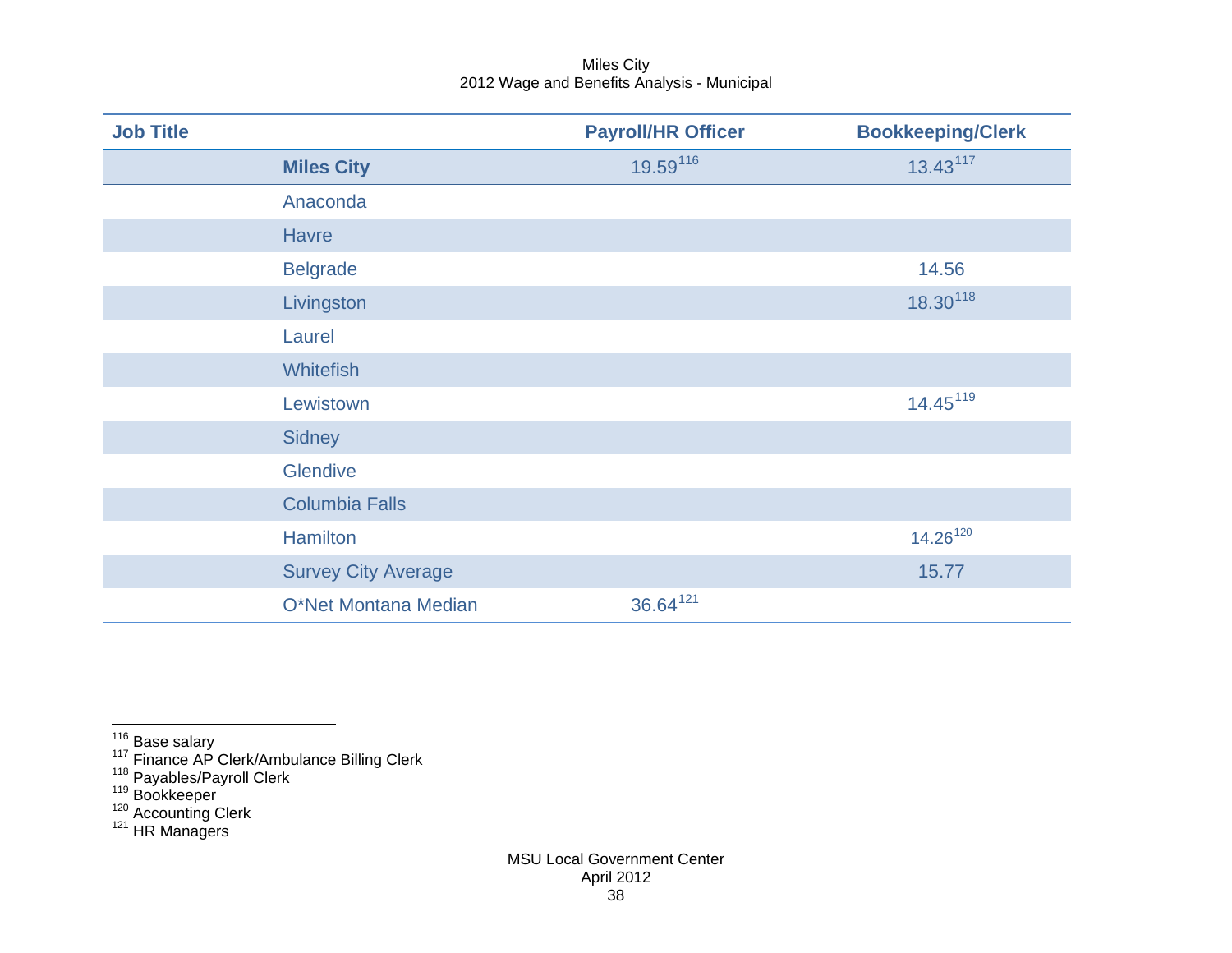<span id="page-39-8"></span><span id="page-39-7"></span><span id="page-39-6"></span><span id="page-39-5"></span><span id="page-39-4"></span><span id="page-39-3"></span><span id="page-39-2"></span><span id="page-39-1"></span><span id="page-39-0"></span>

| <b>Job Title</b> |                                | <b>Parks &amp; Rec</b><br><b>Director</b><br>Hourly, \$ | <b>Annual Salary</b>     | <b>Planning &amp;</b><br><b>Community</b><br><b>Services</b><br>Hourly, \$ | <b>Annual Salary</b>     |
|------------------|--------------------------------|---------------------------------------------------------|--------------------------|----------------------------------------------------------------------------|--------------------------|
|                  | <b>Miles City</b>              | 19.39                                                   | 40,331.20                | 20.60122                                                                   | 42,848.00                |
|                  | Anaconda                       | 18.87                                                   | 39,247.90                | 24.70 <sup>123</sup>                                                       | 51,383.03                |
|                  | Havre                          | 22.68                                                   | 47,173.14                |                                                                            |                          |
|                  | <b>Belgrade</b>                |                                                         |                          |                                                                            |                          |
|                  | Livingston                     | 21.65                                                   | 45,038.64                | 24.90124                                                                   | 51,781.80                |
|                  | Laurel                         |                                                         |                          | $17.31^{125}$                                                              | 36,004.80                |
|                  | <b>Whitefish</b>               | 31.70 <sup>126</sup>                                    | 65,936.00                | 39.28127                                                                   | 81,702.40                |
|                  | Lewistown                      |                                                         | 40,012.16 <sup>128</sup> |                                                                            | 25,517.05 <sup>129</sup> |
|                  | <b>Sidney</b>                  |                                                         |                          |                                                                            |                          |
|                  | Glendive                       | 19.66                                                   | 40,896.00                |                                                                            |                          |
|                  | <b>Columbia Falls</b>          |                                                         |                          |                                                                            |                          |
|                  | <b>Hamilton</b>                | 25.79130                                                | 53,651.00                | 28.46 <sup>131</sup>                                                       | 59,198.88                |
|                  | <b>Survey City</b><br>Average  | 22.80                                                   | 47,424.00                | 24.49                                                                      | 50,939.20                |
|                  | O*Net Montana<br><b>Median</b> |                                                         |                          | 23.66                                                                      |                          |

 $\frac{122}{123}$  Base salary<br> $\frac{123}{123}$  Planning Director/Public Works Coordinator

<sup>124</sup> Director Planning and Building<br><sup>125</sup> If hired today.<br><sup>126</sup> Director of Parks

<sup>127</sup> Planning/Building<br><sup>128</sup> Part-time in school year<br><sup>129</sup> Planning Director<br><sup>130</sup> Parks and Cemetery <sup>131</sup> Planning/Special Projects Director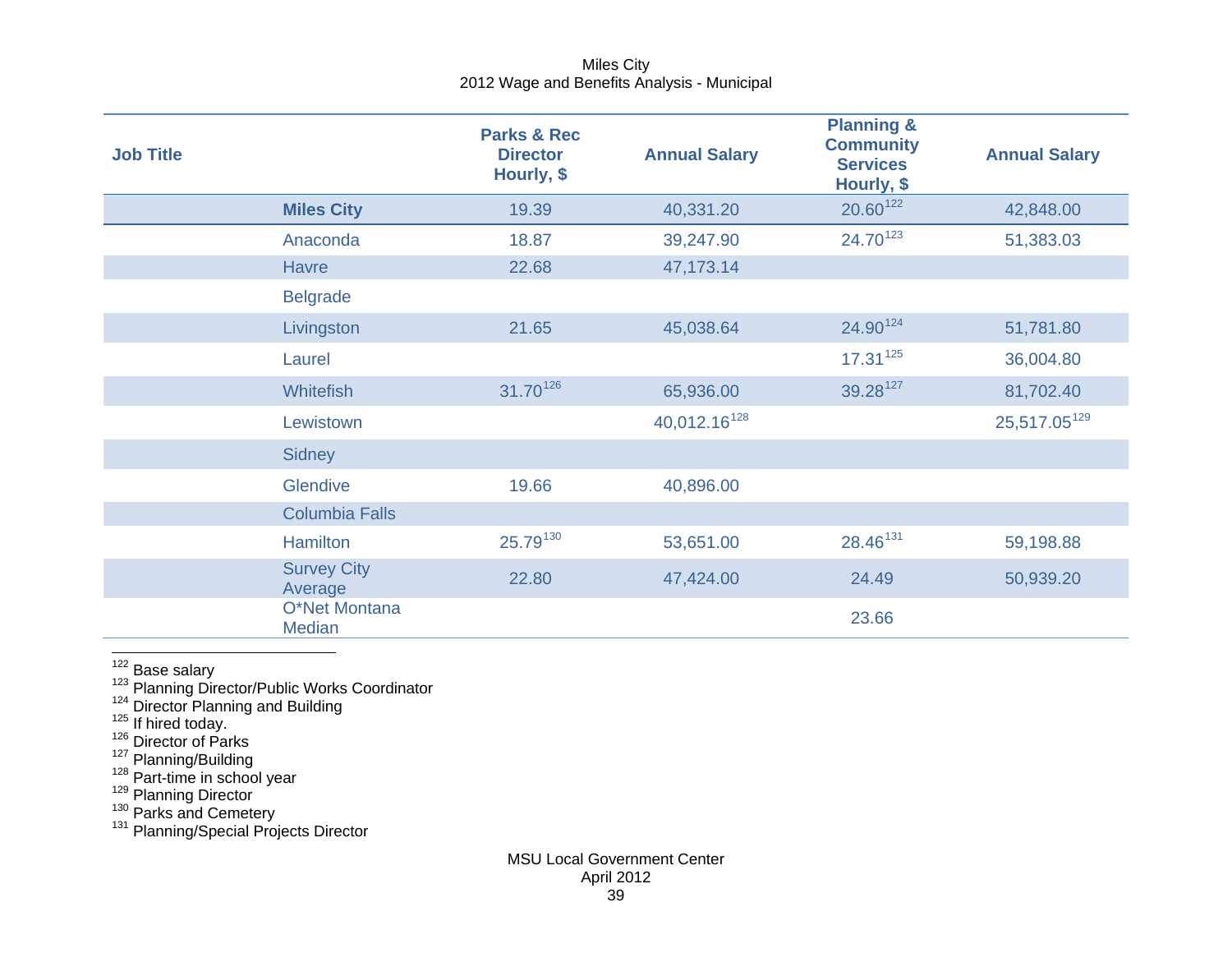<span id="page-40-2"></span><span id="page-40-1"></span><span id="page-40-0"></span>

| <b>Job Title</b> |                            | <b>Building Inspector</b> | <b>AutoCAD/GIS</b> |
|------------------|----------------------------|---------------------------|--------------------|
|                  | <b>Miles City</b>          |                           | 18.57              |
|                  | Anaconda                   | 16.48                     |                    |
|                  | <b>Havre</b>               |                           | 18.87              |
|                  | <b>Belgrade</b>            |                           |                    |
|                  | Livingston                 |                           |                    |
|                  | Laurel                     | $14.00^{132}$             |                    |
|                  | <b>Whitefish</b>           | 18.99133                  |                    |
|                  | Lewistown                  | 15.28                     |                    |
|                  | <b>Sidney</b>              |                           |                    |
|                  | Glendive                   |                           |                    |
|                  | <b>Columbia Falls</b>      |                           |                    |
|                  | <b>Hamilton</b>            | 18.68                     |                    |
|                  | <b>Survey City Average</b> | 16.69                     |                    |
|                  | O*Net Montana Median       | 20.10                     | 27.29134           |

 $^{132}$  Building Inspector/Code Inspector. If hired today. Current inspector makes \$19.27.<br> $^{133}$  Current employee, one of two (other employee makes \$23.65/hour).<br> $^{134}$  Drafters, All Others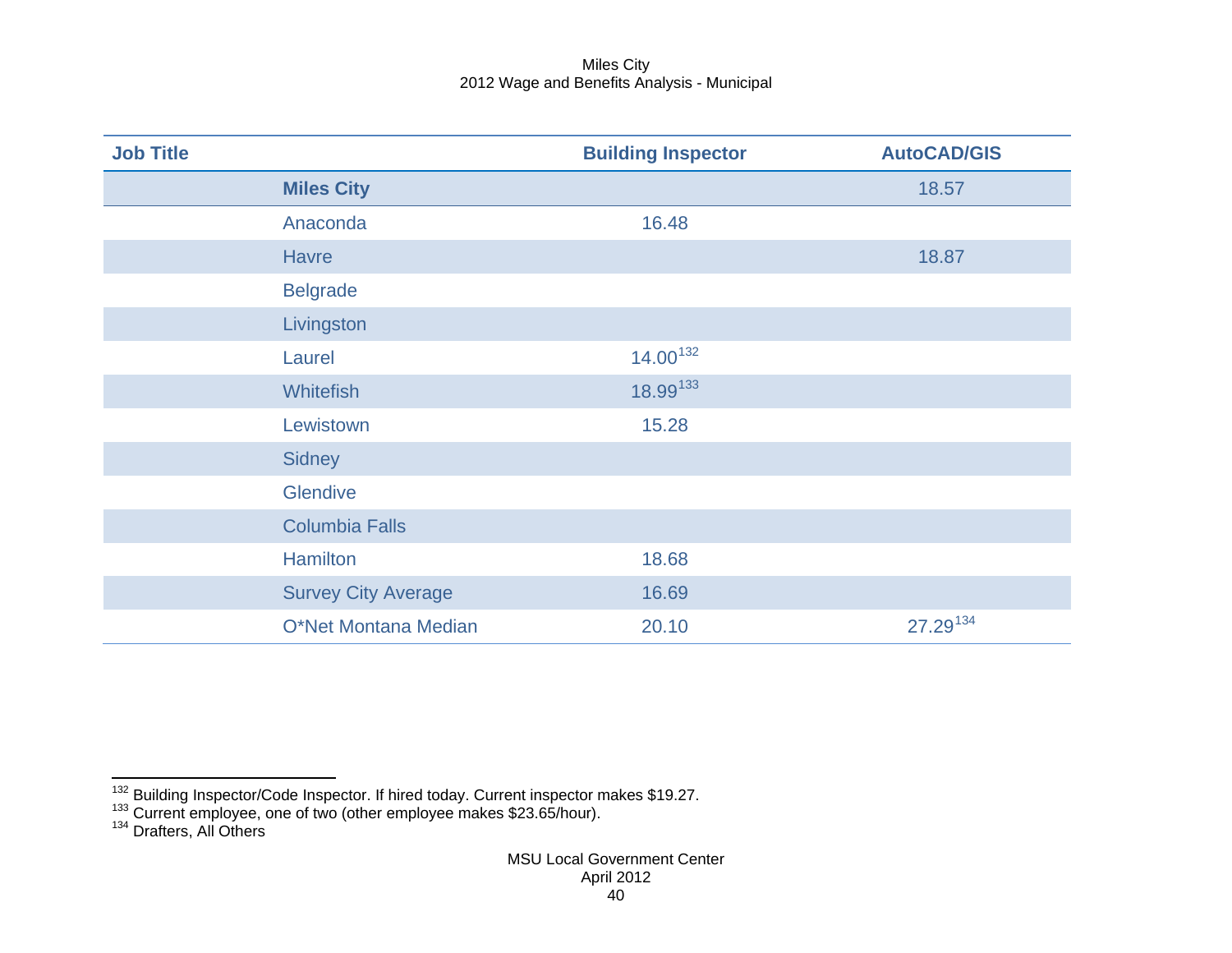<span id="page-41-5"></span><span id="page-41-4"></span><span id="page-41-3"></span><span id="page-41-2"></span><span id="page-41-1"></span><span id="page-41-0"></span>

| <b>Job Title</b> |                               | <b>Public Works</b><br><b>Director</b><br>Hourly, \$ | <b>Annual Salary</b> | <b>Public Works</b><br><b>Superintendent</b><br>Hourly, \$ | <b>Annual Salary</b> |
|------------------|-------------------------------|------------------------------------------------------|----------------------|------------------------------------------------------------|----------------------|
|                  | <b>Miles City</b>             |                                                      |                      |                                                            |                      |
|                  | Anaconda                      |                                                      |                      |                                                            |                      |
|                  | <b>Havre</b>                  | 25.17                                                | 52,361.82            | 21.85 <sup>135</sup>                                       | 45,443.58            |
|                  | <b>Belgrade</b>               | 24.33136                                             |                      |                                                            |                      |
|                  | Livingston                    | 31.19                                                | 64,879.56            |                                                            |                      |
|                  | Laurel                        |                                                      |                      |                                                            |                      |
|                  | <b>Whitefish</b>              | 41.29                                                | 85,883.20            | $24.57^{137}$                                              | 51,105.60            |
|                  | Lewistown                     | 24.17                                                | 50,263.46            | 19.62 <sup>138</sup>                                       | 40,800.00            |
|                  | Sidney                        | 24.01                                                | 49,940.76            | 22.50139                                                   | 46,800.00            |
|                  | Glendive                      | 25.55                                                | 53,148.00            | 24.02 <sup>140</sup>                                       | 49,968.00            |
|                  | <b>Columbia Falls</b>         | 27.61                                                | 57,428.80            |                                                            |                      |
|                  | <b>Hamilton</b>               | 29.66                                                | 61,685.00            |                                                            |                      |
|                  | <b>Survey City</b><br>Average | 28.11                                                | 58,468.80            | 22.51                                                      | 46,820.80            |

<sup>135</sup> Deputy Public Works Director<br><sup>136</sup> Public Works, Lead Worker

<sup>138</sup> PQ Supt of Operations<br><sup>139</sup> Street Superintendent<br><sup>140</sup> Assistant Director of Public Works

<sup>&</sup>lt;sup>137</sup> Public Works Assistant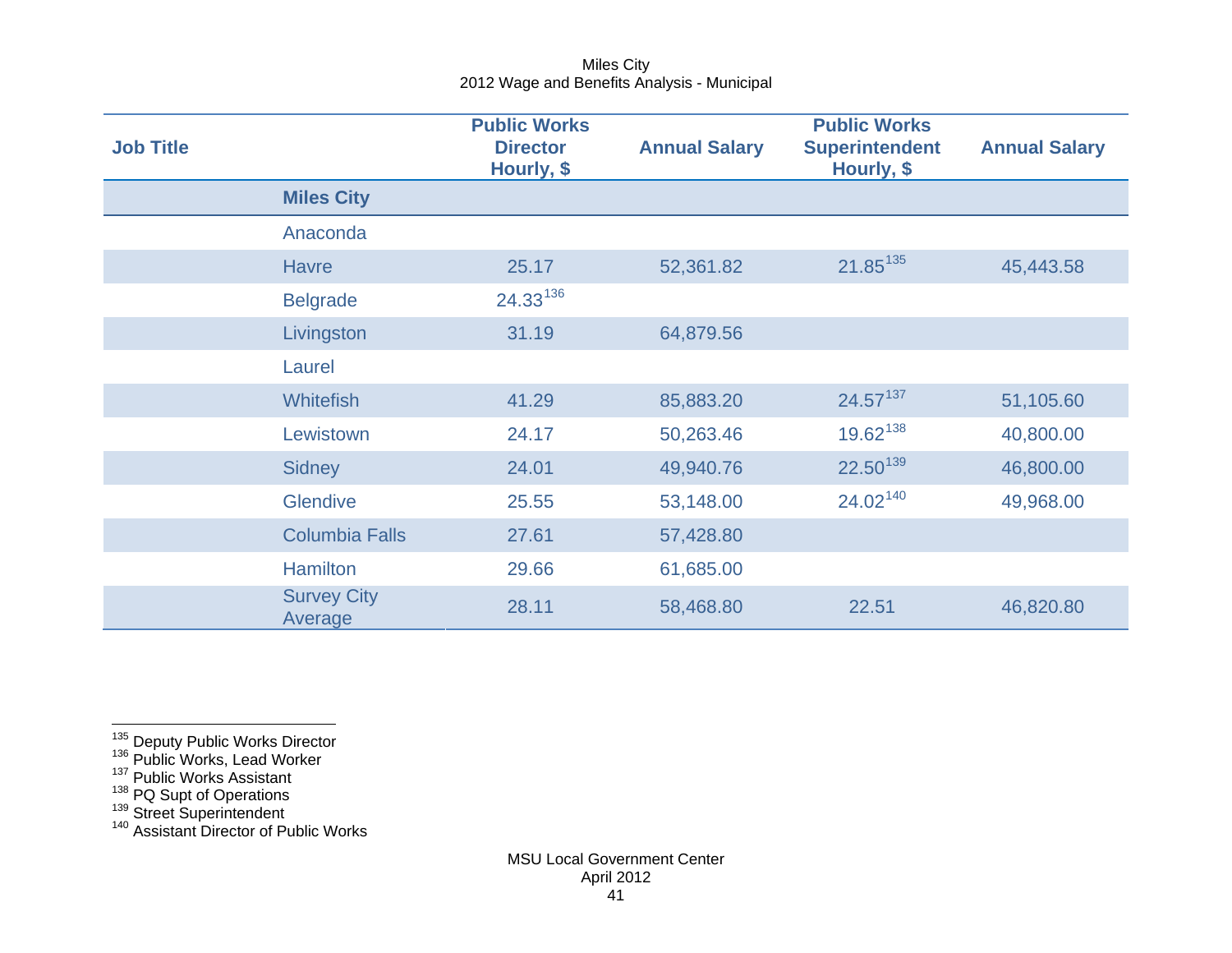<span id="page-42-9"></span><span id="page-42-8"></span><span id="page-42-7"></span><span id="page-42-6"></span><span id="page-42-5"></span><span id="page-42-4"></span><span id="page-42-3"></span><span id="page-42-2"></span><span id="page-42-1"></span><span id="page-42-0"></span>

| <b>Job Title</b> |                            | <b>Foreman</b> | <b>Equipment</b><br>Operator <sup>141</sup> | <b>Secretary</b> |
|------------------|----------------------------|----------------|---------------------------------------------|------------------|
|                  | <b>Miles City</b>          | 17.17          | $16.42^{142}$                               | 18.04143         |
|                  | Anaconda                   | 19.85144       |                                             |                  |
|                  | <b>Havre</b>               | 21.41          | 17.72                                       | 13.67145         |
|                  | <b>Belgrade</b>            |                | 19.06                                       |                  |
|                  | Livingston                 | 21.40146       | $17.50^{147}$                               |                  |
|                  | Laurel                     |                |                                             | 14.00            |
|                  | <b>Whitefish</b>           | 27.17          | 15.46                                       | 16.80148         |
|                  | Lewistown                  |                |                                             | $11.40^{149}$    |
|                  | <b>Sidney</b>              |                |                                             |                  |
|                  | Glendive                   | 19.94          |                                             |                  |
|                  | <b>Columbia Falls</b>      |                |                                             |                  |
|                  | Hamilton                   | 22.11          |                                             | 14.32            |
|                  | <b>Survey City Average</b> | 20.89          | 17.43                                       | 14.04            |
|                  | O*Net Montana Median       | 26.89150       | 19.82151                                    |                  |

- 
- 
- 
- <sup>141</sup> Includes Heavy Equipment Operators<br><sup>142</sup> Class II HEO entry wage<br><sup>143</sup> Secretary Engineering, current employee<br><sup>145</sup> Secretary, Public Works. Current employee, hired 2004
- <sup>146</sup> Maintenance II Foreman
- <sup>147</sup> Utility I Backhoe<br><sup>148</sup> Admin Assistant
- 
- $149$  Office Clerk I

150 Since Sienk 1<br>150 First-Line Supervisors of Mechanics, Installers, and Repairers<br>151 Operating Engineers and Other Construction Equipment Operators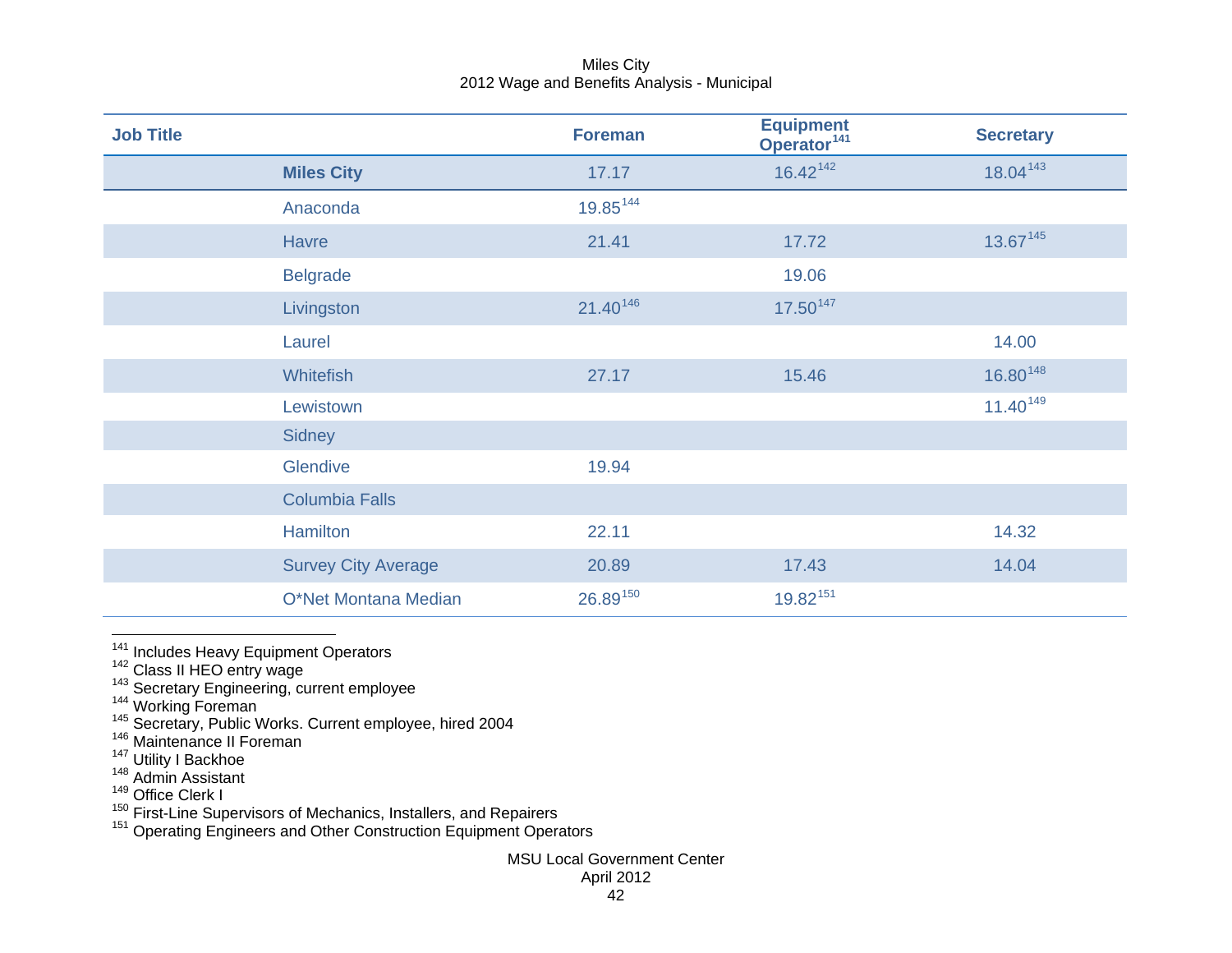<span id="page-43-6"></span><span id="page-43-5"></span><span id="page-43-4"></span><span id="page-43-3"></span><span id="page-43-2"></span><span id="page-43-1"></span><span id="page-43-0"></span>

| <b>Job Title</b> |                            | <b>Library Director</b> | <b>Librarian</b> | <b>Children's Librarian</b> |
|------------------|----------------------------|-------------------------|------------------|-----------------------------|
|                  | <b>Miles City</b>          | 20.81 152               |                  | 17.64                       |
|                  | Anaconda                   | 17.86                   | 17.01            |                             |
|                  | <b>Havre</b>               | 20.04                   |                  | $12.33^{153}$               |
|                  | <b>Belgrade</b>            |                         | $12.50^{154}$    |                             |
|                  | Livingston                 | 18.57                   | 10.24            | 12.95                       |
|                  | Laurel                     | 17.00155                | 15.00156         |                             |
|                  | <b>Whitefish</b>           | 18.68                   |                  |                             |
|                  | Lewistown                  | 18.75                   | $11.40^{157}$    | 14.99158                    |
|                  | <b>Sidney</b>              |                         |                  |                             |
|                  | <b>Glendive</b>            |                         |                  |                             |
|                  | <b>Columbia Falls</b>      |                         |                  |                             |
|                  | <b>Hamilton</b>            |                         |                  |                             |
|                  | <b>Survey City Average</b> | 18.48                   | 13.23            | 13.42                       |
|                  | O*Net Montana Median       |                         | 20.83            |                             |

<sup>1&</sup>lt;sup>52</sup> Base salary<br><sup>152</sup> Current probationary employee is at \$11.10, which gives a non-probationary wage of \$12.33.<br><sup>154</sup> Systems Administrator. All other librarians are part-time.

<sup>&</sup>lt;sup>155</sup> If hired today<br><sup>156</sup> Assistant Library Director<br><sup>157</sup> Library II<br><sup>158</sup> Youth Service Librarian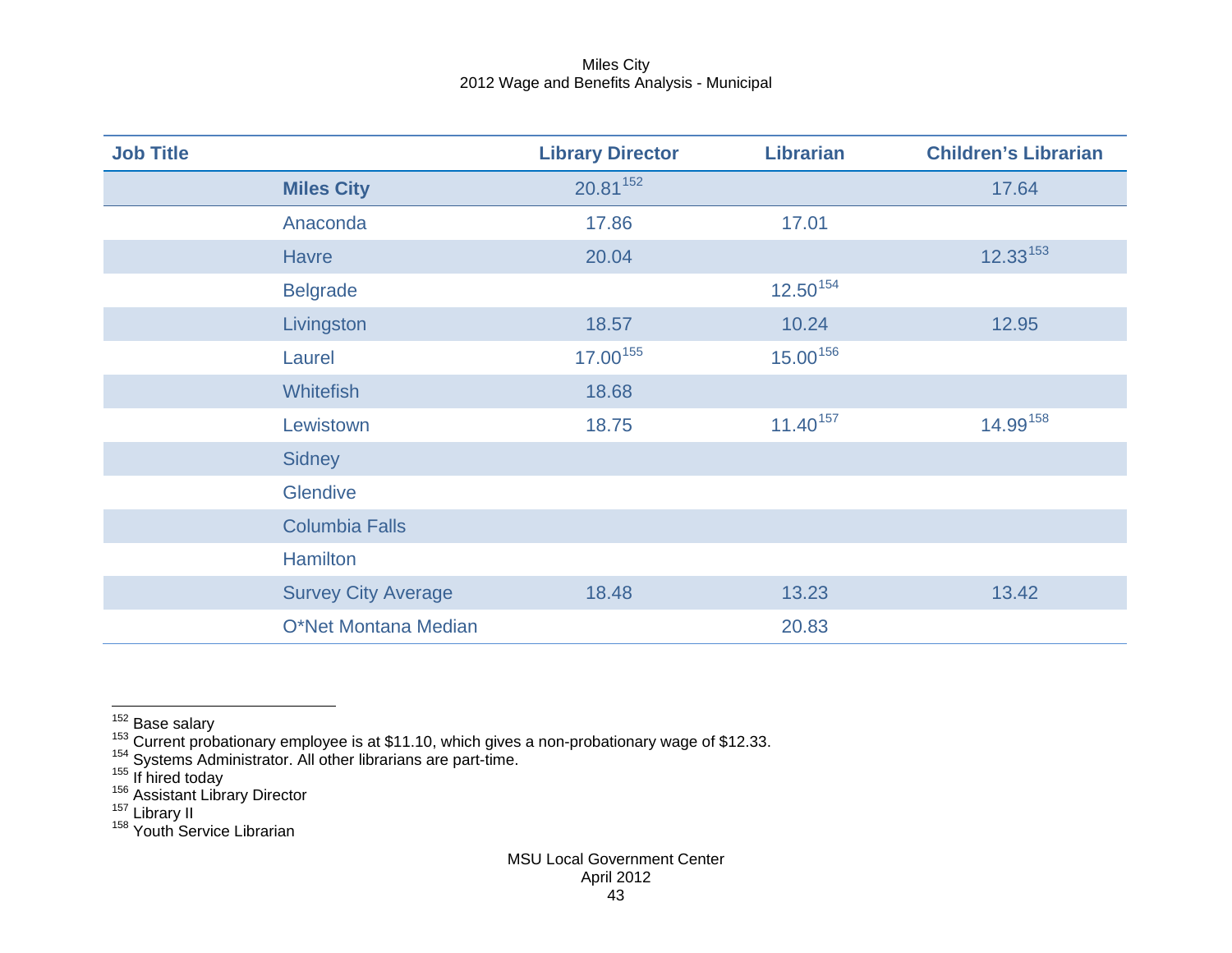<span id="page-44-10"></span><span id="page-44-9"></span><span id="page-44-8"></span><span id="page-44-7"></span><span id="page-44-6"></span><span id="page-44-5"></span><span id="page-44-4"></span><span id="page-44-3"></span><span id="page-44-2"></span><span id="page-44-1"></span><span id="page-44-0"></span>

| <b>Job Title</b> |                                | <b>Mechanic</b><br><b>Foreman</b> | <b>Mechanic</b> | <b>Electrician</b> | <b>Laborer/Maintenance</b><br><b>Worker</b> |
|------------------|--------------------------------|-----------------------------------|-----------------|--------------------|---------------------------------------------|
|                  | <b>Miles City</b>              | 17.17                             |                 |                    | 16.93159                                    |
|                  | Anaconda                       | 19.85160                          | 18.07           | 18.89              | $12.42^{161}$                               |
|                  | <b>Havre</b>                   | 18.12                             | 18.04 162       |                    | 16.76163                                    |
|                  | <b>Belgrade</b>                |                                   |                 |                    | 15.50                                       |
|                  | Livingston                     |                                   |                 |                    | 16.91 164                                   |
|                  | Laurel                         | 20.00165                          | 20.97           |                    | 14.33                                       |
|                  | Whitefish                      | 20.26                             | 18.12           | 27.65              | 16.65                                       |
|                  | Lewistown                      |                                   | 14.99           |                    | 11.40166                                    |
|                  | Sidney                         |                                   |                 |                    |                                             |
|                  | Glendive                       |                                   | 17.64           |                    |                                             |
|                  | <b>Columbia Falls</b>          |                                   |                 |                    |                                             |
|                  | <b>Hamilton</b>                |                                   |                 |                    | 15.66167                                    |
|                  | <b>Survey City Average</b>     | 19.56                             | 19.20           | 23.27              | 14.95                                       |
|                  | O*Net Montana<br><b>Median</b> | 26.89168                          | 14.90169        | 25.07              | 15.64170                                    |

1<sup>59</sup> Laborer; Multi-dept Laborer: \$18.29<br><sup>160</sup> Working Foreman<br><sup>161</sup> Maintenance Worker; Laborer/Maint. Parks

- $162$  Plant Maintenance
- <sup>163</sup> Park Laborer
- $^{164}$  Maintenance II
- <sup>165</sup> Maintenance Shop Supervisor<br><sup>166</sup> Street Worker I

<sup>167</sup> Parks/Cemetery Worker<br><sup>168</sup> First-Line Supervisors of Mechanics, Installers, and Repairers<br><sup>169</sup> Maintenance and Repair Workers, General

<sup>170</sup> Construction Laborers

## MSU Local Government Center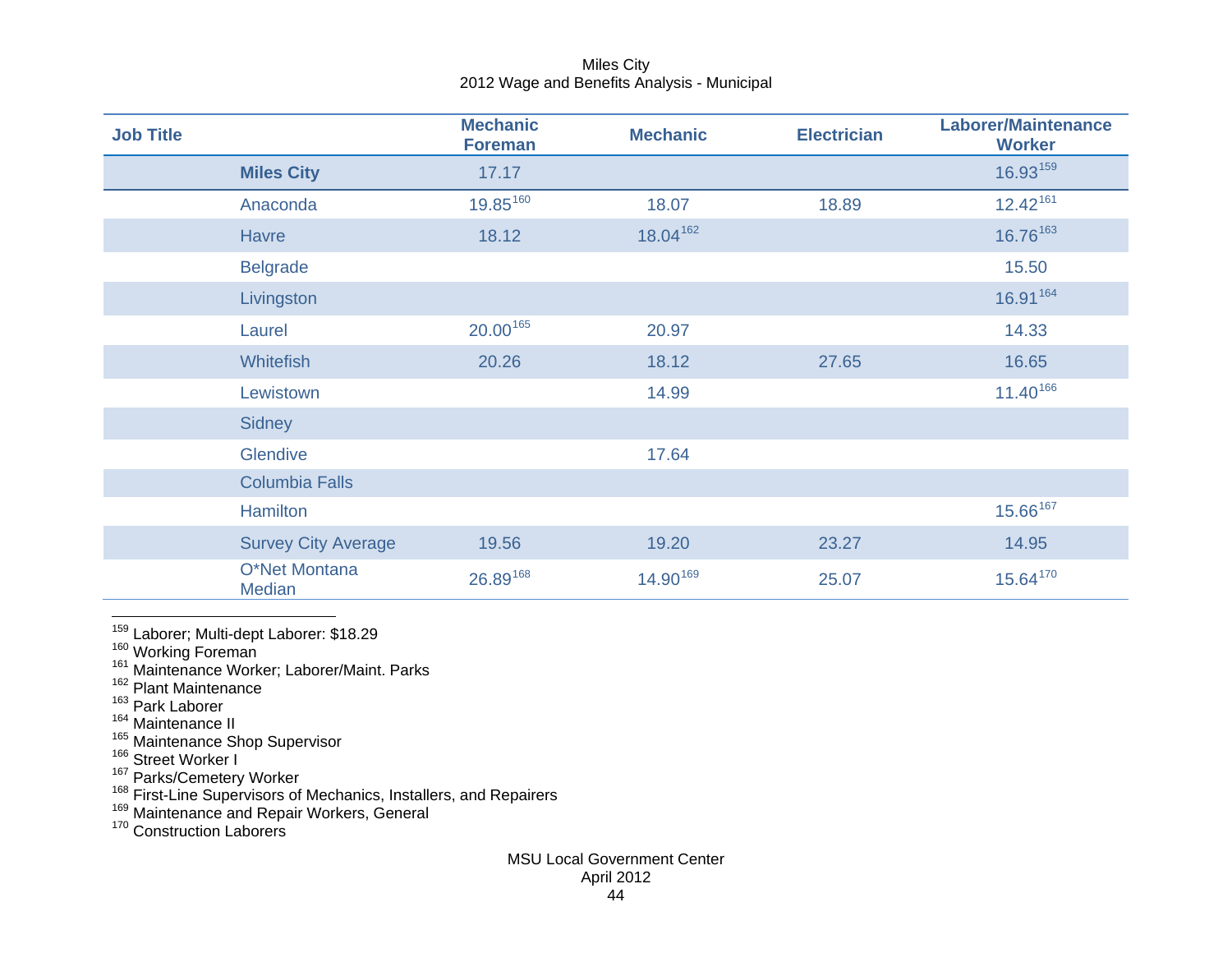<span id="page-45-7"></span><span id="page-45-6"></span><span id="page-45-5"></span><span id="page-45-4"></span><span id="page-45-3"></span><span id="page-45-2"></span><span id="page-45-1"></span><span id="page-45-0"></span>

| <b>Job Title</b> |                            | <b>Director Utilities</b> | <b>Utility Billing Clerk</b> | <b>Landfill/Solid Waste</b><br><b>Operator</b> |
|------------------|----------------------------|---------------------------|------------------------------|------------------------------------------------|
|                  | <b>Miles City</b>          | 27.81 $171$               | 18.72                        |                                                |
|                  | Anaconda                   |                           | 14.38                        | 13.77                                          |
|                  | <b>Havre</b>               |                           | $13.33^{172}$                |                                                |
|                  | <b>Belgrade</b>            |                           | 14.00                        |                                                |
|                  | Livingston                 | $21.40^{173}$             | 14.78                        | 16.73174                                       |
|                  | Laurel                     |                           | 15.00175                     |                                                |
|                  | <b>Whitefish</b>           | 35.68176                  |                              |                                                |
|                  | Lewistown                  |                           |                              |                                                |
|                  | <b>Sidney</b>              |                           | 12.00177                     | 18.50                                          |
|                  | <b>Glendive</b>            |                           | 16.63178                     | 13.84 <sup>179</sup>                           |
|                  | <b>Columbia Falls</b>      |                           |                              |                                                |
|                  | <b>Hamilton</b>            |                           | 14.26                        |                                                |
|                  | <b>Survey City Average</b> | 28.54                     | 14.30                        | 15.71                                          |

<sup>171</sup> Director Utilities Distribution, base salary<br><sup>172</sup> Clerical

- $^{174}_{12}$  Maint II/Solid Waste
- 

<sup>175</sup> If hired today<br><sup>176</sup> Utilities Superintendent<br><sup>177</sup> Water Cashier

<sup>178</sup> Water Clerk

<sup>179</sup> Landfill Scale Operator

 $173 \text{ Water}$  & Sewer Foreman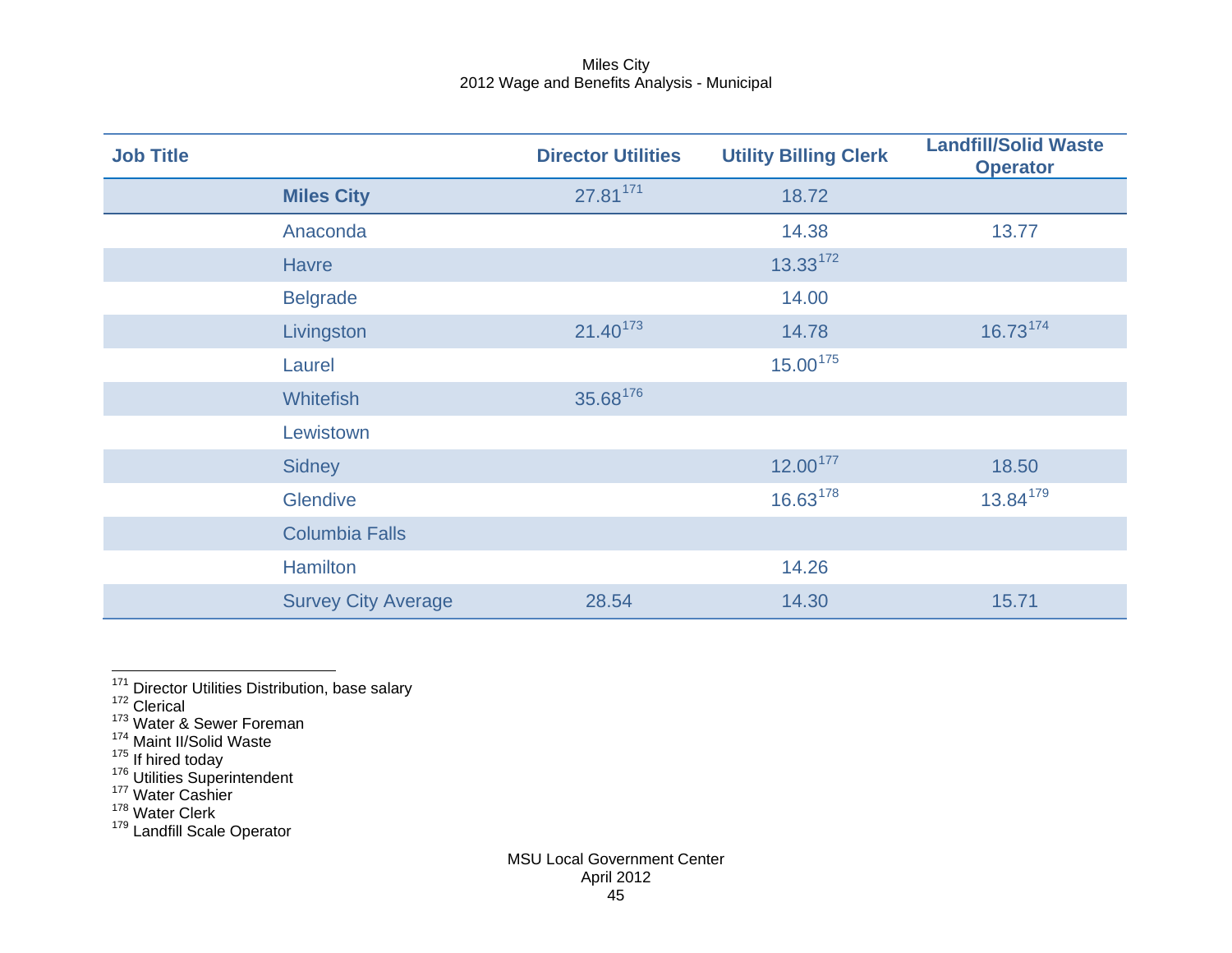<span id="page-46-6"></span><span id="page-46-5"></span><span id="page-46-4"></span><span id="page-46-3"></span><span id="page-46-2"></span><span id="page-46-1"></span><span id="page-46-0"></span>

| <b>Job Title</b> |                            | <b>Wastewater Plant Supervisor</b> | <b>Customer Service/Meter</b><br><b>Reader</b> |
|------------------|----------------------------|------------------------------------|------------------------------------------------|
|                  | <b>Miles City</b>          | 20.19180                           | 15.97                                          |
|                  | Anaconda                   | 16.56                              |                                                |
|                  | <b>Havre</b>               | 21.41181                           | 20.67182                                       |
|                  | <b>Belgrade</b>            |                                    |                                                |
|                  | Livingston                 | 21.40                              | 18.29183                                       |
|                  | Laurel                     | 22.76 <sup>184</sup>               |                                                |
|                  | <b>Whitefish</b>           | 29.56 <sup>185</sup>               | 16.09                                          |
|                  | Lewistown                  |                                    | 13.10                                          |
|                  | <b>Sidney</b>              |                                    |                                                |
|                  | Glendive                   |                                    | 16.29                                          |
|                  | <b>Columbia Falls</b>      | 20.01 186                          |                                                |
|                  | <b>Hamilton</b>            | 21.75                              |                                                |
|                  | <b>Survey City Average</b> | 21.92                              | 16.89                                          |
|                  | O*Net Montana Median       | 23.18187                           | 17.03                                          |

<sup>187</sup> Supervisors of Production and Operating Workers

 $\frac{180}{180}$  Base salary<br><sup>181</sup> Base salary<br><sup>182</sup> Meter Reader. Current employee, hired 1985

<sup>&</sup>lt;sup>183</sup> Utility II Service Worker<br><sup>184</sup> W/W Chief Operator<br><sup>185</sup> Operator II/Chief<br><sup>186</sup> Hired 1995. Not labeled as Supervisor, but highest grade: G11-S16.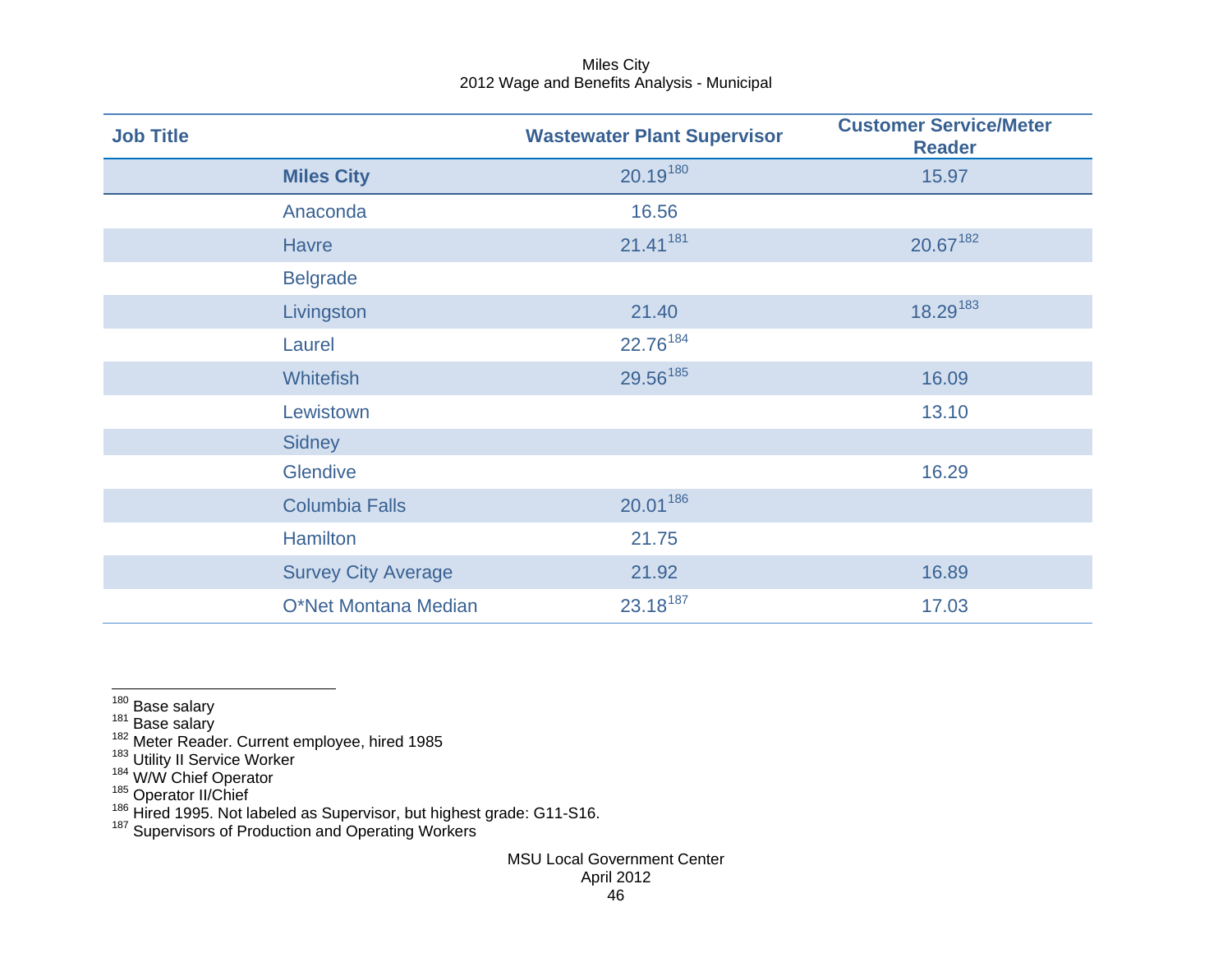<span id="page-47-4"></span><span id="page-47-3"></span><span id="page-47-2"></span><span id="page-47-1"></span><span id="page-47-0"></span>

| <b>Job Title</b> |                                | <b>Wastewater Plant</b><br>Operator-<br><b>Certified/Operator II</b> | <b>Wastewater Plant</b><br><b>Operator/Operator I</b> | <b>W/W Plant Operator -</b><br><b>Probation</b> |
|------------------|--------------------------------|----------------------------------------------------------------------|-------------------------------------------------------|-------------------------------------------------|
|                  | Miles City <sup>188</sup>      | 16.44                                                                | 16.44                                                 | 15.97                                           |
|                  | Anaconda                       | 13.26                                                                |                                                       |                                                 |
|                  | <b>Havre</b>                   |                                                                      | 17.72 189                                             | 15.95                                           |
|                  | <b>Belgrade</b>                |                                                                      |                                                       |                                                 |
|                  | Livingston                     | 18.32                                                                | 16.91                                                 |                                                 |
|                  | Laurel                         | 21.40                                                                | 20.68                                                 | 19.65                                           |
|                  | <b>Whitefish</b>               | 25.50                                                                | 23.47190                                              |                                                 |
|                  | Lewistown                      |                                                                      | $11.40^{191}$                                         |                                                 |
|                  | <b>Sidney</b>                  |                                                                      |                                                       |                                                 |
|                  | Glendive                       |                                                                      |                                                       |                                                 |
|                  | <b>Columbia Falls</b>          |                                                                      | 18.47                                                 |                                                 |
|                  | <b>Hamilton</b>                | 15.66                                                                | 14.32                                                 |                                                 |
|                  | <b>Survey City Average</b>     | 18.83                                                                | 17.57                                                 | 17.80                                           |
|                  | O*Net Montana<br><b>Median</b> |                                                                      | 15.78 <sup>192</sup>                                  |                                                 |

 $\frac{188}{188}$  CBA

<sup>189</sup> Plant Technician

<sup>190</sup> Op II W/WW<br><sup>191</sup> Wastewater Worker I

<sup>192</sup> Wastewater Treatment Plant and System Operators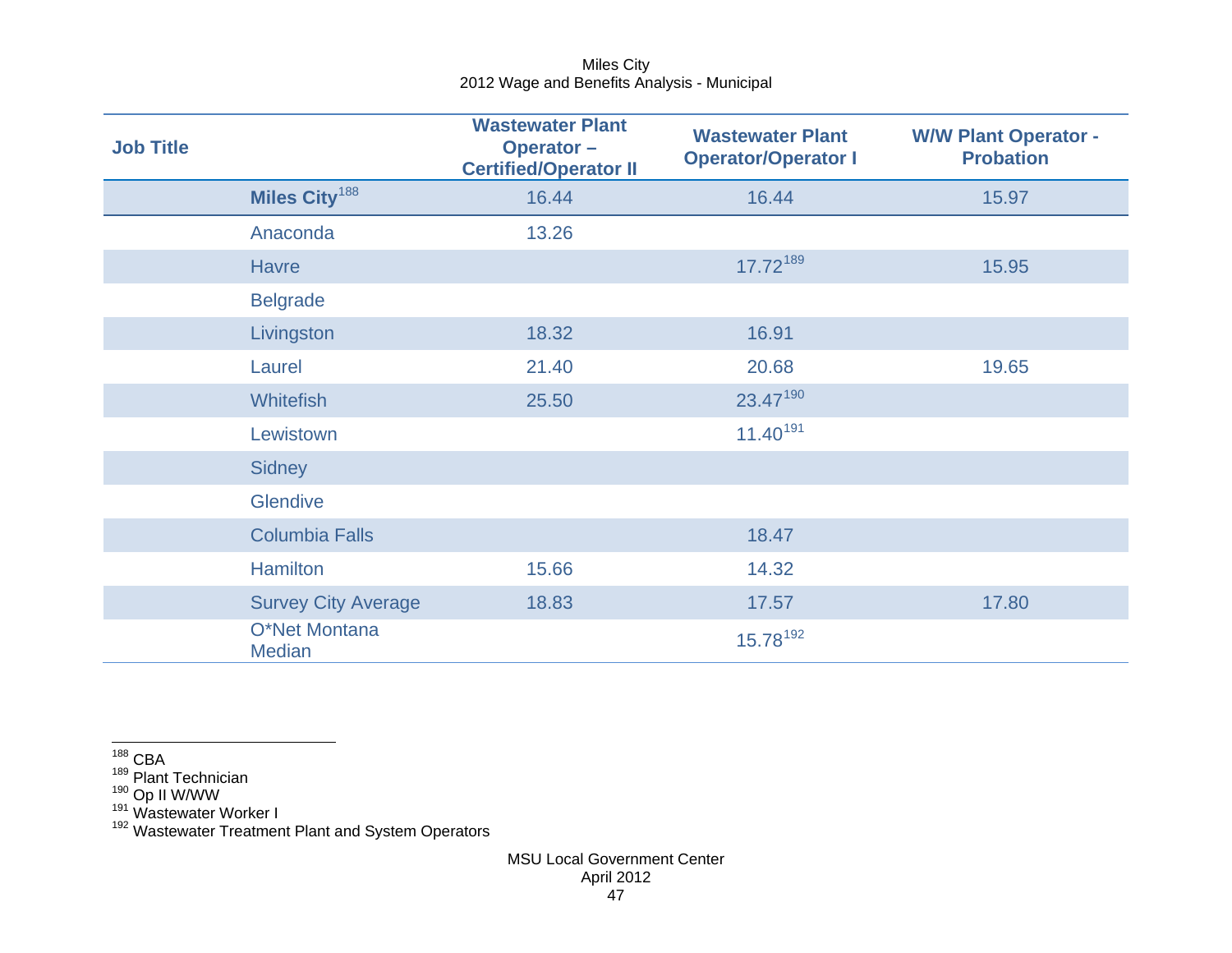<span id="page-48-8"></span><span id="page-48-7"></span><span id="page-48-6"></span><span id="page-48-5"></span><span id="page-48-4"></span><span id="page-48-3"></span><span id="page-48-2"></span><span id="page-48-1"></span><span id="page-48-0"></span>

| <b>Job Title</b> |                                | <b>Water Plant/System</b><br><b>Supervisor</b> | <b>Water Plant Assistant</b><br><b>Supervisor</b> | <b>Water Plant Operator</b> |
|------------------|--------------------------------|------------------------------------------------|---------------------------------------------------|-----------------------------|
|                  | <b>Miles City</b>              |                                                |                                                   | 16.44                       |
|                  | Anaconda                       | 19.50                                          |                                                   | 18.89                       |
|                  | <b>Havre</b>                   | 21.41                                          | 20.12                                             | 17.80                       |
|                  | <b>Belgrade</b>                |                                                |                                                   |                             |
|                  | Livingston                     | 19.34193                                       |                                                   | 16.91 194                   |
|                  | Laurel                         | 22.76 <sup>195</sup>                           |                                                   | 20.68196                    |
|                  | <b>Whitefish</b>               | 29.56 <sup>197</sup>                           |                                                   | 23.47198                    |
|                  | Lewistown                      |                                                |                                                   | 11.40                       |
|                  | <b>Sidney</b>                  | 24.94                                          | 22.63                                             |                             |
|                  | Glendive                       | 18.39                                          |                                                   | 16.93                       |
|                  | <b>Columbia Falls</b>          | 19.30199                                       |                                                   | 16.20                       |
|                  | <b>Hamilton</b>                |                                                |                                                   | $14.32^{200}$               |
|                  | <b>Survey City Average</b>     | 21.90                                          | 21.38                                             | 17.40                       |
|                  | O*Net Montana<br><b>Median</b> | 23.18201                                       |                                                   | $15.78^{202}$               |

<sup>193</sup> Water Office Manager – no treatment plant<br><sup>194</sup> Utility I/Water and Sewer<br><sup>195</sup> Water Chief Operator<br><sup>196</sup> Operator II/Chief<br><sup>198</sup> Op II W/WW

 $^{199}$  Not labeled as Supervisor, but highest grade: G11-S11.

 $^{200}$  Level 1; Level 2 = \$15.66

<sup>201</sup> Supervisors of Production and Operating Workers<br><sup>202</sup> Wastewater Treatment Plant and System Operators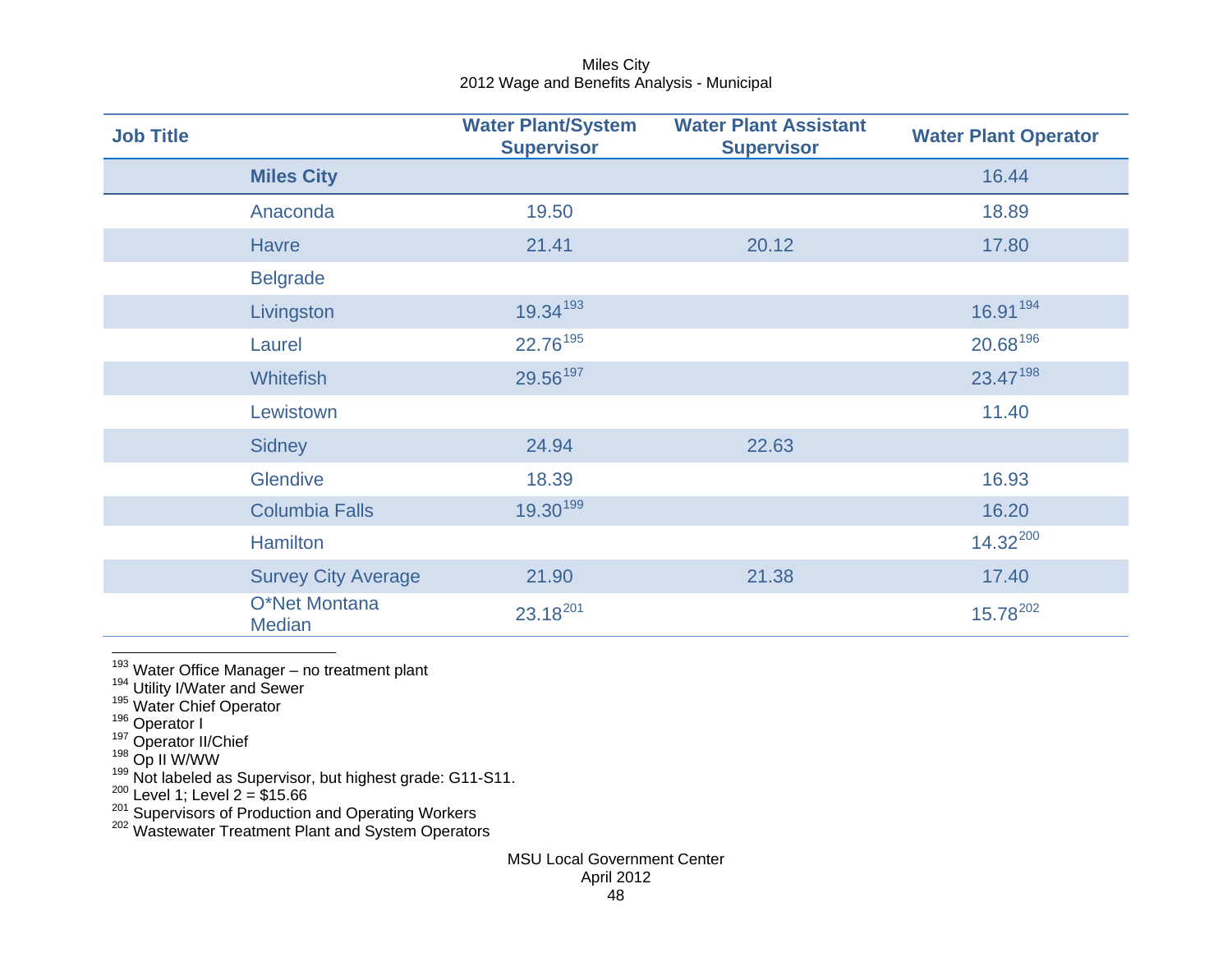<span id="page-49-2"></span><span id="page-49-1"></span><span id="page-49-0"></span>

| <b>Stipends</b> |                            | <b>Clothing, \$ Annual</b>   | <b>Mechanic's Tools,</b><br><b>Annual</b> | <b>Certifications, Monthly</b> |
|-----------------|----------------------------|------------------------------|-------------------------------------------|--------------------------------|
|                 | <b>Miles City</b>          | $150.00^{203}$               | \$.35/hour                                | \$.35/hour                     |
|                 | Anaconda                   | $200^{204}$                  | 832                                       |                                |
|                 | <b>Havre</b>               | 200                          | 350                                       |                                |
|                 | <b>Belgrade</b>            |                              |                                           |                                |
|                 | Livingston                 | 600                          |                                           | $100 - 150^{205}$              |
|                 | Laurel                     | 150                          |                                           | 26                             |
|                 | <b>Whitefish</b>           | <b>City provides</b>         | 400                                       | Step increase in matrix        |
|                 | Lewistown                  | 225                          |                                           |                                |
|                 | Sidney                     |                              |                                           |                                |
|                 | <b>Glendive</b>            |                              |                                           |                                |
|                 | <b>Columbia Falls</b>      | 700                          |                                           |                                |
|                 | <b>Hamilton</b>            | City provides <sup>206</sup> |                                           | Incorporated in wage<br>matrix |
|                 | <b>Survey City Average</b> | 345.83                       | 527.33                                    |                                |

<sup>&</sup>lt;sup>203</sup> Plus one pair of safety-toed boots annually, up to \$150.<br><sup>204</sup> For boots (Teamsters)<br><sup>205</sup> W/W Operator, Water Operator, CDL, Boiler Operator <sup>206</sup> Public Works and Parks Cemetery: safety-toed boots, coveralls, wint